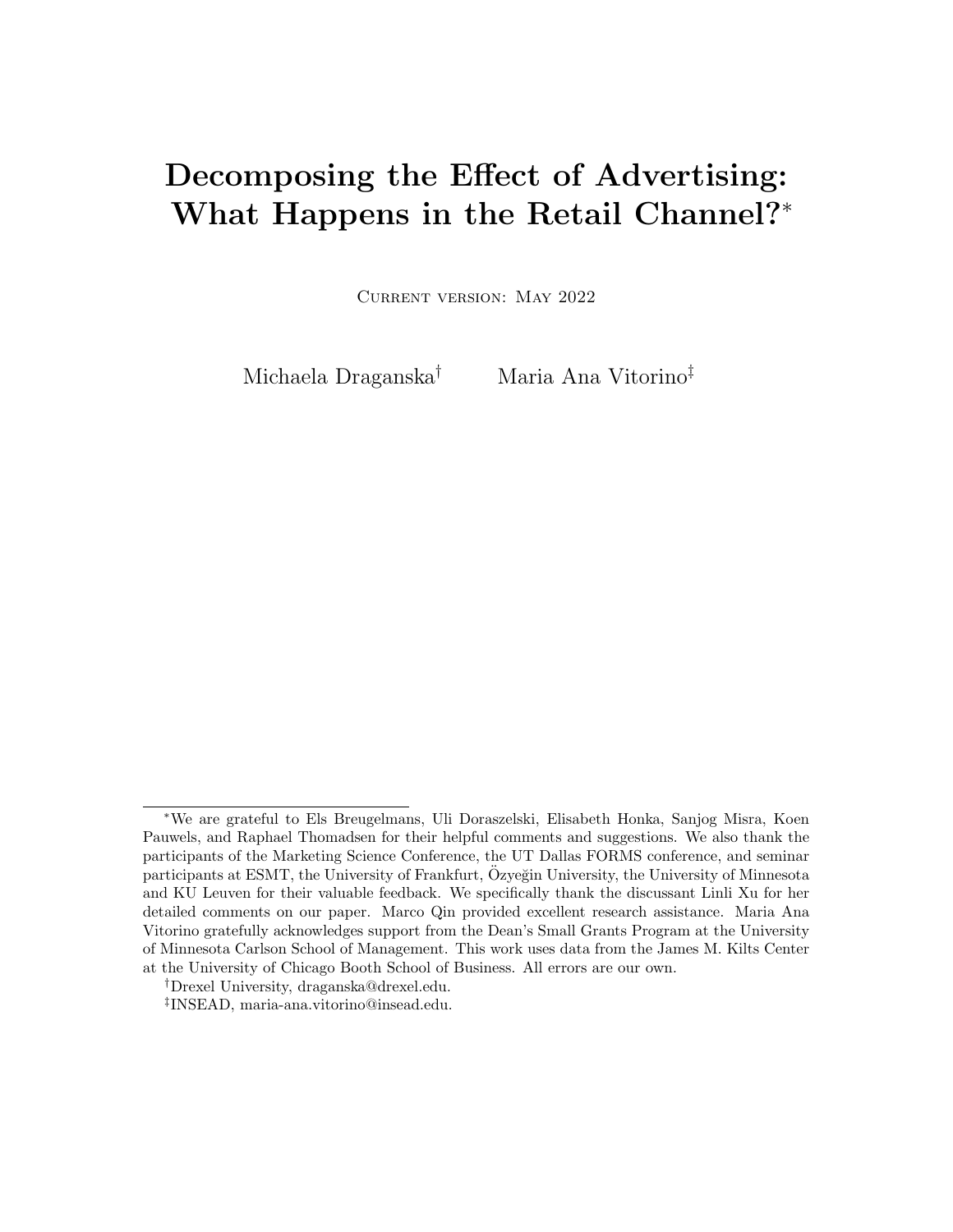#### Abstract

The diverging interests of manufacturers and retailers famously give rise to the double marginalization problem but have consequences far beyond pricing. Advertising is another marketing instrument that is under the control of the manufacturer but its ultimate effect on consumer demand also depends on retailers' pricing decisions. We decompose the effect of advertising in the channel and highlight an additional route through which advertising affects sales, namely via the changes in the retail price that a strategic retailer makes in response to changes in demand following manufacturer advertising. The total demand effect of advertising thus comprises the direct effects of advertising on market shares, and the indirect effects coming through adjustments that the retailer makes to the in-store prices of all the brands in a given product category in response to the shifted demand due to advertising. We match advertising data for four different categories (both food and non-food) to storelevel scanner panel data, which also include information on wholesale prices. Controlling for wholesale prices, we establish in a reduced-form model that the retailer reacts to manufacturer advertising by changing retail prices instead of simply imposing a constant markup on the wholesale price. To further explore the role of the strategic response of the retailer in a systematic fashion and quantify the effects derived in the decomposition, we estimate a discrete-choice model of demand and determine the magnitude of the direct and indirect effects. We find that the indirect effect of advertising through retailer prices is about half the size of the direct effect, and thus substantively affects advertising effectiveness.

Keywords: retailing, advertising, channel coordination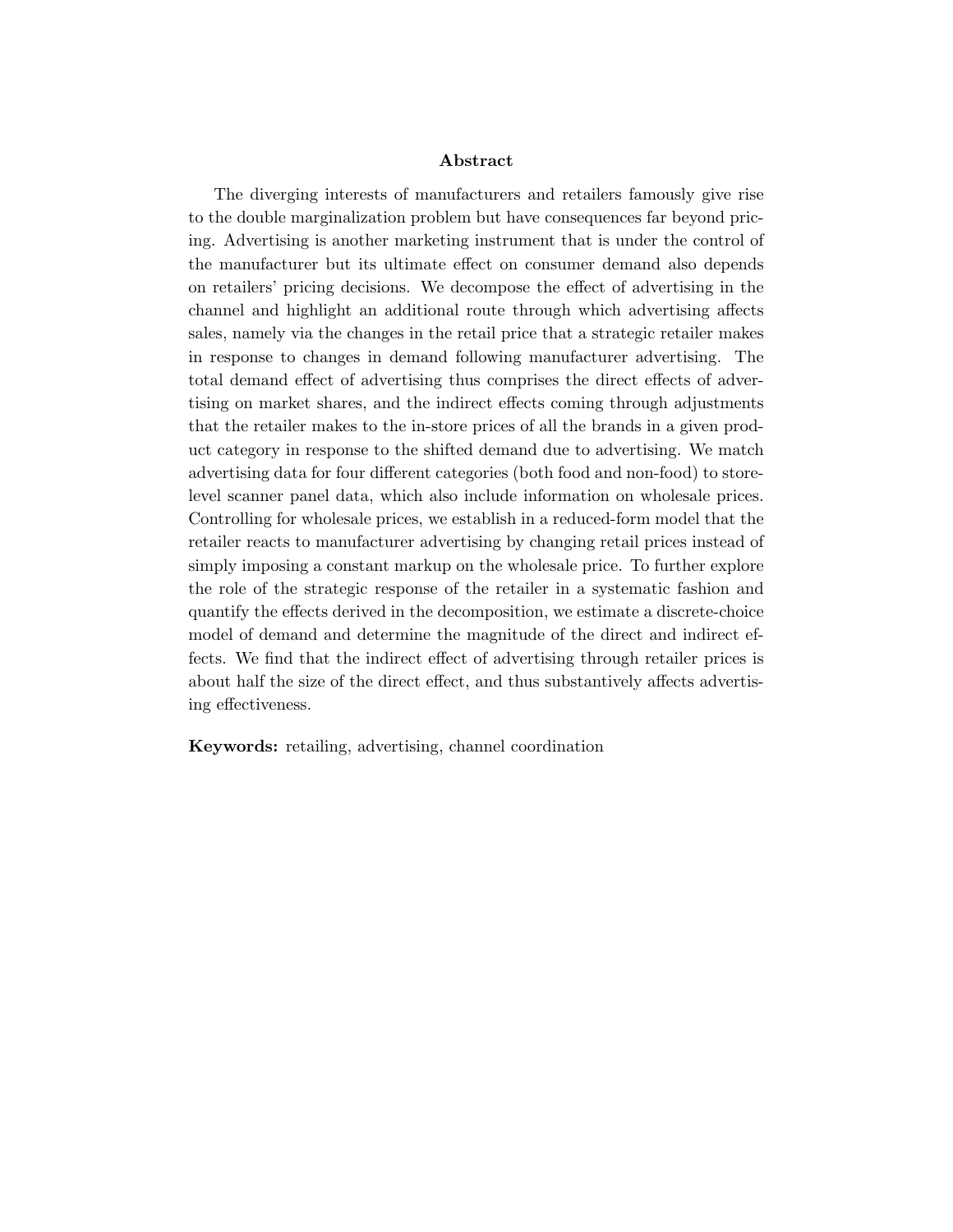### 1 Introduction

Manufacturers and retailers have diverging interests, which may lead to channel conflict and outcomes that are suboptimal. Issues such as the double marginalization problem and the pass-through of trade promotions have been studied extensively (e.g., Jeuland & Shugan 1983, Neslin, Powell & Stone 1995, Tyagi 1999, Moorthy 2005, Besanko, Dubé & Gupta 2005). Far less attention has been devoted to studying the extent to which the interests of retailers and manufacturers diverge when demand shifts due to manufacturer advertising. In particular, does advertising affect the way retailers set prices to consumers? And if yes, how? For example, as pointed out in pioneering work by Steiner (1973, 1978, 1993), retailers may not necessarily want to take advantage of the decreased price sensitivity for a brand as a result of advertising and keep prices low to attract more store traffic. It is also conceivable though, that when there is increased consumer pull for a brand due to manufacturer advertising, the retailer could increase prices as consumers, once in the store, are likely to buy the product they came in for.

In general, the relationship between manufacturer advertising and retail prices is complex and hard to explain on theoretical grounds alone (Bagwell 2007). This relationship is also highly dependent on the specific market setting (Lal & Narasimhan 1996). Yet, because retail prices are the ultimate drivers of demand, understanding how they change during advertising campaigns is essential for accurate sales predictions and proper assessment of the impact of advertising. Ignoring the effect of advertising on retail prices is likely to lead to an inaccurate assessment of campaign effectiveness (Farris & Albion 1980, Albion & Farris 1987).

Our goal is thus to broaden the issue of channel coordination to advertising and examine whether and how the retailer reacts strategically by in-store price setting to manufacturer advertising. Most extant research, as Ailawadi et al. (2010) point out, has shied away from modeling the impact of advertising within the distribution channel because of the relative difficulty of implementing a multi-stage game where manufacturers set both wholesale prices and advertising and retailers react. A notable recent exception is the contribution by Chan, Narasimhan & Yoon (2017) who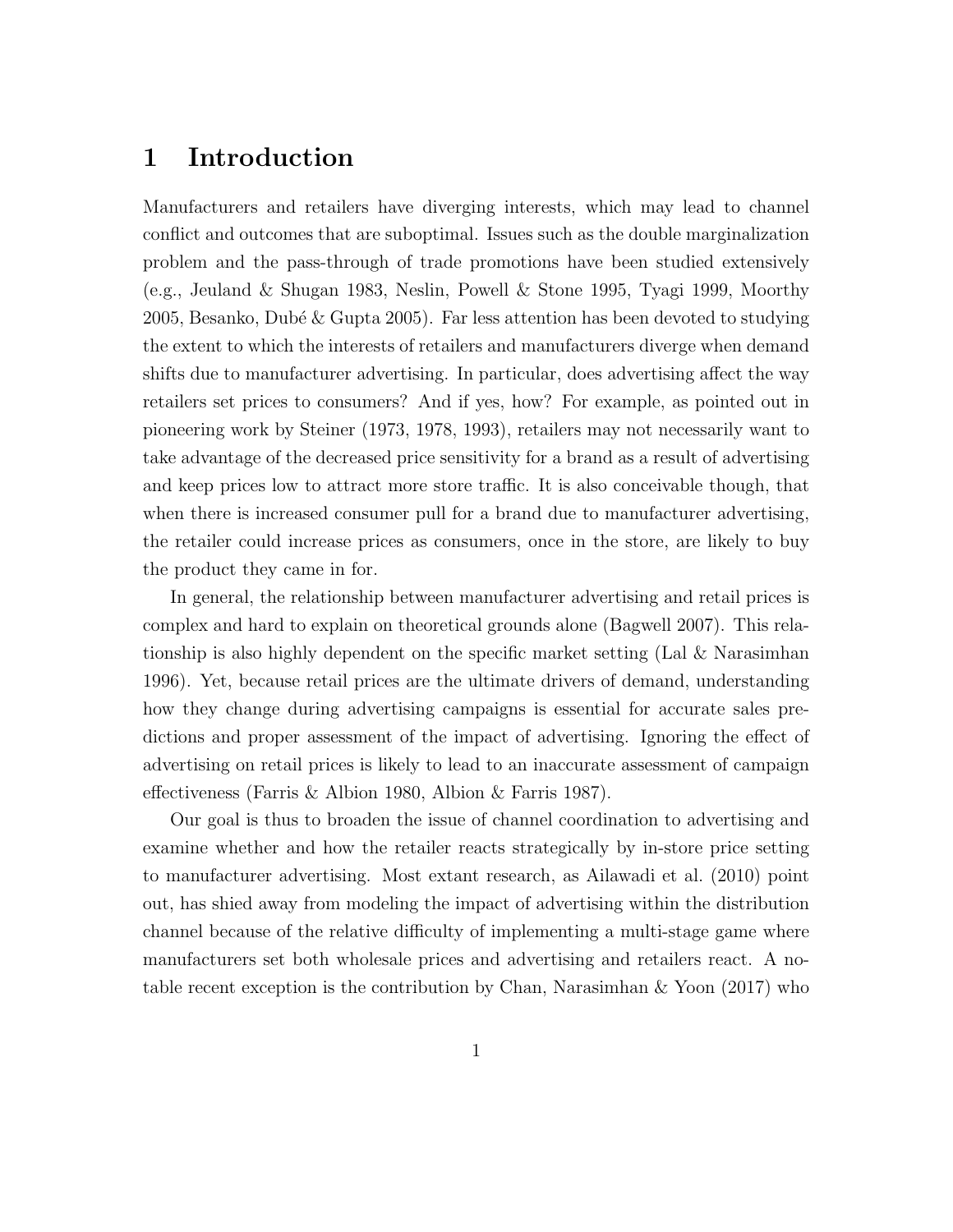develop a dynamic model of advertising and wholesale price competition to study how advertising and wholesale price competition among manufacturers changes if products are sold through a retailer instead of direct to the consumer.

This paper contributes to the literature of the impact of advertising in the channel by answering the question of how retailers' pricing behavior is affected by changes in the level of manufacturer advertising. To answer this question, we start by decomposing the effect of advertising in the channel and highlight an additional route through which advertising affects sales, namely via the changes in the retail price that a strategic retailer makes in response to changes in demand following manufacturer advertising. The total demand effect of advertising thus comprises the direct effects of advertising on market shares, and the indirect effects coming through adjustments that the retailer makes to the in-store prices of all the brands in a given product category in response to the shifted demand due to advertising. This indirect route has not been previously investigated.

Our goal is to show how one can quantify the direct and indirect effects of advertising, so in a next step we move away from the very general formulation of the decomposition to obtain a model we can take to data. We specify a discrete-choice demand model because of its wide applicability and theoretical appeal and derive the retailer's reaction function based on retailer's category profit maximization behavior. Importantly, our decomposition does not require us to take a stance on the nature of vertical interactions in the channel and is consistent with a range of models such as the Vertical Nash or Manufacturer Stackelberg. Even with a relatively parsimonious specification such as ours, determining analytically whether the indirect effect of advertising on sales would be positive or negative is an exceedingly complex task. However, in a stylized version of the model, we are able to show that the direction of the price adjustment for an advertised brand will depend mostly on the market shares, the price sensitivity of consumers and on the retailer markups. This insight drives our choice of product categories to examine in our empirical analysis.

We select two food (cereal and carbonated soft drinks) and two non-food categories (toilet tissue and paper towels) from the Dominick's Finer Foods (DFF) database, which differ in terms of market structure, advertising levels, and retailer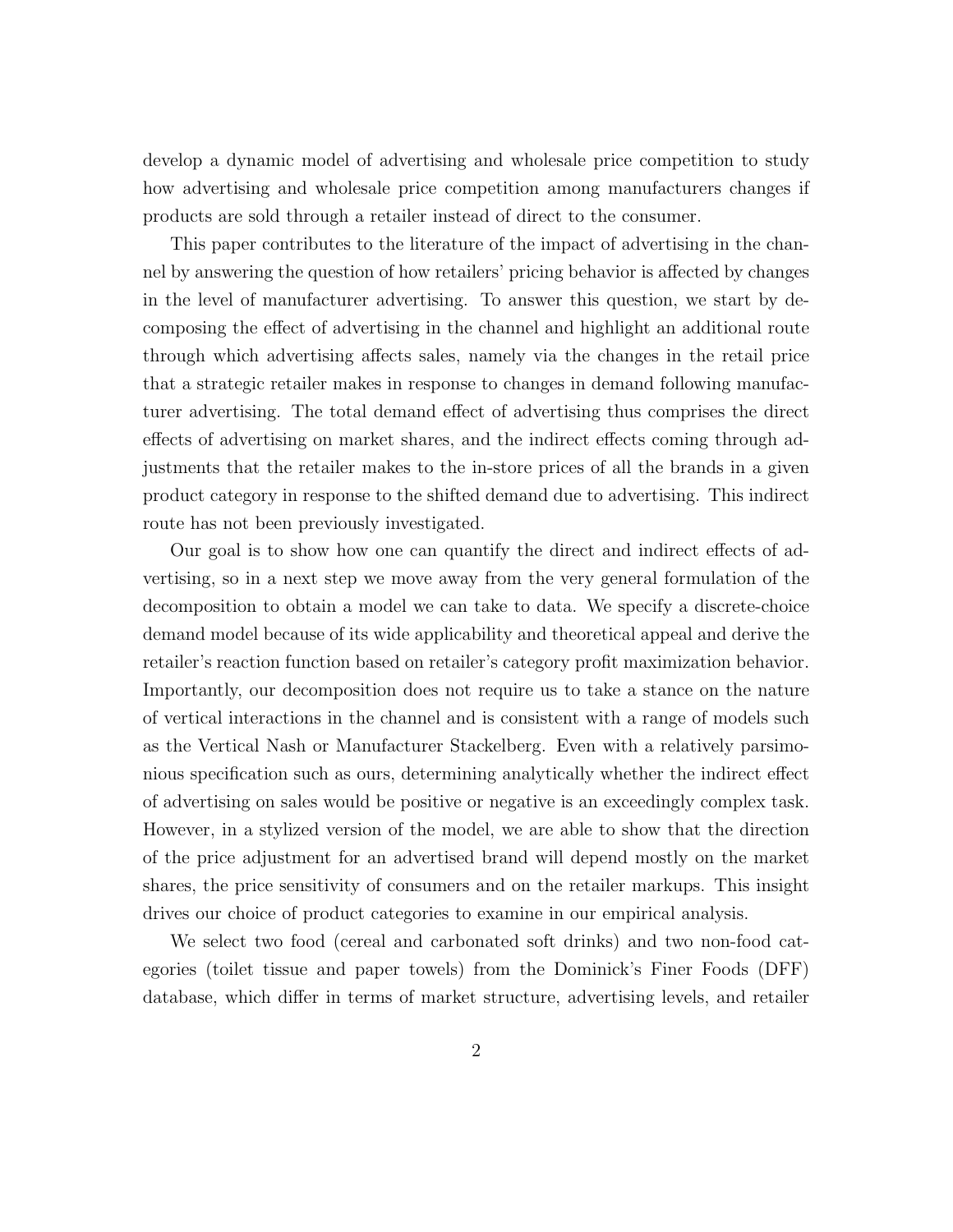markups. We match advertising data to these store-panel data. In addition to the usual sales, prices and promotions information, the DFF data has the advantage of including retailer margins, allowing us to obtain wholesale prices. With the wholesale price data available, we do not need to specify a model of manufacturer competition to back them out as most previous channel research has done (Villas-Boas 2007, Draganska, Klapper & Villas-Boas 2010, Chan et al. 2017).

We start by conducting a reduced-form analysis that does not rely on a specification of demand and demonstrate the existence of a robust effect of advertising on retail prices over and above any adjustment that may have taken place in response to changed wholesale prices. If the retailer were simply following a constantmarkup policy, we would not be observing that the retail price changes when the level of advertising changes. Because we are able to control for wholesale prices, we can conclude that the retailer indeed acts in a strategic fashion and adjusts prices to maximize its own profits. To properly assess the impact of their advertising, manufacturers should thus understand how this strategic price adjustment affects consumer demand for their brands.

The reduced-form model does not provide any guidance in this regard as it only tells one part of the story, namely how retail prices change with advertising. We thus estimate a random-coefficients demand model, accounting for the endogeneity of both price and advertising, and use our decomposition of the effect of advertising on sales to quantify both the part of the effect that is driven directly by changes in demand (direct effect) and the part that results from changes in retail prices (indirect effect) in response to manufacturers' advertising. This decomposition allows us to assess the importance of the retailer's reaction to advertising.

Our results indicate that the indirect effect of advertising on demand via the strategic price response of the retailer is of non-negligible magnitude, offsetting about half of the direct effect. This finding is stable across product categories, despite the differences in price elasticities, retailer markups, and advertising levels. Therefore, using advertising elasticities alone for the assessment of campaign effectiveness may be insufficient as advertising elasticities only capture one part of the total effect of advertising on consumer demand. Consumer demand may also shift due to the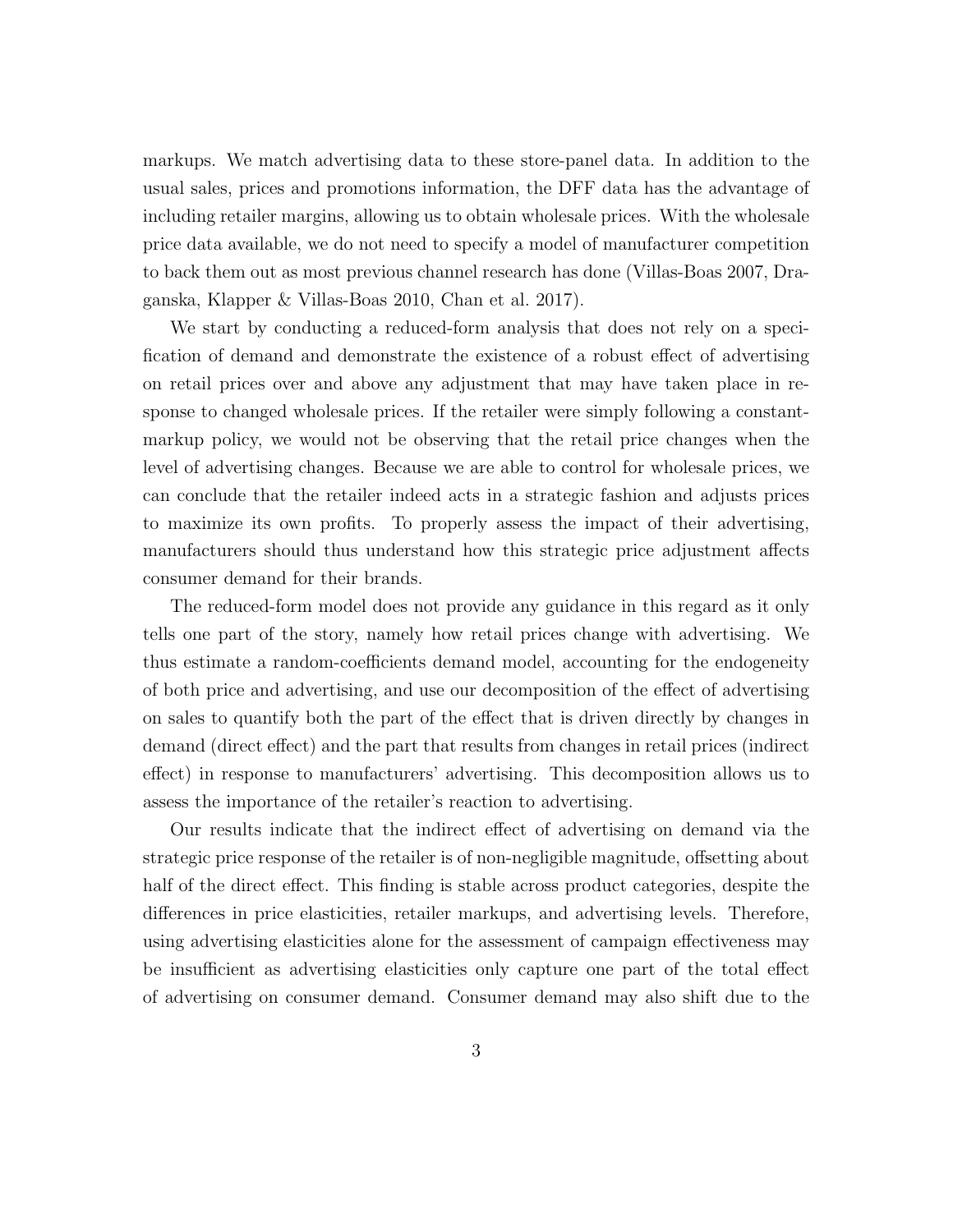changes in retail prices in the presence of advertising. The direction and magnitude of this shift depends on the price elasticity and on the rate of price adjustment on the part of the retailer.

Unlike previous work, which implies that retail prices would always be lowered in the presence of manufacturer advertising (Chan et al. 2017), we show both analytically in a stylized model and empirically in a real-world context that a wider range of reactions is possible. To better understand the drivers behind these different responses, we leverage the estimated structural model and conduct numerical simulations. We find that a higher markup and more price sensitive consumers lead to lower retail prices in response to manufacturer advertising, whereas for low-markup brands the retailers are expected to raise prices when the brand is being advertised. The precise range would vary depending on the context.

To our knowledge, this is the first paper to examine empirically the relationship between manufacturer advertising and retail pricing at the brand level and to directly quantify the impact of retailer's price adjustments on manufacturer advertising effectiveness. We show that the typical advertising elasticity calculations would overstate the actual sales response by about twice as much. In the next section, we discuss the key findings in the existing literature on manufacturer advertising and strategic interactions in the channel to set the stage for our empirical contribution.

### 2 Literature Background

There is a rich theoretical and empirical literature studying the factors affecting consumer demand and brand choice (for an excellent recent review see e.g. Russell 2014). The two marketing-mix instruments that have been studied the most are price and advertising. Retail prices have been consistently shown to be a key determinant of demand. While researchers disagree on the precise mechanism through which advertising affects demand – information or persuasion – and the best way to assess its effect, there is agreement that advertising also significantly affects consumer decisions regarding which brand to purchase. Channel coordination issues arise because manufacturers have direct control over the amount of advertising in a given period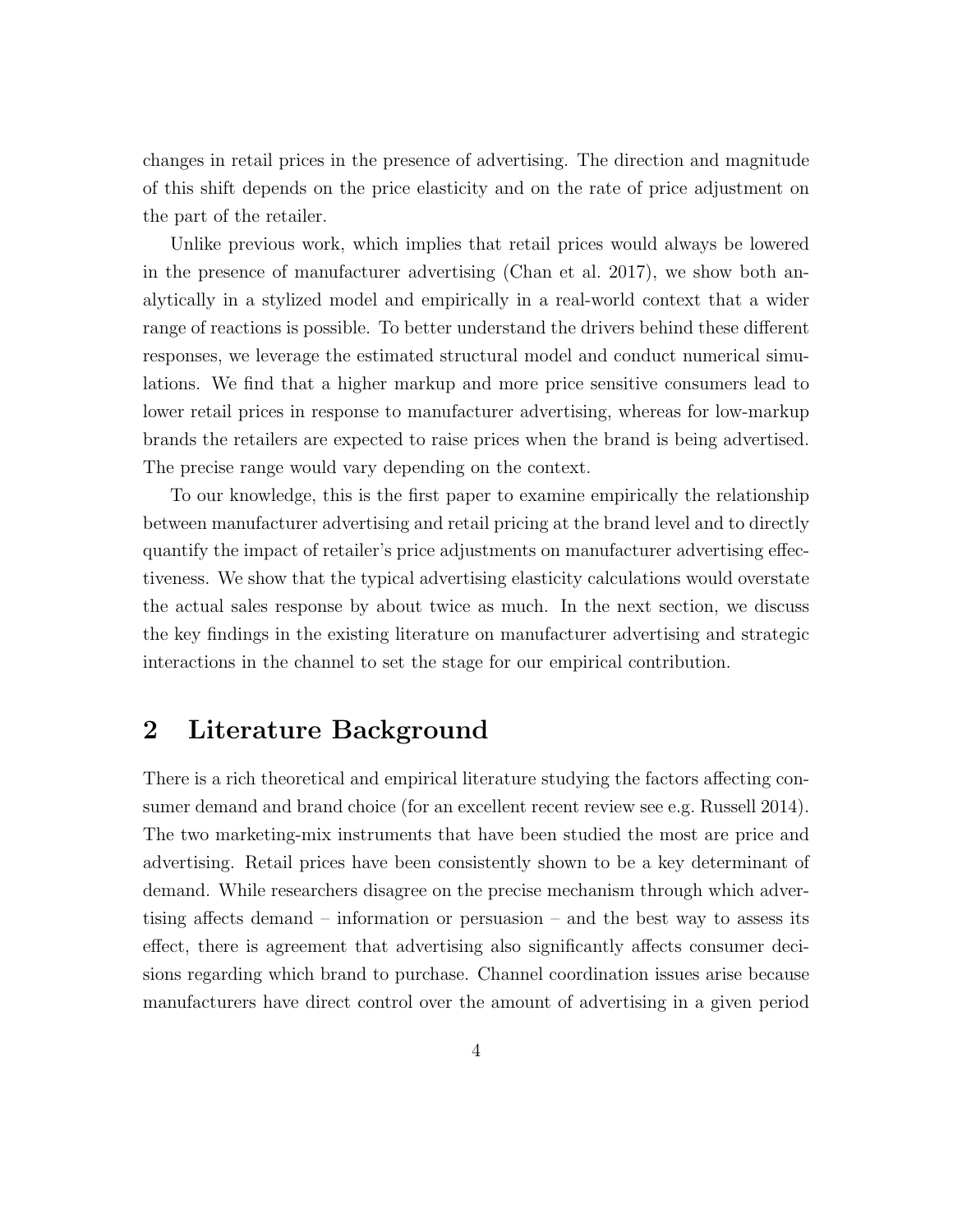but they do not determine the prices consumers see – they can only affect them indirectly by changing the wholesale prices. Profit-maximizing retailers are then at liberty to decide whether to pass through these changes or not. Figure 1 depicts these relationships and highlights which ones we study empirically for the first time. Below we briefly review the extant research on the relationships between wholesale and retail prices and the role a retailer may play in moderating the effect of advertising and explain how we contribute to the literature.

#### Relationship of Wholesale and Retail Prices

The early channel literature is predominantly theoretical in nature and has focused on pricing and mechanisms for channel coordination to avoid the double marginalization problem (for an excellent overview, see e.g., Lilien, Kotler & Moorthy 1995). In the past decades, empirical work in this area has also flourished but the focus on pricing issues has remained. Most notably, the purported shifting power in the channel has become a central topic. Researchers have examined to what extent there is evidence that retailers indeed receive more than their fair share of channel profits (Farris & Ailawadi 1992, Messinger & Narasimhan 1995). A number of studies has looked at the effect of private labels (store brands) in the rise of pricing power of the retailers (see, e.g., Chintagunta, Bonfrer & Song 2002). The final word is still out regarding whether the higher power of the retailers is necessarily bad for manufacturers – it is not a zero-sum game (Draganska et al. 2010).

Another area of potential conflict between manufacturers and retailers are trade promotions. The central question here is to what extent retailers support manufacturer efforts to stimulate demand by passing the discounts they receive to consumers. Many manufacturers complain that retailers apply about half of the trade dollars to their bottom line rather than providing lower prices to consumers, while retailers claim that they pass through a high percentage of the trade dollars they receive from manufacturers. Answering the question conclusively has proven rather elusive. Tyagi (2000) shows in a theoretical model that, even for a single-product monopolist manufacturer that sells through a monopolist retailer, the pass-through rate of trade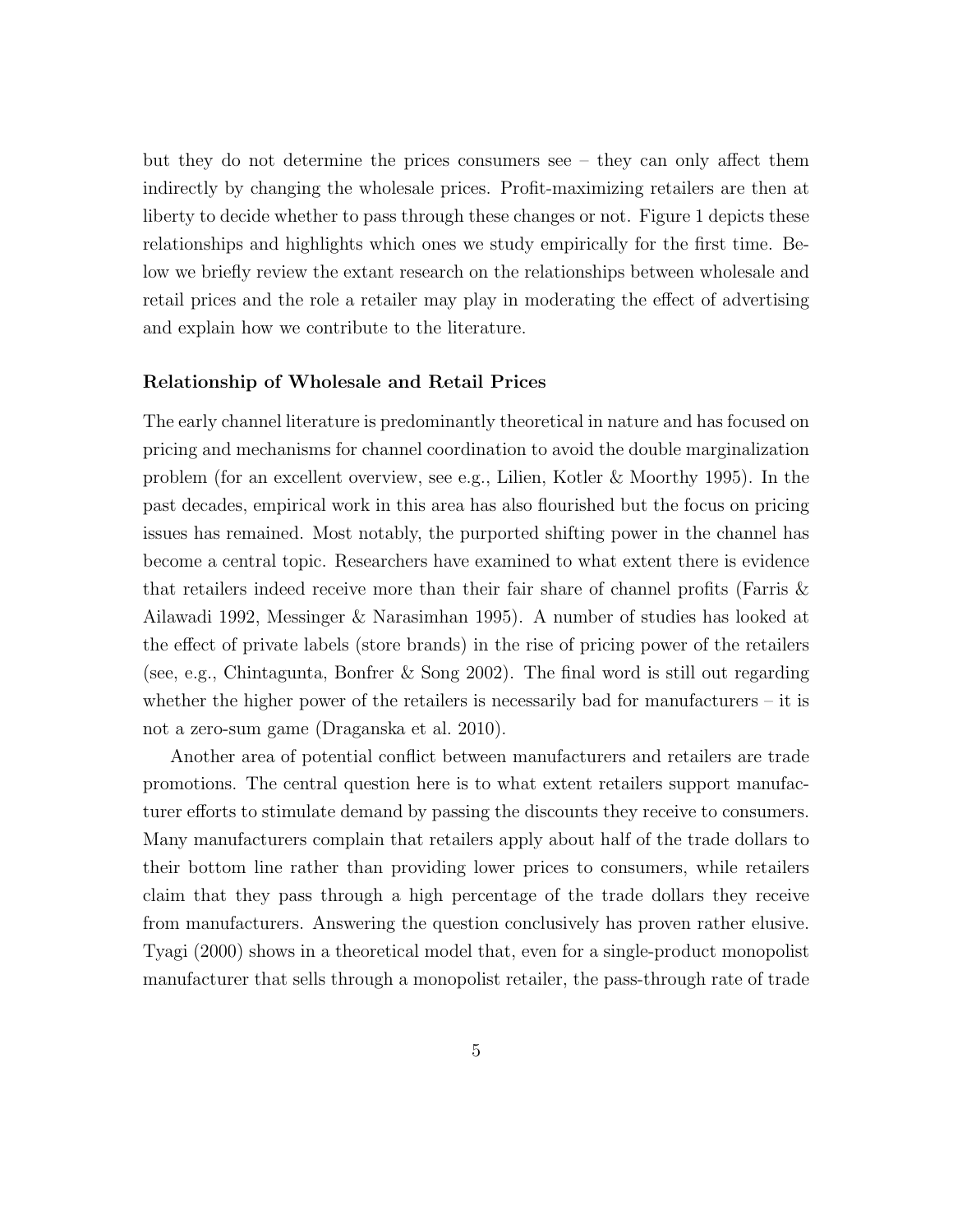promotions depends on the specific properties of the demand function (for a more recent contribution see also Fabinger & Weyl 2013). It is therefore not surprising that applied work in this area offers a variety of theoretical predictions and empirical findings for own-brand and cross-brand pass-through rates (Besanko, Gupta & Jain 1998, Sudhir 2001, Shugan 2001, Moorthy 2005, McShane, Chen, Anderson & Simester 2016). Besanko et al. (2005) (see also McAlister 2007, Dubé & Gupta 2008) examine a large number of products across several categories and report own-brand pass-through rates of, on average, more than 60%, and cross-brand pass-through rates that are either positive or negative. Pauwels (2007) also finds pass-through rates ranging from 0 to 183% along with significant cross-brand effects. McShane et al. (2016) focus solely on deviations from regular prices (thus excluding promoted prices) and find that pass-through generally exceeds 100%. In the most comprehensive study to date, Nijs et al. (2010) investigate how pass-through rates vary across more than 1000 retailers in over 30 states and relate the pass-through rates to measures of cost and competition. These authors also find great variability in the pass-through rates that cannot be explained by market structure.

We contribute to this literature by showing that channel coordination issues extend beyond the classic retail pass-through problem. While the the effect of changes in wholesale prices on retail ones has been studied rather extensively, the effect of advertising on retail prices has received comparatively much less attention in the literature.

#### Relationship of advertising and retail prices

Farris & Reibstein (1984) proposed early on that advertising pull increases channel push because retailers are more likely to stock and display prominently products that are being advertised, thus magnifying the impact of manufacturer advertising on sales. A substantial amount of research has also been devoted to the relationship between advertising and retail margins. For example, Albion & Farris (1987) argue that, in the presence of manufacturer advertising, the role of the retailer as demand generator is diminished, and thus the retailer's margins suffer. That is,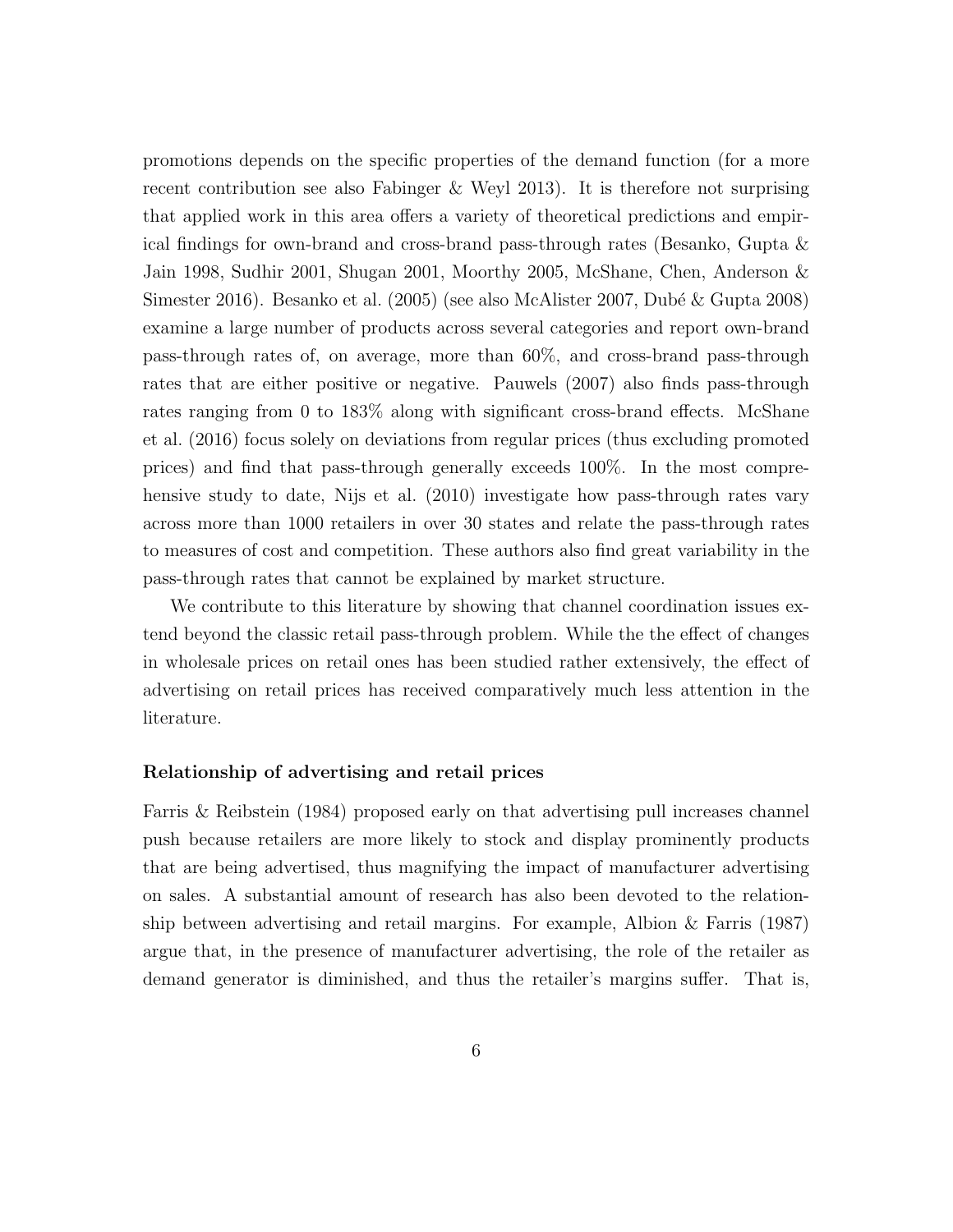while manufacturers may raise wholesale prices when they advertise, retailers will not necessarily raise their prices. Lal & Narasimhan (1996) explore theoretically the impact of manufacturer advertising on wholesale and retail margins. Formalizing an intuitive argument of Steiner (1973, 1978), they provide a set of conditions under which manufacturer advertising can decrease the retail margin while simultaneously increasing the wholesale margin. In this case, retailers earn lower margins on advertised products but higher margins on unadvertised products. We build on this literature by documenting how retailers adjust their prices in view of the changed demand due to manufacturer advertising and also by decomposing the total effect of advertising to highlight the indirect way through which manufacturer campaigns can affect sales via the reaction of the retailer.

Most closely related to our paper, Chan et al. (2017) develop a structural model of the laundry detergent category to investigate how the presence of a strategic retailer affects advertising and price competition at the manufacturer level. They show that retailers mitigate price competition but intensify advertising competition between manufacturers and that – under the assumptions of their model – when manufacturers compete on advertising in addition to wholesale price, retail prices are lower but profits for all players are higher. However, the question of how changes in the level of brand advertising affect the retail price of the advertised brand and of its rivals is not the subject of their study and remains unanswered.

We contribute to the literature by establishing empirically that retail prices adjust in response to manufacturer advertising and by characterizing the direction and magnitude of this adjustment. Furthermore, because we have access to wholesale prices, we are able to provide direct evidence that the retailer changes prices in response to manufacturer advertising, holding everything else fixed. We are also able to show that a wider range of retailer responses is possible if the relationship between wholesale prices and retail prices is not imposed. Specifically, the reducedform regressions point to both positive and negative retail price changes in response to changes in the level of manufacturer advertising. In contrast to Chan et al.'s (2017) finding that retail prices decrease when a brand is being advertised, we find also that the retailers may raise prices to "harvest" the pull effect of advertising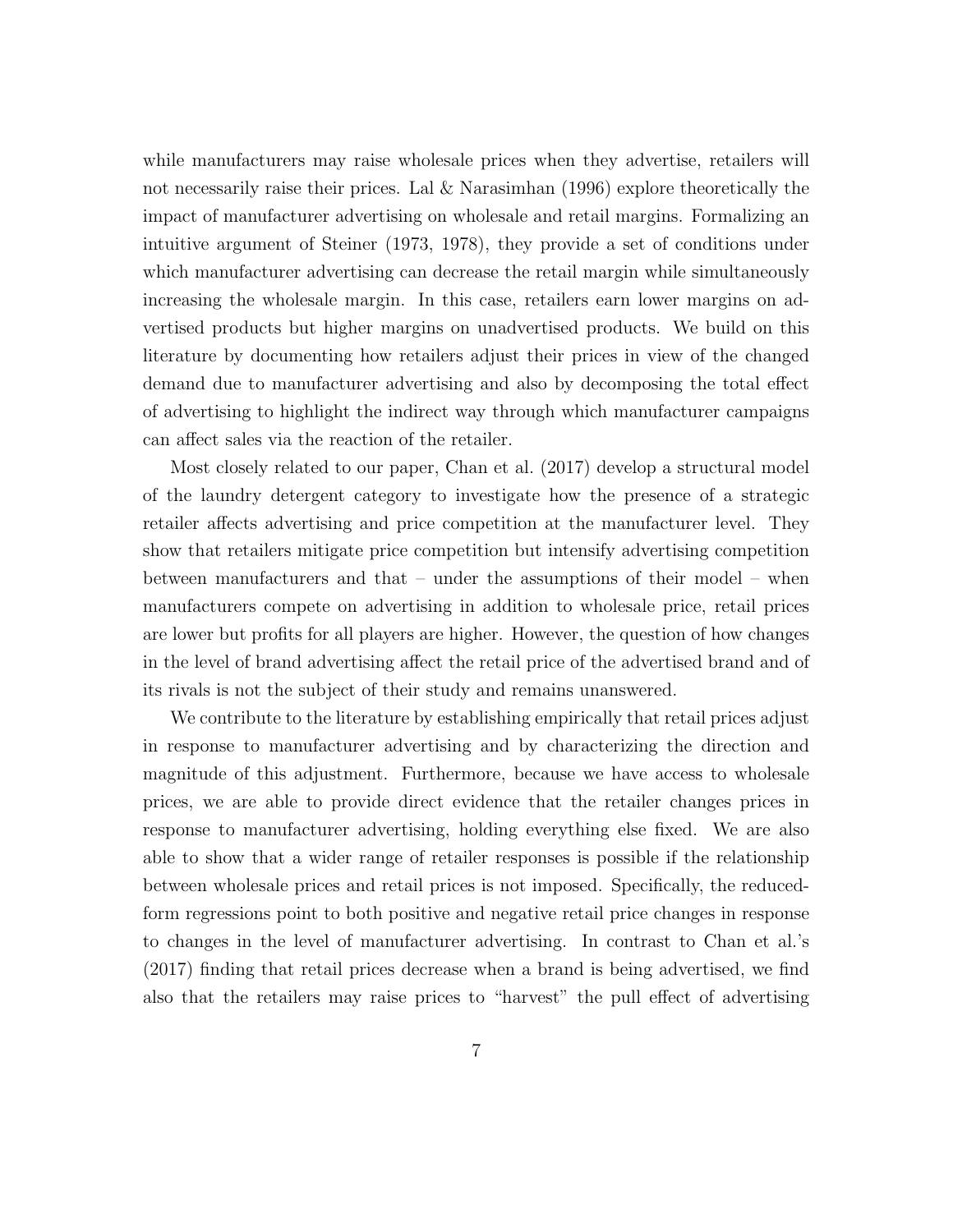when we evaluate the indirect effects coming from our structural decomposition.

The remainder of the paper is organized as follows. Section 3 presents the decomposition of the total advertising effect and formulates a discrete-choice model of demand and a retailer reaction function that are needed to quantify the individual components of the decomposition. We describe the data in Section 4. The empirical analysis proceeds in two steps. In Section 5.1 we present a reduced-form analysis to establish the existence of the retailer response to manufacturer advertising. Then, in Section 5.2, we report the results from our demand estimation and calculate the effects obtained from the decomposition of the advertising effect on sales. Section 6 concludes with a discussion of the limitations of our study and directions for future research.

# 3 Decomposing the Effect of Advertising in the Channel

In this section we show an additional route through which advertising affects sales, namely via the changes in the retail price that a strategic retailer makes in response to changes in demand following manufacturer advertising. With that purpose, we present a decomposition of the effect of advertising in the channel which shows how, in addition to the direct effects that advertising has on demand, there are indirect effects coming through adjustments that the retailer makes to the in-store prices of all the brands in a given product category in response to the shifted demand due to advertising.

There are J manufacturers setting wholesale prices  $w = (w_1, \ldots, w_J)$  and advertising levels  $A = (A_1, \ldots, A_J)$  for their brands. Consumers are exposed to advertising and their demand is affected by manufacturers' advertising and by the prices that the retailer sets. Retail prices  $p(w, A) = (p_1(w, A), \ldots, p_J(w, A))$  are determined in response to the wholesale prices and consumer demand, which depends on advertising. Because, in the presence of a retailer, retail prices themselves depend on manufacturer advertising, advertising affects consumer demand not only directly but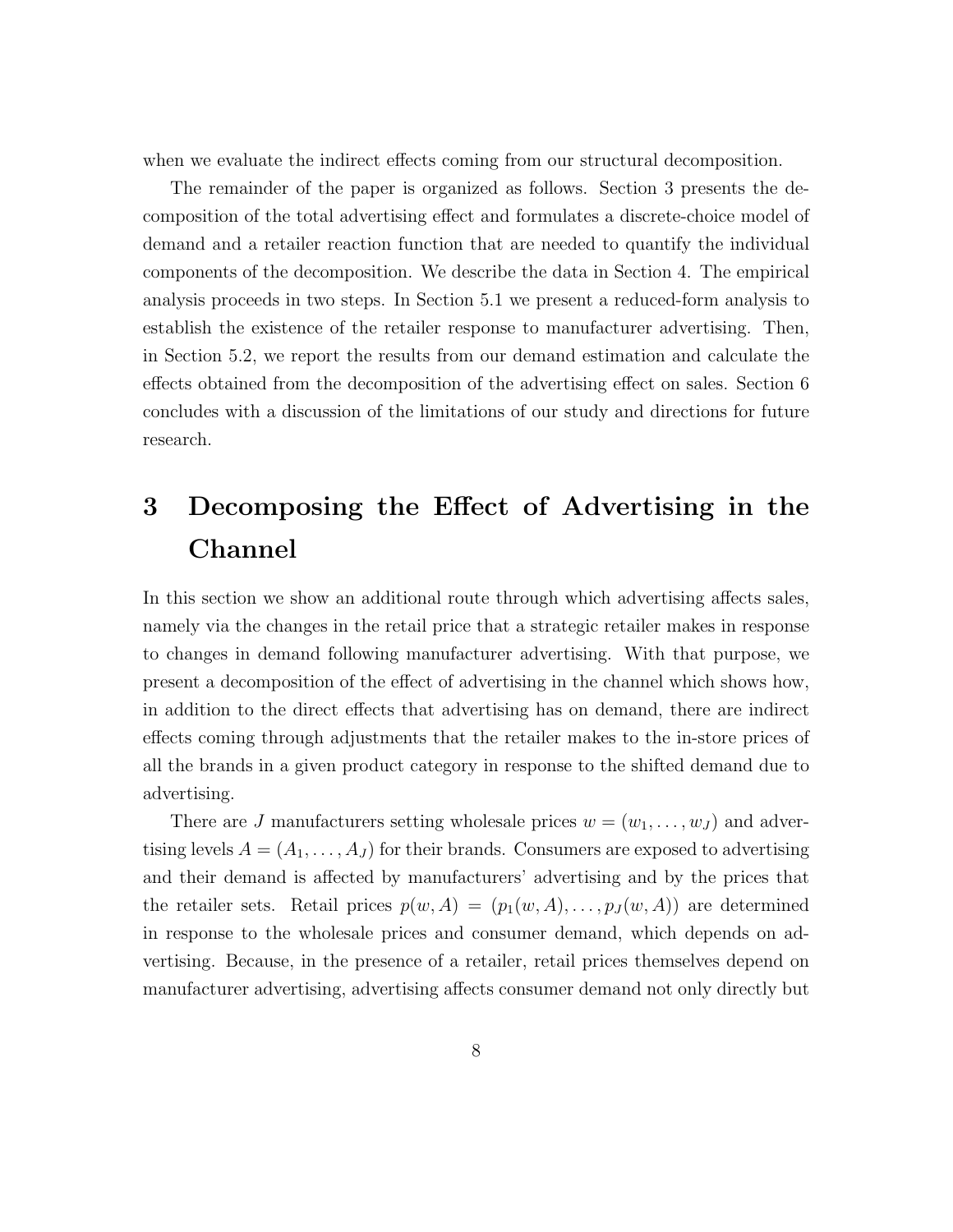also indirectly through changes in the retail prices that ensue because retailers adjust their strategy in face of the shifted demand.

Formally, the total response of the market share, namely the "induced" demand  $S_j(p(w, A), A)$  of brand j to a change in advertising  $A_j$ , can be decomposed into three terms:

$$
\frac{dS_j(p(w, A), A)}{dA_j} = \underbrace{\frac{\partial S_j(p(w, A), A)}{\partial A_j}}_{\text{total effect}} + \underbrace{\frac{\partial S_j(p(w, A), A)}{\partial p_j}(w, A)}_{\text{own indirect effect}} + \underbrace{\sum_{k \neq j} \frac{\partial S_j(p(w, A), A)}{\partial p_k}(w, A)}_{\text{others indirect effect}}.
$$
\n(1)

The first term on the right-hand side of equation (1) is the sales impact of advertising on demand holding everything else fixed, and the remaining two terms represent the adjustment to the sales impact via the retailer's reaction function. Specifically, the second term (labeled "own indirect effect") refers to the impact on the sales of the focal brand that results from the change in the retailer's price of the focal brand due to the focal brand's advertising. Depending on the sign of  $\frac{\partial p_j}{\partial A_j}$ , the retailer's reaction either reinforces or dampens the effect of manufacturer advertising on sales. In the latter case, it would appear that the retailer "harvests" the pull effect of advertising. The third term (labeled "others indirect effect") captures the effect on sales of the focal brand via the adjustment the retailer makes to the prices of competing brands in response to advertising of the focal brand.

To calculate the effects in this decomposition one needs to estimate consumer demand and to define a retailer reaction function. Estimating demand tells us how the shares vary with changes in advertising, own prices and rival-brand prices, namely  $\partial S_j$  $\frac{\partial S_j}{\partial A_j},\; \frac{\partial S_j}{\partial p_j}$  $\frac{\partial S_j}{\partial p_j}$ , and  $\frac{\partial S_j}{\partial p_k}$ . The derivatives  $\frac{\partial p_j}{\partial A_j}$  and  $\frac{\partial p_k}{\partial A_j}$  are a rather complex function of the demand parameters and the data, which can be computed from the retailer reaction function. Theoretically, it may be possible to also obtain these derivatives directly, by flexibly regressing prices on advertising and wholesale prices but this approach does not take into account that there may be factors considered by manufacturers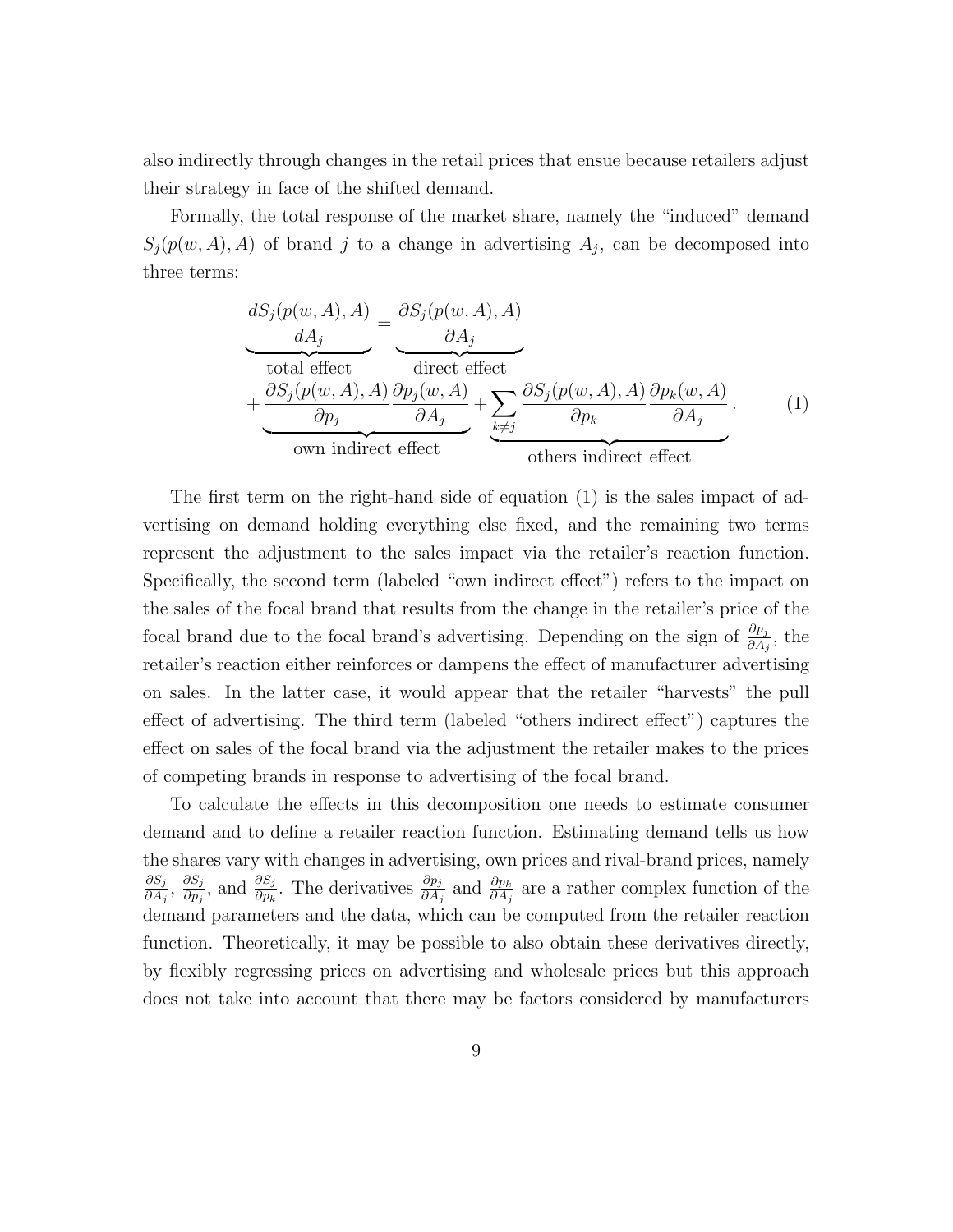when setting advertising levels and wholesale prices that we as researchers do not observe. For this reason, some structure on demand is necessary and below we specify a random coefficients logit model, which has gained wide acceptance in both industry and academia.<sup>1</sup>

The direct effect,  $\frac{\partial S_j}{\partial A_j}$ , is what is typically used to measure the effectiveness of advertising. Advertising elasticities and other measures are derived based on it. We put ourselves into the shoes of a manufacturer who contemplates how sales would respond if they changed advertising from its equilibrium value. Specifically, we calculate how the induced demand  $S(p(w, A), A)$  changes with respect to A, explicitly considering the role of the retailer. Note that if A changes, then  $S(p(w, A), A)$  changes for two reasons: directly through demand S and indirectly through the retailer's reaction function  $p(w, A)$ . In this regard, advertising is very different from the wholesale price. If w changes, there is only an indirect effect of wholesale prices on demand (through the changes in retail prices).<sup>2</sup>

We show that the indirect effects, namely the effect that stems from changes in the retail price of the focal brand,  $\frac{\partial S_j}{\partial p_j}$  $\partial p_j$  $\frac{\partial p_j}{\partial A_j}$ , and the indirect effect that comes about because of changes in the rival prices when the focal brand advertises can also be important when assessing the overall impact of advertising on demand. That is, in the presence of a strategic retailer, considering only advertising elasticities (calculated considering only the direct effect) to optimize advertising can be misleading.

More specifically, an advertising elasticity is typically obtained by multiplying the direct effect  $\frac{\partial S_j}{\partial A_j}$  by  $\frac{A_j}{S_j}$ . This elasticity is calculated holding everything else constant such as wholesale prices, competitors' advertising, and most importantly retail prices. In our approach we explicitly incorporate the role of the retailer and quantify how much of change in demand that is induced by the manufacturer's advertising is impacted by the response of the retailer through a strategic change in prices.

<sup>1</sup>We thank an anonymous reviews for this point.

<sup>&</sup>lt;sup>2</sup>The model does not specify how w and A are determined. It is typically assumed that there is some equilibrium. In this equilibrium, the values of  $w$  and  $A$  are functions of parameters, demand shocks, and cost shocks. Accordingly, the value of  $p$  is also a function of parameters, demand shocks, and cost shocks. As any one of these changes, so do  $w$  and  $A$  (and  $p$ ). This means that  $w$  and  $A$ will be correlated in equilibrium; it does not mean that  $A$  causes  $w$  (or the other way around).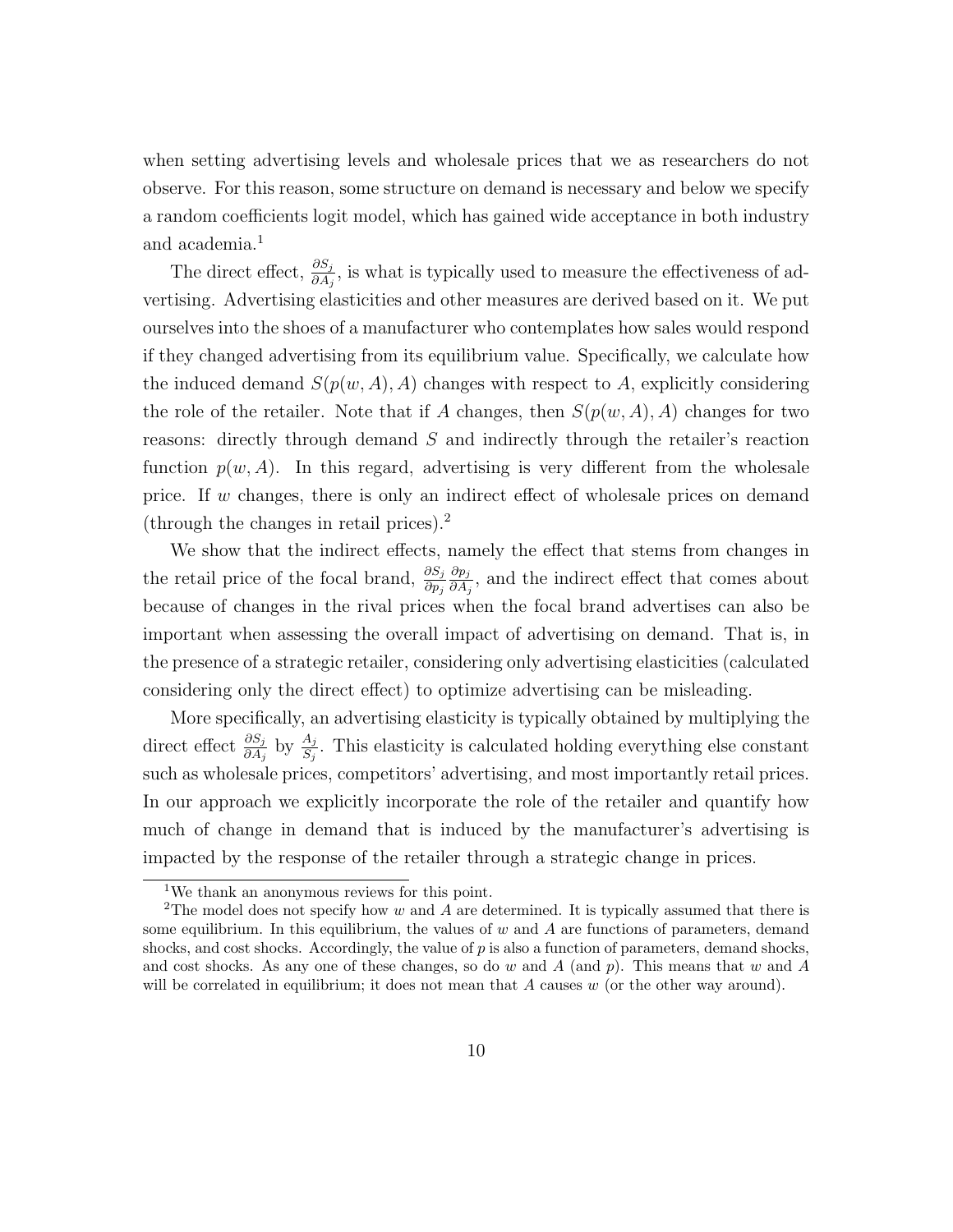To illustrate the calculation of the direct and indirect effects of advertising, we specify below a structural model of demand, which allows us to account explicitly for the presence of unobserved to the researcher factors affecting the way prices and advertising levels are set.

**Demand.** The utility consumer i derives from purchasing brand  $j = 1...J$  in period t and zone z is given by:<sup>3</sup>

$$
u_{ijzt} = \alpha_{ij} + \beta_i p_{jzt} + \gamma_i A_{jt} + \kappa D_{jzt} + \xi_{jzt} + \varepsilon_{ijzt},\tag{2}
$$

where  $\alpha_{ij}$  are intrinsic brand preferences,  $p_{jzt}$  denotes the retail price for brand j in zone z and period t,  $A_{jt}$  is the advertising level for brand j in period t,  $D_{jzt}$  denotes promotional activity for brand j in zone z and period t, and  $\xi_{jzt}$  is a common demand shock stemming from factors such as shelf space allocation that are unobserved to the researcher. The consumer-specific parameters  $\beta_i$  and  $\gamma_i$  capture the demand response to price and advertising, respectively. We allow for consumer heterogeneity in the valuation of the different options by including random coefficients for the intrinsic brand preferences, price and advertising and set  $\alpha_{ij} = \alpha_j + v_{i\alpha}$ , where  $v_{i\alpha} \sim N(0, \Sigma_\alpha)$ ,  $\beta_i = \beta + \nu_{i\beta}$ , where  $\nu_{i\beta} \sim N(0, \sigma_{\beta}^2)$ , and  $\gamma_i = \gamma + \nu_{i\gamma}$ , where  $\nu_{i\gamma} \sim N(0, \sigma_{\gamma}^2)$ . These coefficients reflect the variation in the consumers' responsiveness to brands, prices and advertising. In addition we also allow for holiday and zone fixed effects.

Consumers may choose not to purchase any of the brands  $j = 1 \dots J$ , but instead opt for the outside good, which we define as comprising all the other options in the category. The mean utility of the outside good is normalized to 0, i.e.,  $u_{i0zt} = \varepsilon_{i0zt}$ .

Assuming that  $\varepsilon_{ijzt}$  is iid extreme-value distributed, the probability that consumer i purchases brand  $j$  in zone  $z$  and period  $t$  is then given by:

$$
Pr_{ijzt} = \frac{\exp(\delta_{jzt} + v_{i\beta}p_{jzt} + v_{i\gamma}A_{jt})}{1 + \sum_{k=1}^{J} \exp(\delta_{kzt} + v_{i\beta}p_{kzt} + v_{i\gamma}A_{kt})},
$$
\n(3)

 $3$ As we explain in Section 4, the supermarket chain Dominick's Finer Foods practices zone pricing and, therefore, the appropriate level of analysis is a zone and not a store.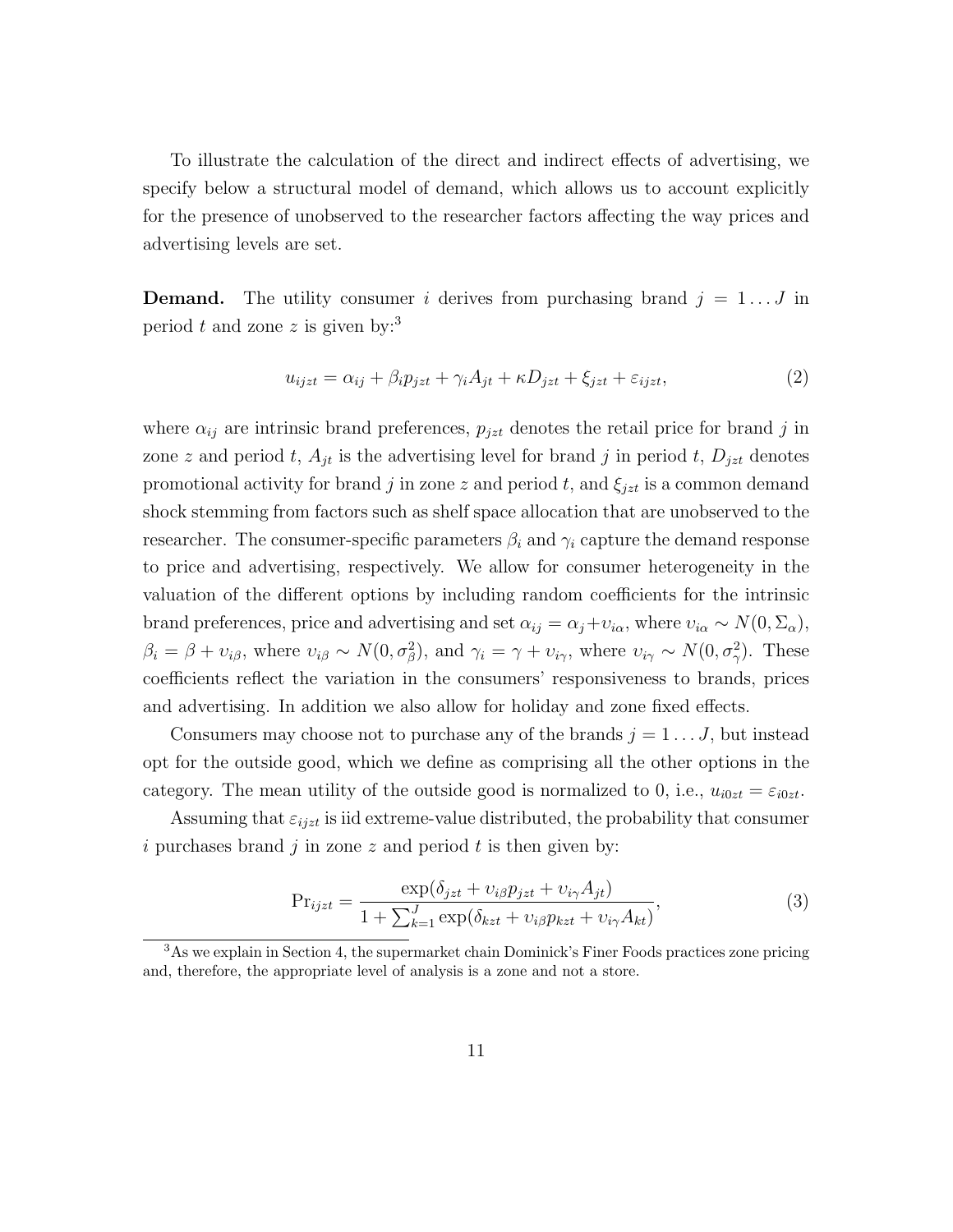where the mean utility level of brand j in zone z at time t  $\delta_{jzt}$  is defined as  $\alpha_{jzt}$  +  $\beta p_{jzt} + \gamma A_{jt} + \kappa D_{jzt} + \xi_{jzt}$ . The market shares predicted by the model are obtained by integrating over the individual choice probabilities defined in equation (3):

$$
S_{jzt}(p_{jzt}(A_{jt}, w_{jt}), A_{jt}) = \int \frac{\exp(\delta_{jzt} + v_{i\beta}p_{jzt} + v_{i\gamma}A_{jt})}{1 + \sum_{k=1}^{J} \exp(\delta_{kzt} + v_{i\beta}p_{kzt} + v_{i\gamma}A_{kt})} dP(v_i), \qquad (4)
$$

with P denoting the heterogeneity distribution function and  $v_i = (v_{i\beta}, v_{i\gamma})$  the random vector that determines the random coefficients in the logit probabilities. Details on how we estimate demand and calculate the derivatives needed for the advertising decomposition are given in Appendices A and B.

One question that arises when specifying the effect of advertising on consumer demand is that of dynamics. There is a rich tradition in marketing and economics exploring the so-called carryover effect of advertising, namely the phenomenon that past advertising may affect current sales because it can have long-lasting effects on consumer tastes (Nerlove & Arrow 1962). This effect is typically implemented either through the inclusion of lagged variables or through the construction of an advertising stock (goodwill) variable (see, e.g. Dub´e, Hitsch & Manchanda 2005). Because our main goal is to demonstrate the decomposition presented in equation (1) in a clear manner and because the advertising lags were not significant when included in the demand model, we opted for the more parsimonious specification above.<sup>4</sup>

If manufacturer advertising carries over, then manufacturers will set advertising to dynamically maximize the expected net present value of profit and not just contemporaneous profit. Note that manufacturer price competition is usually modeled as remaining static even if advertising is dynamic (Dubé et al. 2005, Doganoglu  $\&$ Klapper 2006, Chan et al. 2017). The retailer would also still set the retail price statically, as there is no carryover effect of retail price. Because – as we explain below – our decomposition depends solely on the retailer's reaction to manufacturer advertising, the above derivations would not change if advertising were dynamic. The decomposition in equation  $(1)$  would only be affected as far as the values of  $p$ ,

<sup>&</sup>lt;sup>4</sup>These demand estimation results are available from the authors upon request.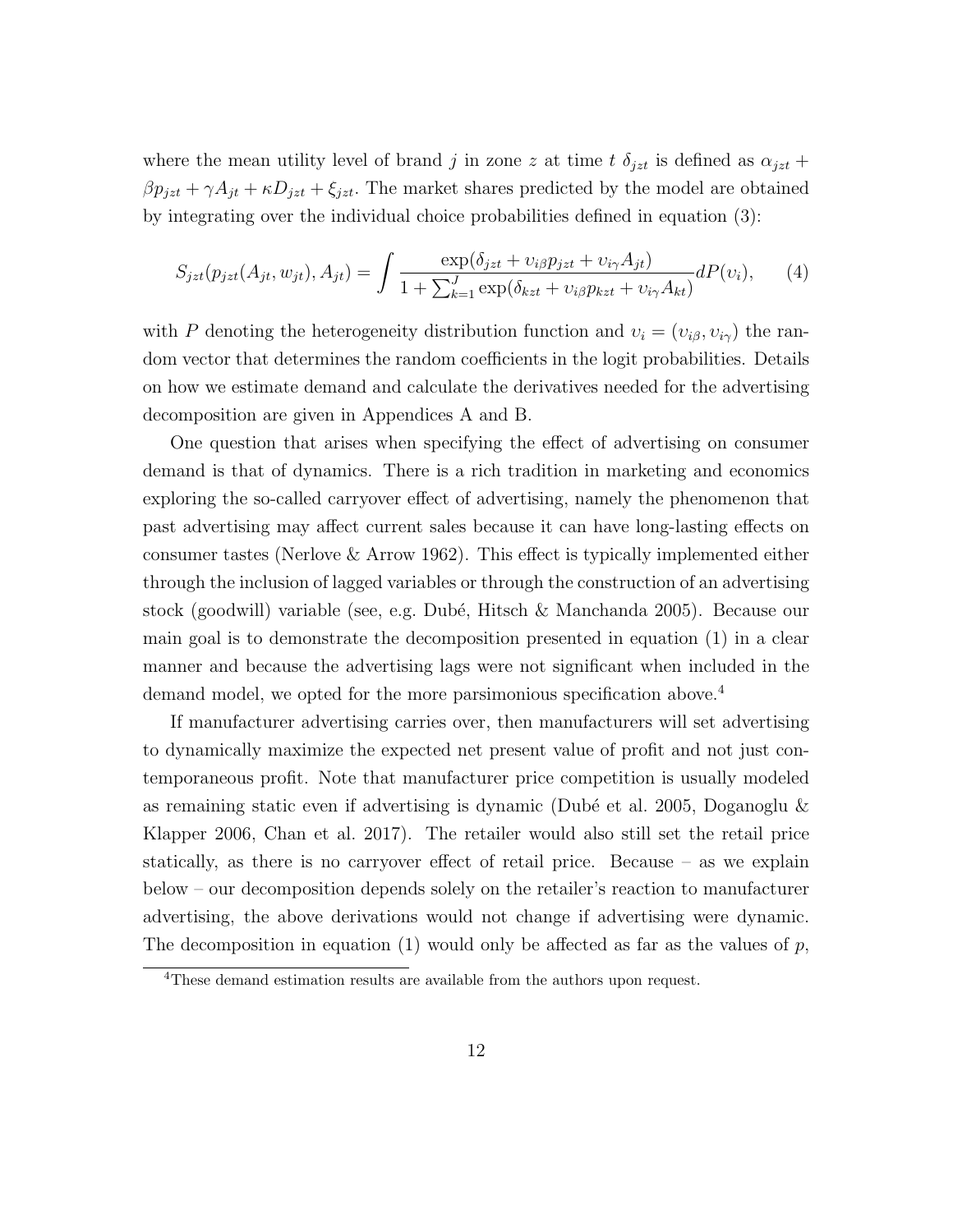$w$ , and  $A$  that enter as inputs into the decomposition would be different in a dynamic equilibrium. In such an equilibrium, manufacturers have an incentive to advertise more because today's advertising stimulates tomorrow's demand. That is, the point at which our decomposition is evaluated – as opposed to the decomposition itself – may change under dynamic advertising.

In addition to the derivatives that are calculated from the demand estimation, to obtain the elements of the decomposition in equation (1), we also need the derivatives  $\partial p_j$  $\frac{\partial p_j}{\partial A_j}$  and  $\frac{\partial p_k}{\partial A_j}$  from the retailer's reaction function, which is presented next.

**Retailer's reaction function.** Given a set of wholesale prices  $w$  and advertising levels  $A$ , the retailer sets retail prices for all  $J$  brands to maximize category profits:

$$
\Pi^r = \sum_{j=1}^{J} (p_j - w_j) MS_j(p, A), \tag{5}
$$

where M is the market size, and  $S_j$  is the market share of brand j as defined in equation (4). We drop the time and zone subscripts to simplify notation.

The first-order conditions for prices (divided by  $M$ ) are given by

$$
\frac{\partial \Pi^r}{\partial p_j} = S_j(p, A) + \sum_{l=1}^J (p_l - w_l) \frac{\partial S_l(p, A)}{\partial p_j} = 0, \quad j = 1, \dots, J. \tag{6}
$$

Solving the J first-order conditions yields the retailer reaction function  $p(w, A)$  $(p_1(w, A) \dots)p_J(w, A)$ . To determine how retail prices  $p(w, A)$  change with the level of manufacturer advertising A, we totally differentiate the retailer first-order conditions for price (6) with respect to advertising to obtain  $\frac{\partial p_j}{\partial A_j}$  and  $\frac{\partial p_k}{\partial A_j}$ . For the complete derivation, please refer to Appendix C.

Note that the derivation of  $\frac{\partial p_j}{\partial A_j}$  and  $\frac{\partial p_k}{\partial A_j}$  is based solely on demand and the retailer first-order conditions and does not depend on the assumed nature of strategic interactions between manufacturers and retailer (for example, Manufacturer Stackelberg vs. Vertical Nash). It is further independent of the process that determines advertising (static vs. dynamic) but, of course, presumes that advertising is correctly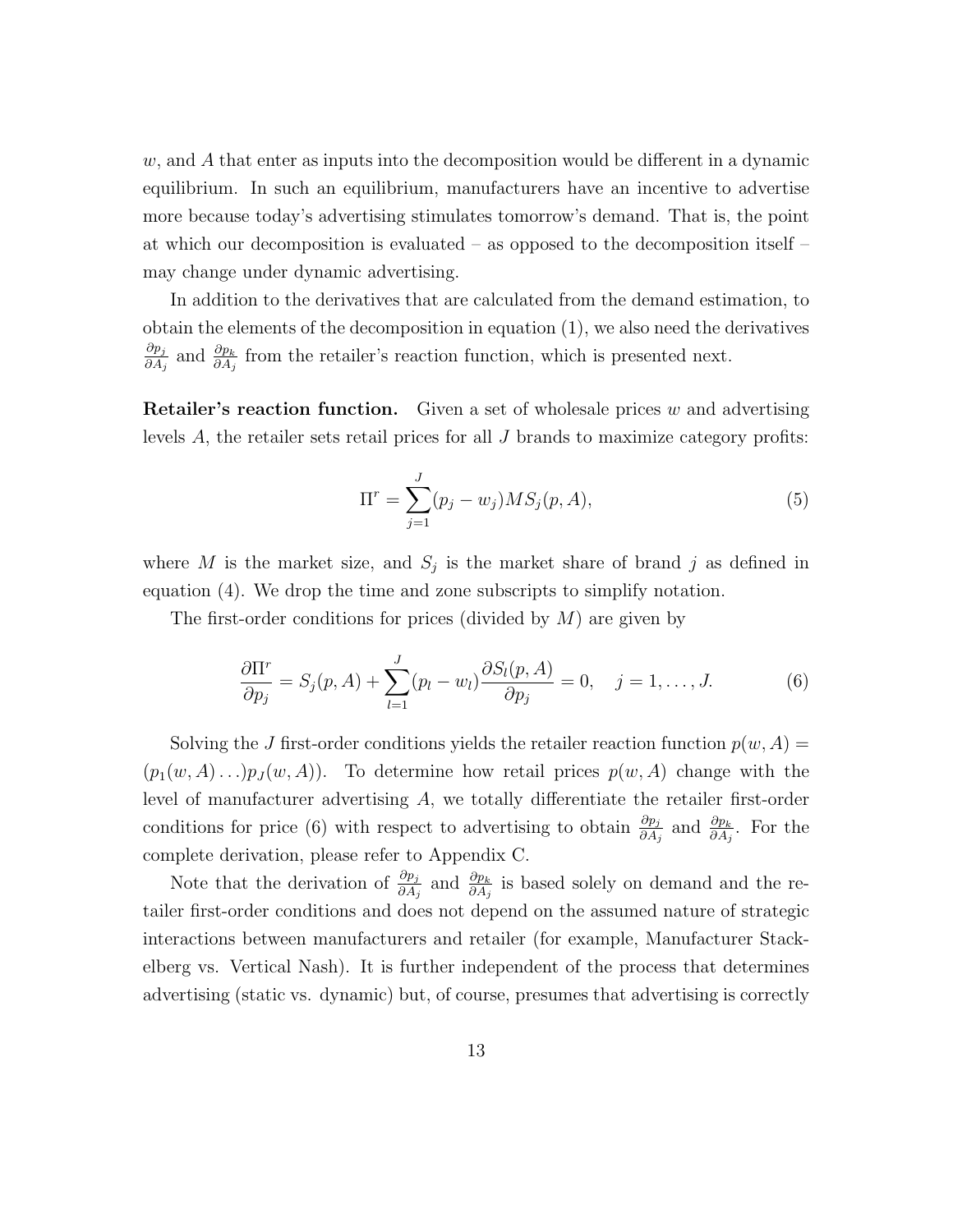reflected in the specification of demand.

Besides data on retail and wholesale prices and advertising, estimates of demand are the only input needed to calculate the effects of the decomposition defined in equation (1). Because we have access to wholesale price data, we do not need to fully specify or estimate the supply side in order to infer wholesale prices. However, for illustration purposes, in Appendix D we specify a complete model of manufacturer competition and derive the equilibrium wholesale prices and advertising. Note that if  $A_i$  changes, then manufacturer j would need to anticipate not only how they will adjust  $w_j$  but also how their competitors will adjust their wholesale prices  $w_{-j}$  out of equilibrium and possibly their advertising levels  $A_{-j}$ .

Because we have no data on prices at competing retailers, we follow the literature in assuming that retailers are local monopolists (Besanko et al. 1998, Sudhir 2001, Villas-Boas & Zhao 2005, Che, Sudhir & Seetharaman 2007). For the same data, Dominick's Finer Foods, Chintagunta, Dubé & Singh (2003) report interviewing store managers and conclude that stores compare competitive prices of a sample of half a dozen SKUs, which they deem "more consistent with competition on overall offerings rather than on a category-by-category basis". Consumers typically shop at the retailer closest to them, which gives the retailer some degree of market power (Walters & MacKenzie 1988, Slade 1995). To the extent that our assumption that retailers are local monopolists is violated, we give too much market power to the retailer. That is, retail margins should be smaller under retail competition. The magnitude of  $\frac{\partial p_j}{\partial A_j}$  and  $\frac{\partial p_k}{\partial A_j}$  would also change. However, there is no apparent reason to believe that the retailer's reaction would change in a systematic way.

Determining the direction of retail price adjustment. Can something be said regarding the direction in which the retailer is expected to change prices in response to advertising? Farris & Reibstein's (1984) finding that manufacturer advertising may be accompanied by a channel push suggests lower retail prices. Chan et al. (2017) show that, under the assumptions of their model, when manufacturers compete on advertising, retail prices will be lower but this result does not speak to the question of how prices will react to an increase in advertising spend in a given pe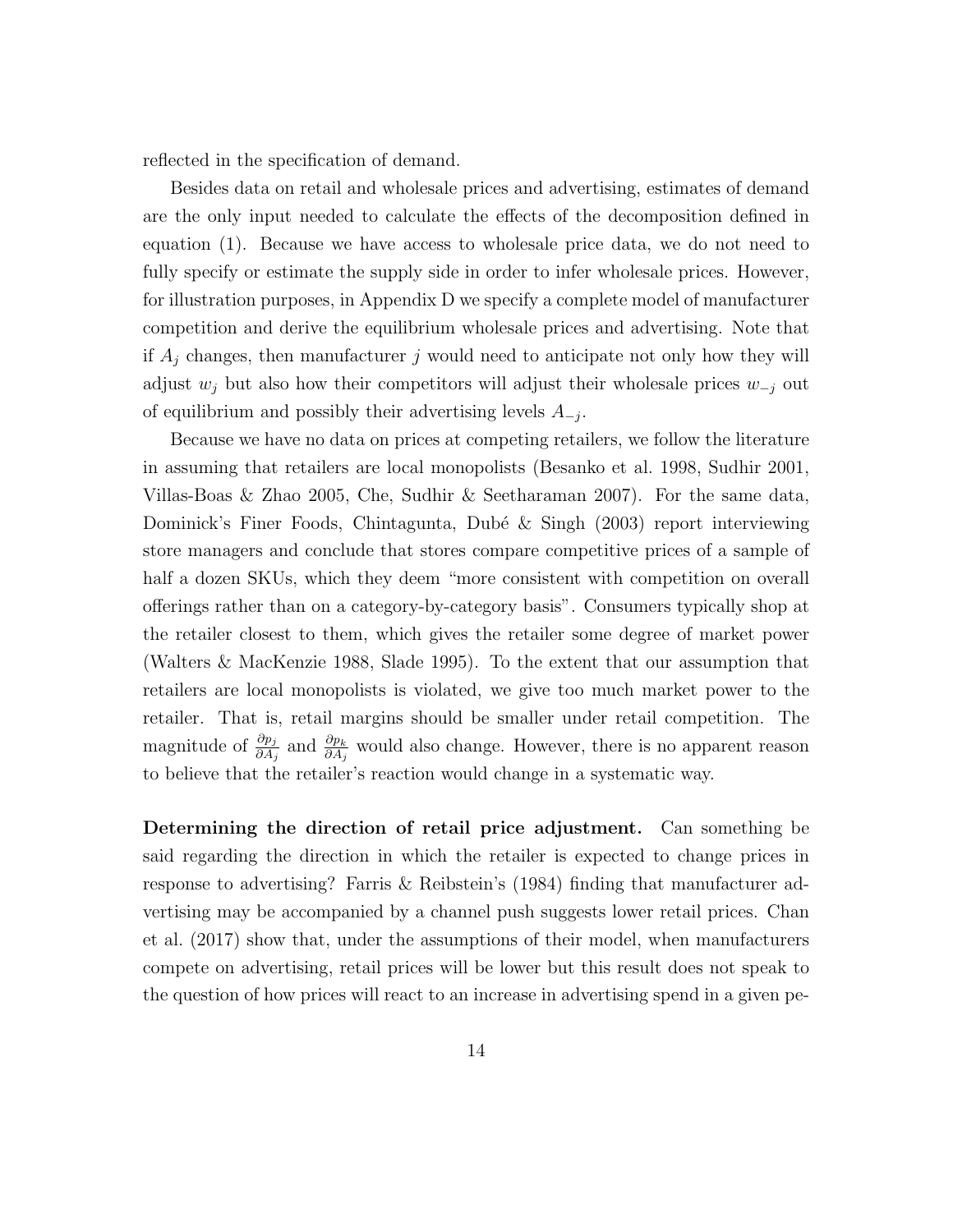riod. We thus turn to the demand model and the retailer's reaction function specified above.

Unfortunately, signing the expression for  $\frac{\partial p}{\partial A}$  as defined in equation (33) in the appendix is not possible, as there are too many moving parts. While it is clear that the matrix  $\Delta$  of the second derivatives of profit in equation (28) would be negative semidefinite for a profit-maximizing retailer, and conditions for the individual elements of the  $\Psi$  matrix in equation (31) can be derived, a general determination of the direction of the effect appears out of reach. We start by looking at a simple case with a single brand to obtain intuition as to the drivers of the direction of the effect.

Setting  $J = 1$  and dropping brand indices to simplify the notation, we have  $\frac{\partial p}{\partial A} = -\frac{\psi}{\delta}$  $\frac{\psi}{\delta}$ , where  $\delta$  is  $\frac{\partial^2 \Pi^r}{\partial p^2} < 0$ . Hence, the sign of retail price adjustment in response to advertising will depend on

$$
\psi = \frac{\partial^2 \Pi^r}{\partial p \partial A} = \frac{\partial S}{\partial A} + (p - w) \frac{\partial^2 S}{\partial p \partial A} \n= \gamma S(1 - S)[1 + \beta(p - w)(1 - 2S)].
$$
\n(7)

Because  $\gamma S(1-S) > 0$  is always true, we can focus on the sign of  $1+\beta(p-w)(1-2S)$ . We expect this expression to be positive and hence  $\frac{\partial p}{\partial A} > 0$  if the price sensitivity is small (in absolute value, recall that  $\beta$  is negative), if the markup is small or if the market share is larger than  $1/2$  such that the last term becomes negative.

In Section 5.2, we conduct numerical simulations both for the case of  $J = 1$  and for the case with two brands (i.e.,  $J = 2$ ) to delineate the conditions for the retailer to adjust prices upwards versus downwards. For the empirical analysis, we select several product categories differing along the dimensions identified above, namely price sensitivity, market shares, and markups and investigate the extent to which these factors affect the calculated indirect effects of advertising in a complex setting with multiple competing brands.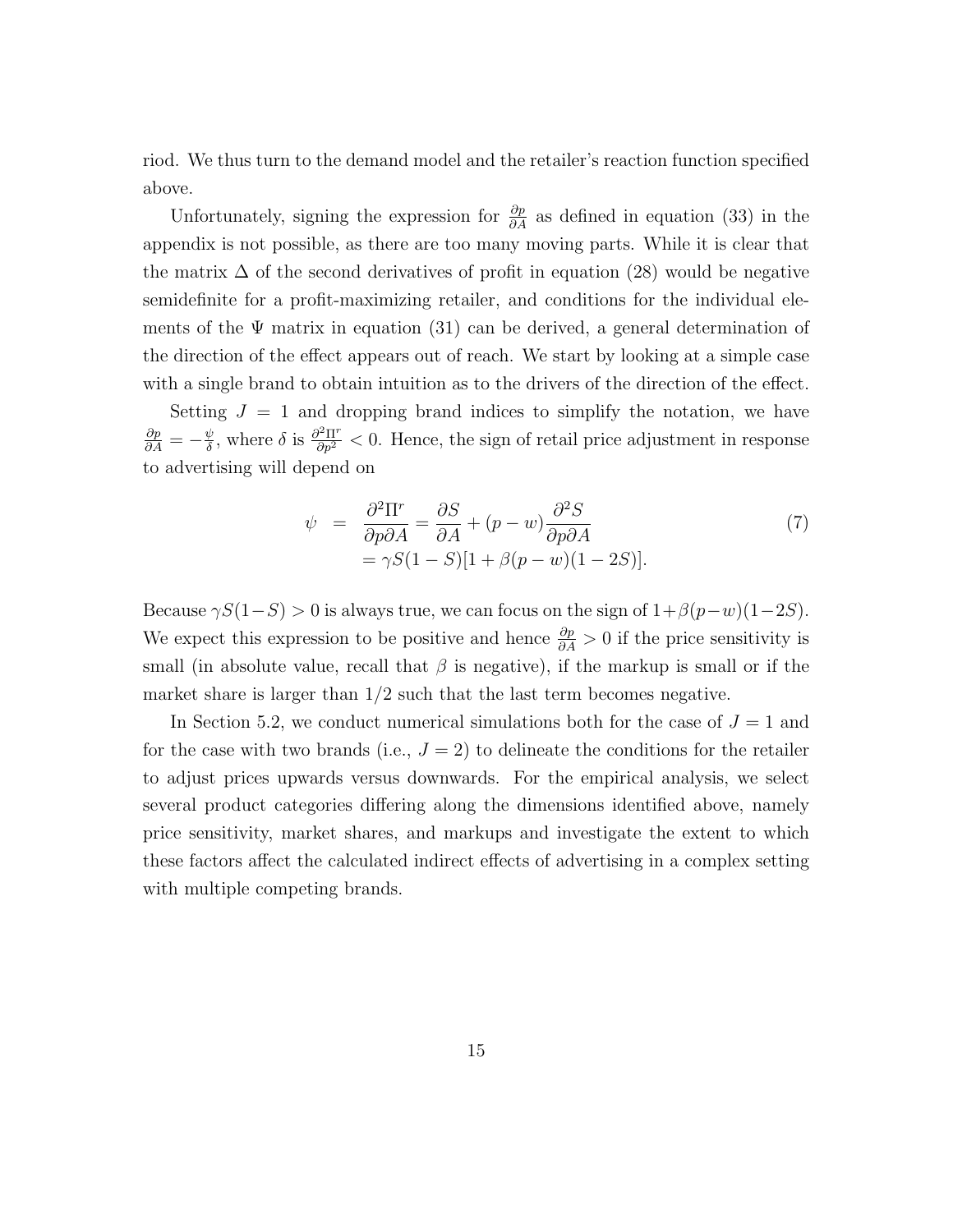#### 4 Data and Variable Operationalization

**Data sources.** We merge two data sources – a store panel data set providing weekly UPC sales data and a data set with daily advertising data. The sales data come from Dominick's Finer Foods (DFF), the second-largest supermarket chain in Chicago, and comprises retail prices, wholesale prices, and promotional activities from 81 stores in 123 weeks. The advertising data come from Kantar Media's Ad\$pender database. Kantar tracks the number of advertisements and advertising expenditures in national media as well as both measures of advertising in local media at the Designated Media Area (DMA) level. There are seven different sources of advertising in the Kantar data: cable TV, magazines, national newspapers, network TV, spot TV, Sunday magazine, and syndication. We use the total advertising expenditures from all sources and, if advertising expenditures are available at the sub-brand level, we aggregate up to the brand level. The total advertising activity includes both national and Chicago-DMA ads.

Product categories. We included four product categories – two food categories (cereals and carbonated soft drinks) and two non-food ones (toilet tissue and paper towels). We select toilet tissue, paper towels, cereals and carbonated soft drinks because these categories differ in terms of market structure (distribution of market shares), advertising expenditures, and markups and thus allow us to get an idea how the context may affect the retailer's reaction to a change in manufacturer advertising.

Level of analysis. Although the original data are available at the UPC level, analysis of UPC-level data is difficult: there is a large number of UPCs per brand and, additionally, the advertising data is mostly available at the brand level. We thus aggregate the sales data to the brand level. In each category, we retain all top brands to reach a coverage of at least 70% of total sales.

Dominick's practices zone pricing, whereby everyday prices vary across stores in different zones. The data contain an index classifying the 81 stores into 15 pricing zones. Our analysis of the data confirmed, consistent with previous research using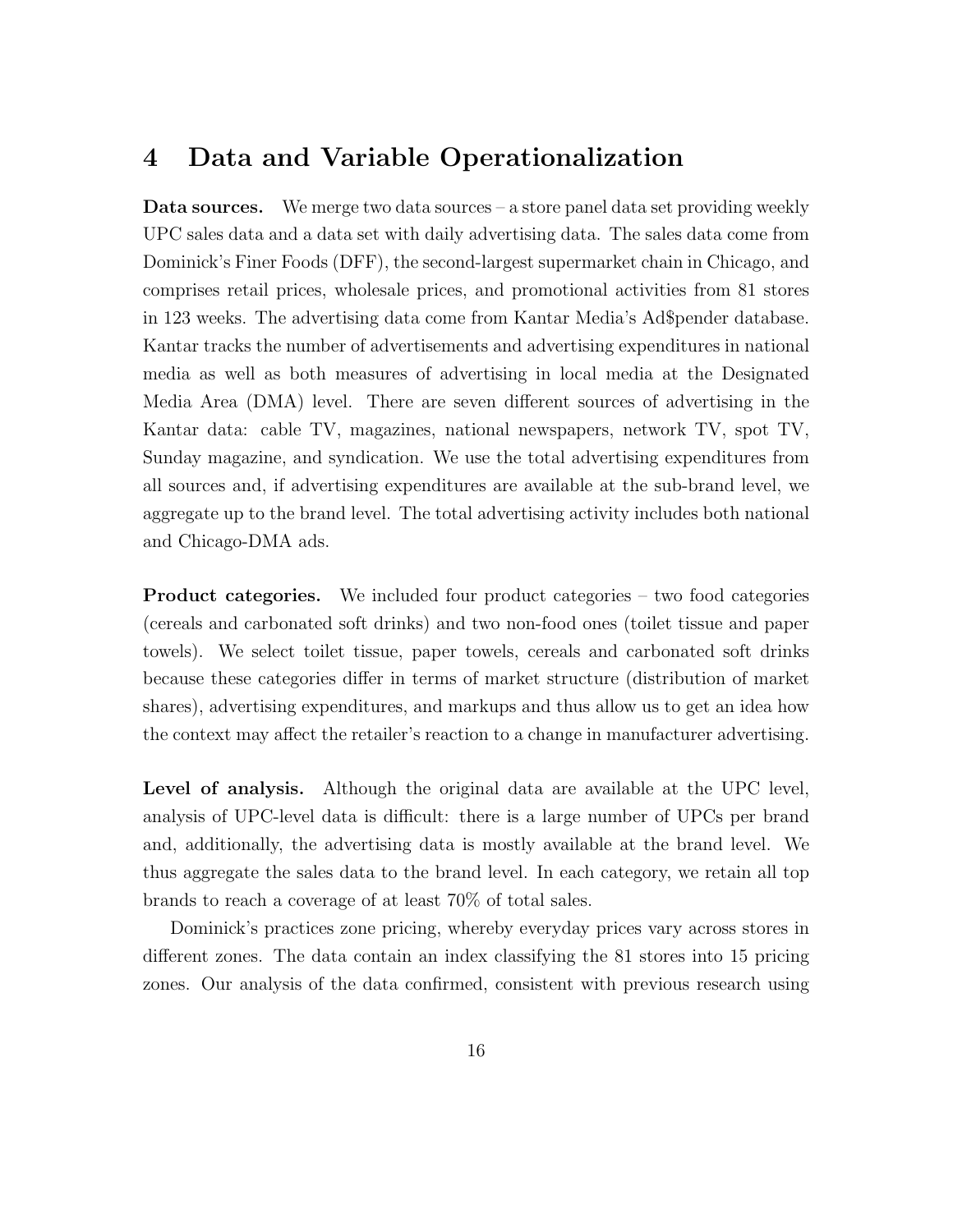this data set, that retail prices varied across stores in different zones within a week, while the variation in prices within each zone was very small (see e.g., Besanko et al. 2005). Wholesale prices are identical for all stores within a zone and week. Accordingly, we further aggregate observations across the stores within a pricing zone and analyze the data at the brand-zone-week level.

Retail and wholesale prices. Our focal measures, the retail price and wholesale prices of a brand in a given week and price zone, are constructed by aggregating across UPCs belonging to that brand using UPC-level sales in each store and week as weights. The DFF data is uniquely suited for our analysis, as it contains information about the profit margin on retail price for each UPC and week. This information is unusual to have together with scanner data; indeed, and as discussed above in Section 2, it was not available to Chan et al. (2017) for their analysis. Having profit margins allows us to calculate wholesale prices (in the same way as in Besanko et al. 2005). Note that, because the wholesale prices are actually backed out by subtracting the retail margin from the retail price, this means that they effectively reflect the average acquisition cost of items in inventory, which takes into account not only the wholesale prices but also any any trade promotions (e.g., off-invoice deals, lump-sum payments) that are given by the manufacturer to the retailer and that can be substantial as discussed in Ailawadi & Harlam (2004). Having wholesale prices is important for our purposes because we can analyze descriptively the strategic response of the retailer to advertising by measuring how retail prices vary with advertising while controlling for changes in wholesale pricing (and, at the same time, any trade promotions). Moreover, the availability of wholesale prices allows us to quantify the indirect effects of advertising without imposing strong assumptions on the nature of vertical interaction in the channel.

Advertising measure. Our data reports both advertising units and advertising expenditures in different media across weeks and brands. Units (also called placements) are simply the number of advertisements placed. There is no weighting (based on spot length, size, etc.). Using units as a measure has the advantage that we can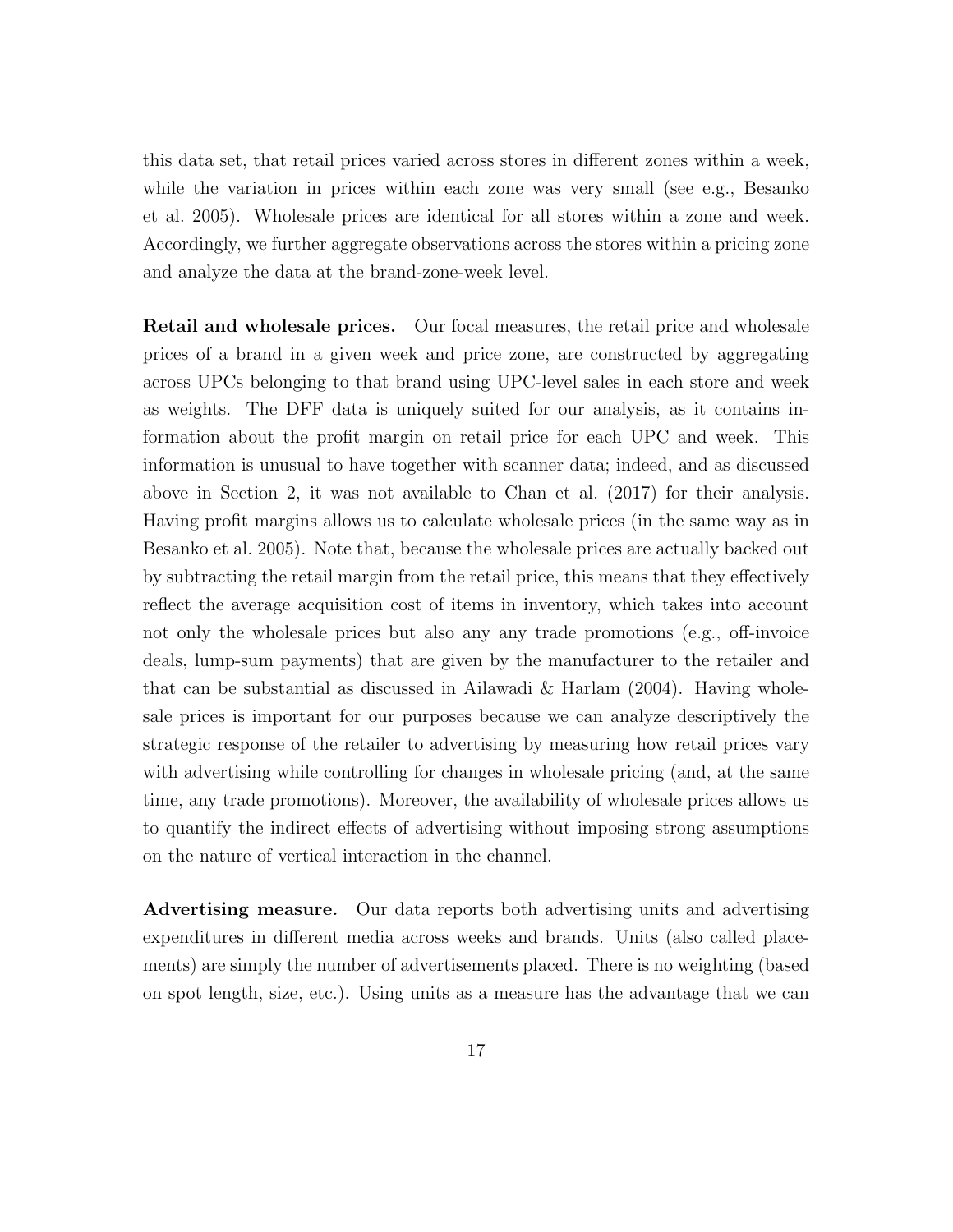back out the cost of advertising and use it as an instrument to correct for endogeneity in our structural demand estimation (details in Section 5.2). For the reduced-form analysis we use advertising expenditures because it makes the interpretation of the effects easier.

Promotions. Although they are not the main focus of our investigation, promotions affect sales and we therefore control for them in our analysis. Our promotional activity measure at the brand level is constructed as a weighted average using UPC sales as weights. Promotion, prior to averaging, is defined as a binary variable that indicates whether an UPC was sold on a promotion in a given week, store and zone.

Summary statistics. Table 1 reports descriptive statistics of the variables used for the analysis for all brands in the product categories. We observe that, while in the paper towels category we have one dominant brand, Bounty, with approximately 44% share, in the toilet tissue category we have a market with almost even distribution of shares across the top four brands. The cereals and carbonated soft drinks categories are essentially duopolies, with two dominant firms in the respective markets. The advertising expenditures also vary dramatically across categories with the levels in the two food categories being much higher than in the non-food categories but there is also substantial within-category variation. Typically, the brands with the largest market shares also have the largest advertising spending. Interestingly, in the toilet tissue category, where Cottonelle, Charmin, and Northern have almost equal shares of the market (between 21% and 23%), the expenditures vary from 7.32 million for Northern to 71.6 for Charmin. Based on the reported retail and wholesale prices in Table 1, we can calculate the percentage markup to compare across product categories. Carbonated soft drinks are often used by retailers as loss leaders and this manifests itself in the lowest markups across the analyzed categories, with cereals having the highest retailer markups on average. Carbonated soft drinks also have by far the highest promotional frequency.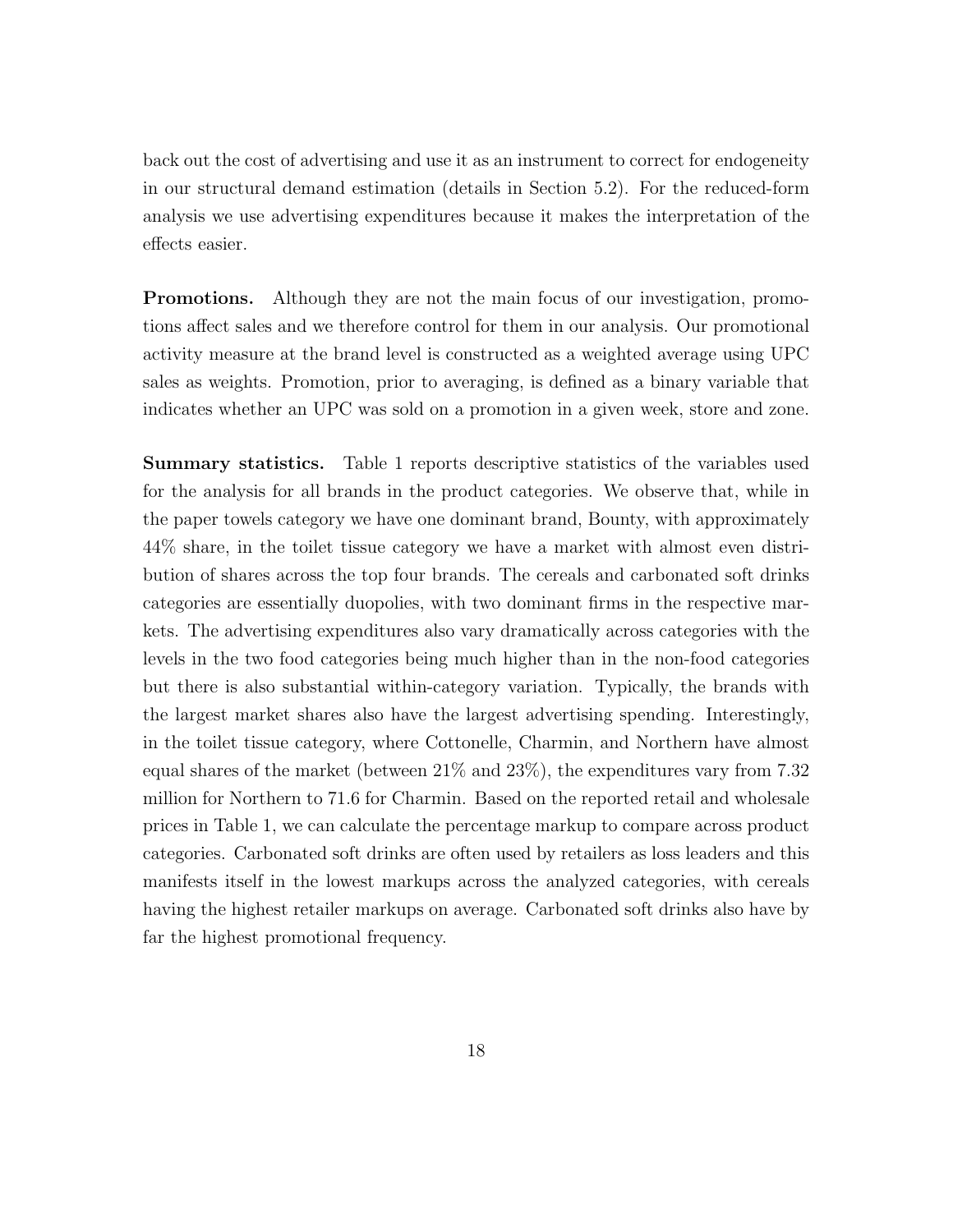Relationship between retail prices, wholesale prices, and advertising. Examining the data, we see, as may be expected, that retail and wholesale prices of a given brand are closely related. As an example, we show in Figure 2 the weekly retail and wholesale prices for one brand – Charmin – in pricing zone 2. The graph suggests that the wholesale price is highly correlated with retail price. Figure 3 shows the weekly retail price for Charmin, along with its promotional intensity and advertising expenditures. Note that promotions are controlled by the retailer, whereas advertising spend is controlled by the manufacturer. The graph shows that, most of the time, for this brand, when advertising expenditures increase, so do retail prices. There are, however, exceptions to this pattern (around weeks 25 and 45, for example). In Section 5.1 we therefore turn to regression analysis in order to separate out the signal from the noise in the relationship between retail prices and advertising expenditures.

#### 5 Empirical Analysis

We proceed in two steps in our empirical analysis. We start by examining the relationship between retail prices and advertising in a reduced-form fashion in Section 5.1. We specify the reaction function of the retailer in a general form, without restrictions on either the demand function or the manufacturers' pricing conduct. The analysis reveals a significant relationship between manufacturer advertising and retailer prices, after taking into account any possible effect of wholesale prices.

Next, to better understand how advertising affects retail prices and, ultimately, sales, we quantify the three constituent parts of the advertising effect on sales derived in our decomposition (equation  $(1)$ ):  $(1)$  the direct effect of manufacturer advertising on sales, (2) the indirect effect through adjustment of the retail price of the focal brand, and (3) the indirect effect through adjustment of the prices of the rival brands in response to advertising of the focal brand. Here we use the demand and retailer response functions as defined in section 3.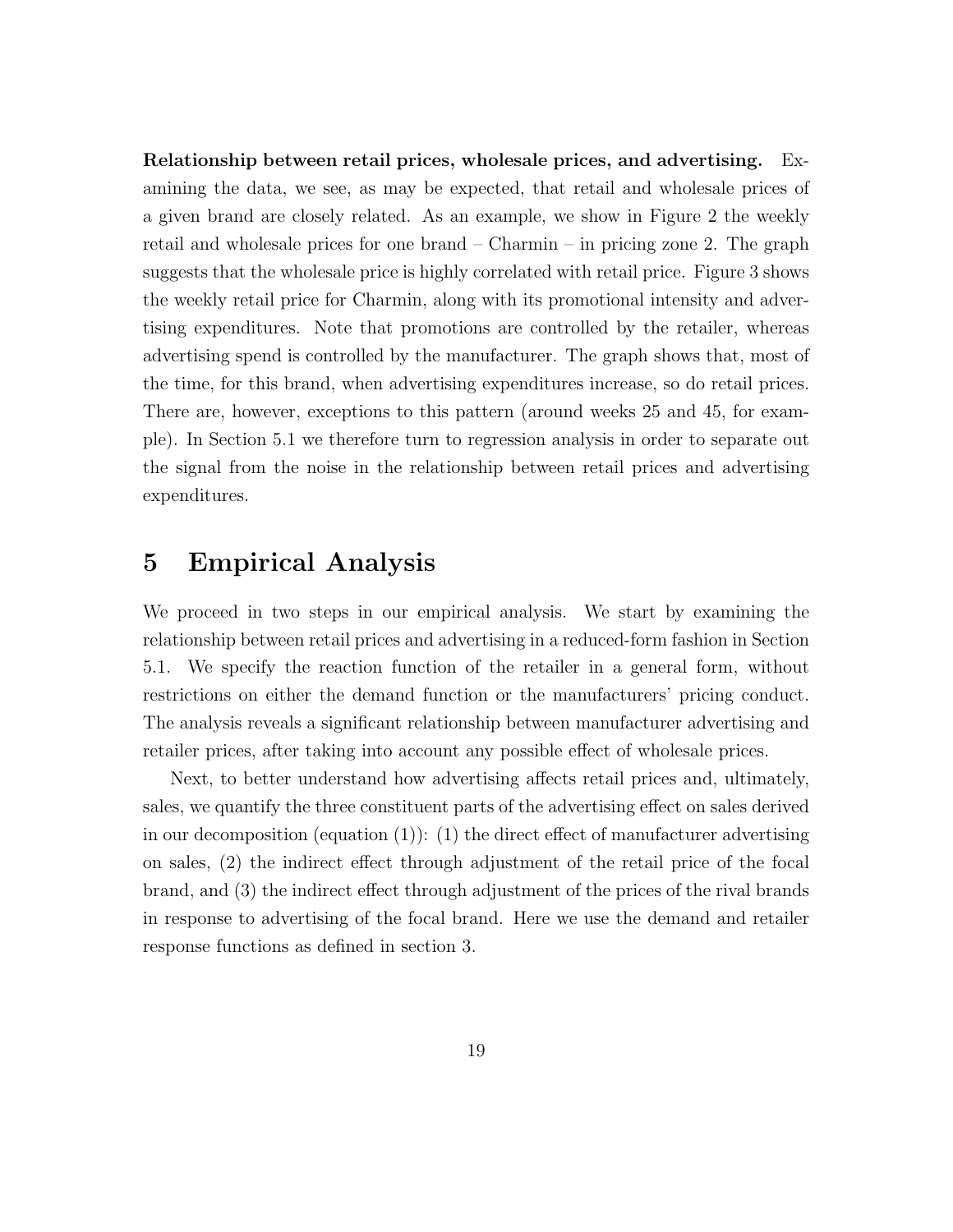## 5.1 Reduced-Form Assessment of the Relationship Between Advertising and Retail Prices

To obtain the effect of manufacturer advertising on retailer pricing with a minimum of assumptions, we proceed analogously to Besanko et al.'s (2005) study of wholesale price pass-through. Specifically, we estimate the retail price of brand  $j$  directly as a function of own and rivals' competitive advertising levels, while controlling for own and rivals' wholesale prices:

$$
RetPrice_{jzt} = a_{1j} + a_{2j} \times Adv_{jt} + a_{3j} \times Othr\_Adv_{jt}
$$
  
+ $a_{4j} \times Wh\_Price_{jzt} + a_{5j} \times Othr\_WhPrice_{jzt} + a_{6i} \times Promo_{jzt}$   
+ $a_{7j} \times HolidayDummies + a_{8j} \times YearDummies$   
+ $a_{9j} \times \text{ZoneDummies} + \epsilon_{jzt}$ , (8)

where the subscript  $j$  indexes brands,  $z$  indexes pricing zones, and  $t$  indexes weeks. RetPrice<sub>izt</sub> is the retail price of brand j in zone z and week t. Wh Price<sub>izt</sub> is the own wholesale price, Othr\_WhPrice<sub>jzt</sub> is the average across rival wholesale prices,  $\text{Adv}_{jt}$  is the own advertising level,  $\text{Othr\_Adv}_{jt}$  is the average rival advertising level, and Promo $_{jzt}$  captures the promotions for the brand in that week. To capture shifts in demand across time and guard against endogeneity concerns, we include a rich set of fixed effects. HolidayDummies, YearDummies, and ZoneDummies are fixed effects for major holidays, for years and for the pricing zones, respectively. To the extent that demographics and competition levels vary across zones, their impact is automatically controlled for by the zone fixed effects. The term  $\epsilon_{jzt}$  is a mean-zero disturbance.

We assume that  $\epsilon_{jzt}$  is orthogonal to the included variables and estimate the empirical model in equation (8) by OLS. This, in particular, requires that the fixed effects we have included in the model capture any demand factors that the manufacturers observe when setting wholesale prices and advertising but that are unobserved to the researcher. The structural model we estimate and present in Section 5.2 allows us to account for the endogeneity of manufacturer decisions. We compute standard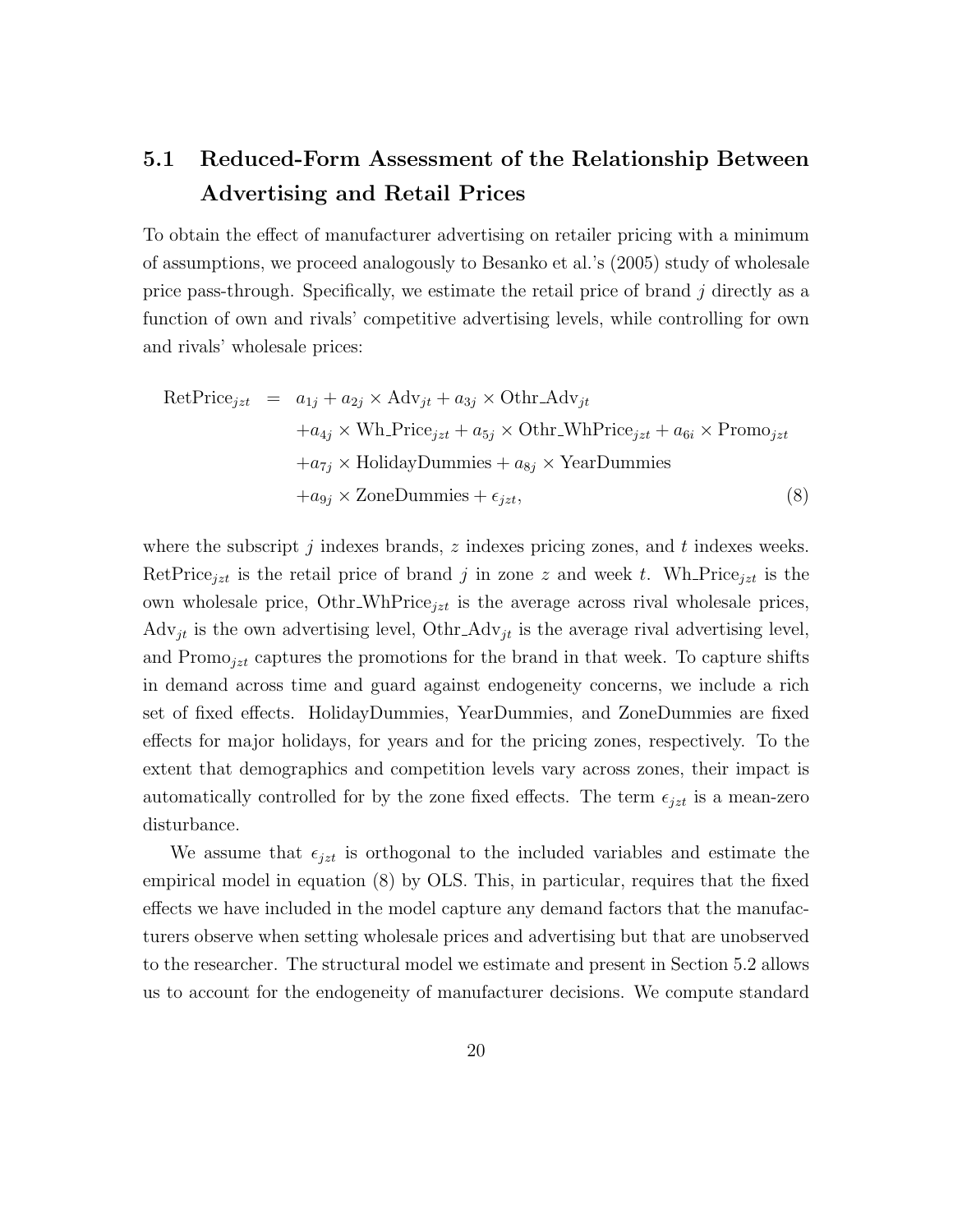errors that are robust to heteroskedasticity and autocorrelation. To proceed with a minimum of assumptions, we run the regression separately for each brand. Hence, we do not impose any restrictions on the estimated coefficients across brands. This approach precludes unobserved heterogeneity across brands from biasing the estimates.

The main coefficients of interest in the specification above are  $a_{2j}$  and  $a_{3j}$ , which capture the own and other (i.e., rival) effects of advertising on retail prices, respectively. The  $a_{4j}$  coefficient captures the pass-through rates of wholesale prices which have been the focus of earlier research (Besanko et al. 2005, Nijs et al. 2010).

We choose to estimate brand-level – as opposed to brand-zone-level – advertising effects in order to obtain more precise estimates. This means that the estimated advertising effects can be interpreted as average effects across zones. To check the robustness of our chosen specification, we re-estimated the model and allowed the own advertising coefficient to vary across zones in addition to varying across brands (i.e., we estimated this coefficient at the brand-zone level). A variance decomposition (ANOVA) analysis revealed that, of the total variation in the estimated own-brand advertising effects, more than 70% occurs between brands, hence our specification makes sense given the data at hand.

Model fit and face validity. Table 2 presents the results of the empirical model specified in equation (8). Across all brand-level regressions, the goodness of fit as captured by the  $R<sup>2</sup>$  is greater than 0.8 for most regressions, and the F-tests for the overall fit of the models are highly significant. All estimated own-brand and crossbrand wholesale price pass-through rates (columns labeled 'Own Whp' and 'Other Whp') are significantly different from zero. The own pass-through rates are also mostly significantly larger than one, which aligns with the findings in Nijs et al. (2010) who report a 1.13 median pass-through of wholesale to retail price.

Own advertising. The model yields estimates of the effect of advertising on own retail prices for each brand in the categories studied (reported in Table 2, column labeled 'Own Ads'). Advertising is measured in millions of dollars. Thus, an ad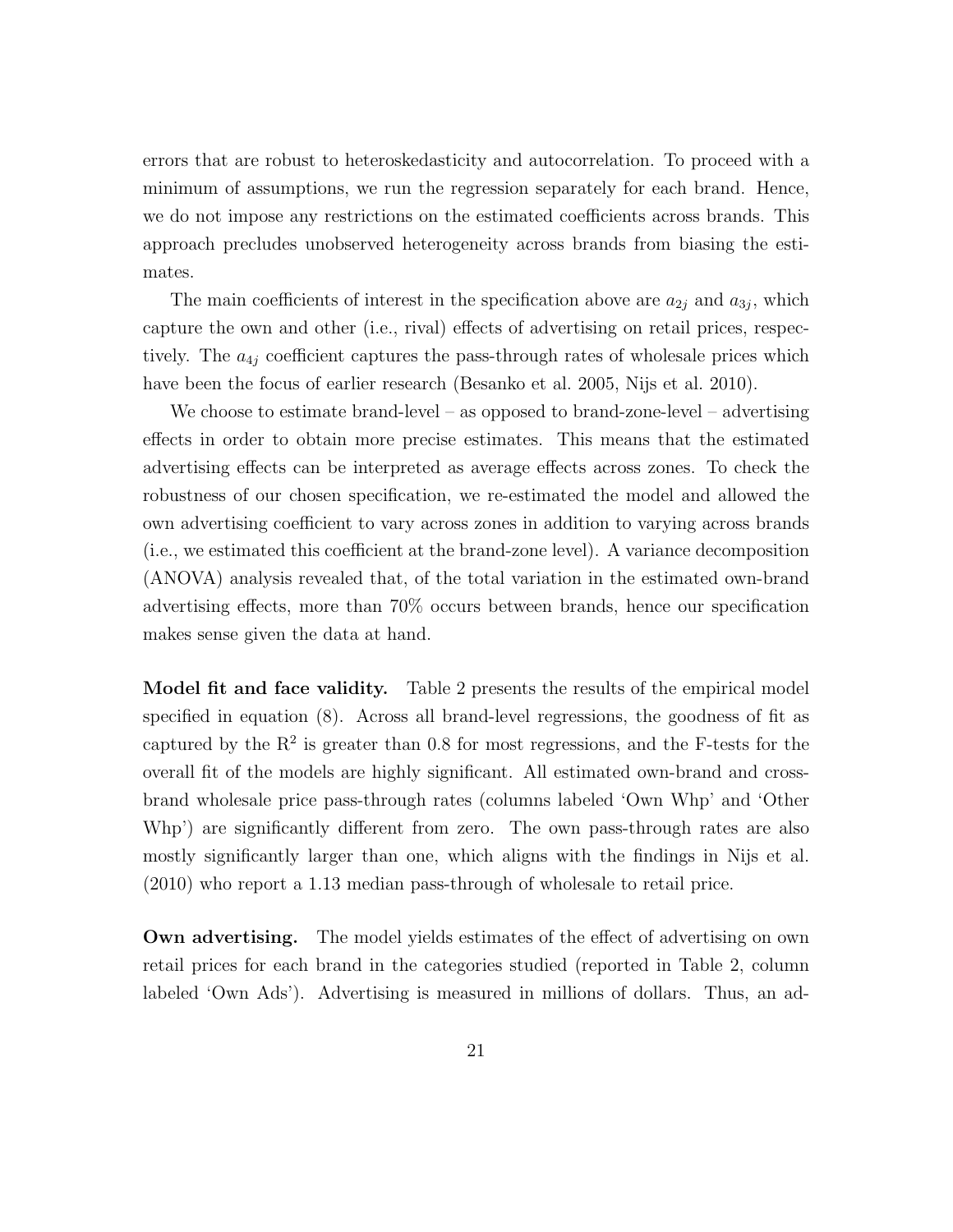vertising effect of 0.50 means an advertising expenditure reduction of \$1, 000, 000 results in a retail price reduction of \$0.50. Even after controlling for the changes in wholesale price, promotional activity, and a rich set of fixed effects, we still obtain significant coefficients for 11 out of the 16 brands across the four product categories included in the analysis. The effect is positive for 7 brands, implying that the retailer adjusts prices in the same direction as manufacturer's advertising and negative for 4 brands, implying that the retailer may lower prices when the manufacturer advertises a brand. Taken together, the estimates indicate that the retailer behaves in a strategic fashion, as opposed to using a constant-markup policy, as there would be no reaction otherwise given that we control for wholesale prices.

There is no apparent relationship between the product category and the nature of retailer response. The estimated coefficients exhibit much larger variability across brands within a category than across categories. There is also no clear association between the retailer reaction and the average advertising spend for a given brand. While, e.g., the level of advertising of Scott in the toilet tissue category is only roughly 6% of the level of advertising of Charmin and we observe a much larger advertising effect of Scott compared to Charmin, the opposite holds for Post and General Mills in the cereals category: Post has 1/3 of the advertising spending but an order of magnitude larger coefficient. A potential explanation for this is that the effect of advertising on retail price obtained from the reduced-form regression confounds the effect that comes about through changes in demand and the effect of a strategic response through the retailer. In Section 5.2 the structural model will allows us to isolate the role of demand.

Rival advertising. Turning our attention to the cross-advertising effects, we see that 13 out of the 16 estimated coefficients are significantly different from zero. This further reinforces the conclusion that the retailer behaves in a strategic fashion and adjusts retail prices in response to manufacturer's advertising. Most brands across the analyzed categories feature significant negative retail price changes in the presence of manufacturer advertising, indicating that the retailer lowers the price of these brands if rival brands are more heavily advertised. It does appears that retailer mar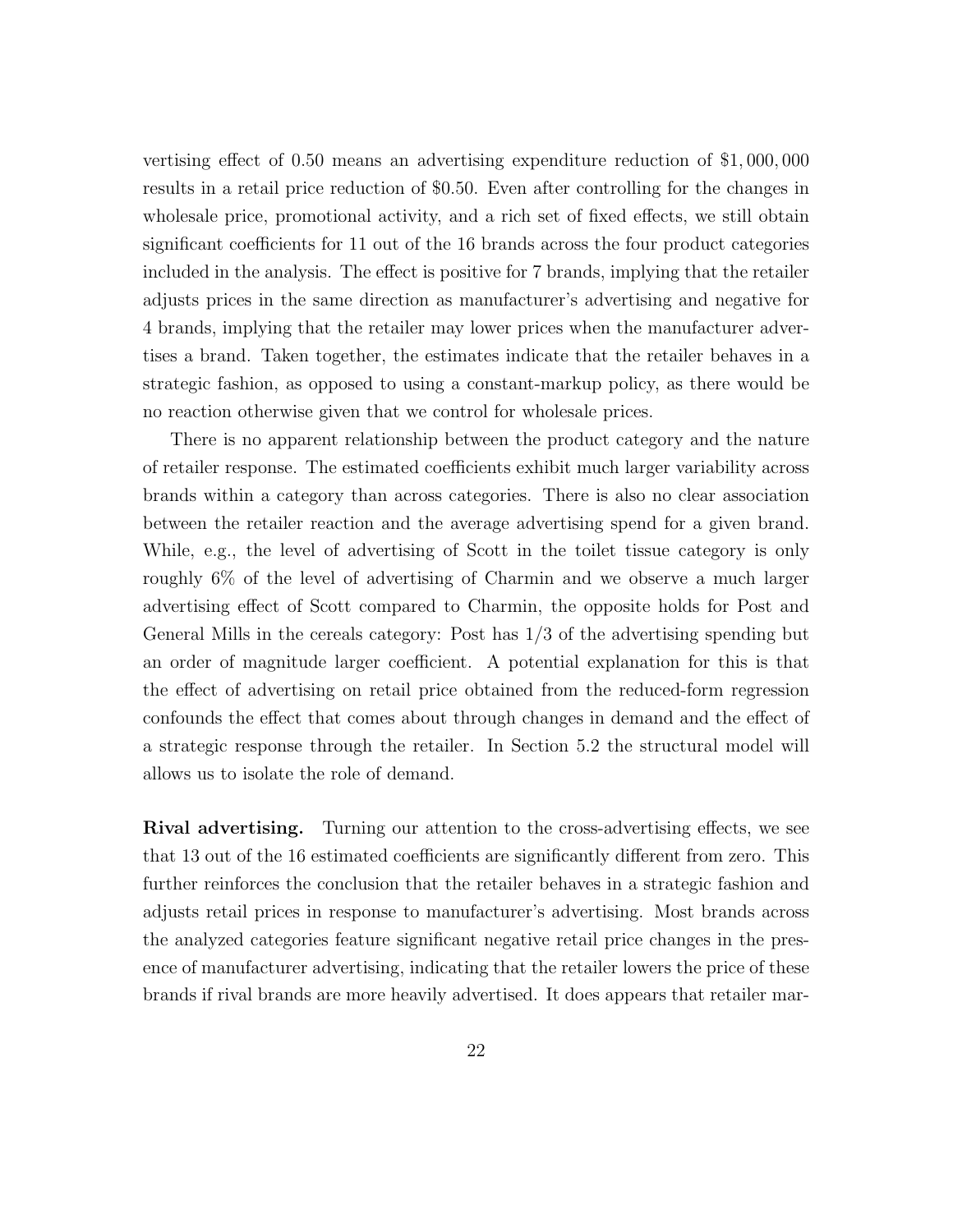gins would go down for brands whose competitors advertise in the period studied. It is, of course, also possible that there will be relatively increased price sensitivity for the non-advertised brands, and retailers adjust prices accordingly.

One caveat of the reduced-form analysis is that the coefficients estimated from equation (8) are complex functions of both demand parameters and the retailer's response to manufacturer advertising. A change in the retail price in response to advertising can happen because there is a change in demand (e.g., price elasticity) or because the retailer adjusts prices in a strategic fashion. Teasing out the exact response,  $\frac{\partial p}{\partial A}$ , from it therefore is not possible. A further complication arises because the reduced-form regression offers no obvious way to account for demand-side unobservables. We thus complement this model-free evidence with a structural demand model that allows us to separately identify the effects.

## 5.2 Disentangling the Direct and the Indirect Effects of Advertising

In order to quantify the structural decomposition of the effect of advertising on retail price in equation (1), we estimate the demand model defined in equation (4). We then use the estimation results to calculate  $\frac{\partial S_j}{\partial A_j}, \frac{\partial S_j}{\partial p_j}$  $\frac{\partial S_j}{\partial p_j}, \; \frac{\partial S_j}{\partial p_k}$  $\frac{\partial S_j}{\partial p_k}$ , and the derivatives  $\frac{\partial p_j}{\partial A_j}$ and  $\frac{\partial p_k}{\partial A_j}$  from the retailer's reaction function as described in Section 3.

Demand estimation. In the demand estimation, in addition to accounting for the endogeneity of the pricing variable, as is common in the literature, we also address the potential endogeneity of the advertising variable. As instruments for retail prices we use wholesale prices (for an excellent explanation of the rationale, please refer to Chintagunta et al. 2003). To instrument for advertising we employ a similar strategy to Honka, Hortaçsu & Vitorino  $(2017)$ . We measure advertising in units and use the cost of advertisements at the week- and brand-level as instruments. Advertising costs act as an exogenous shifter of advertising placement decisions because they are likely to be correlated with advertising intensity but uncorrelated with latent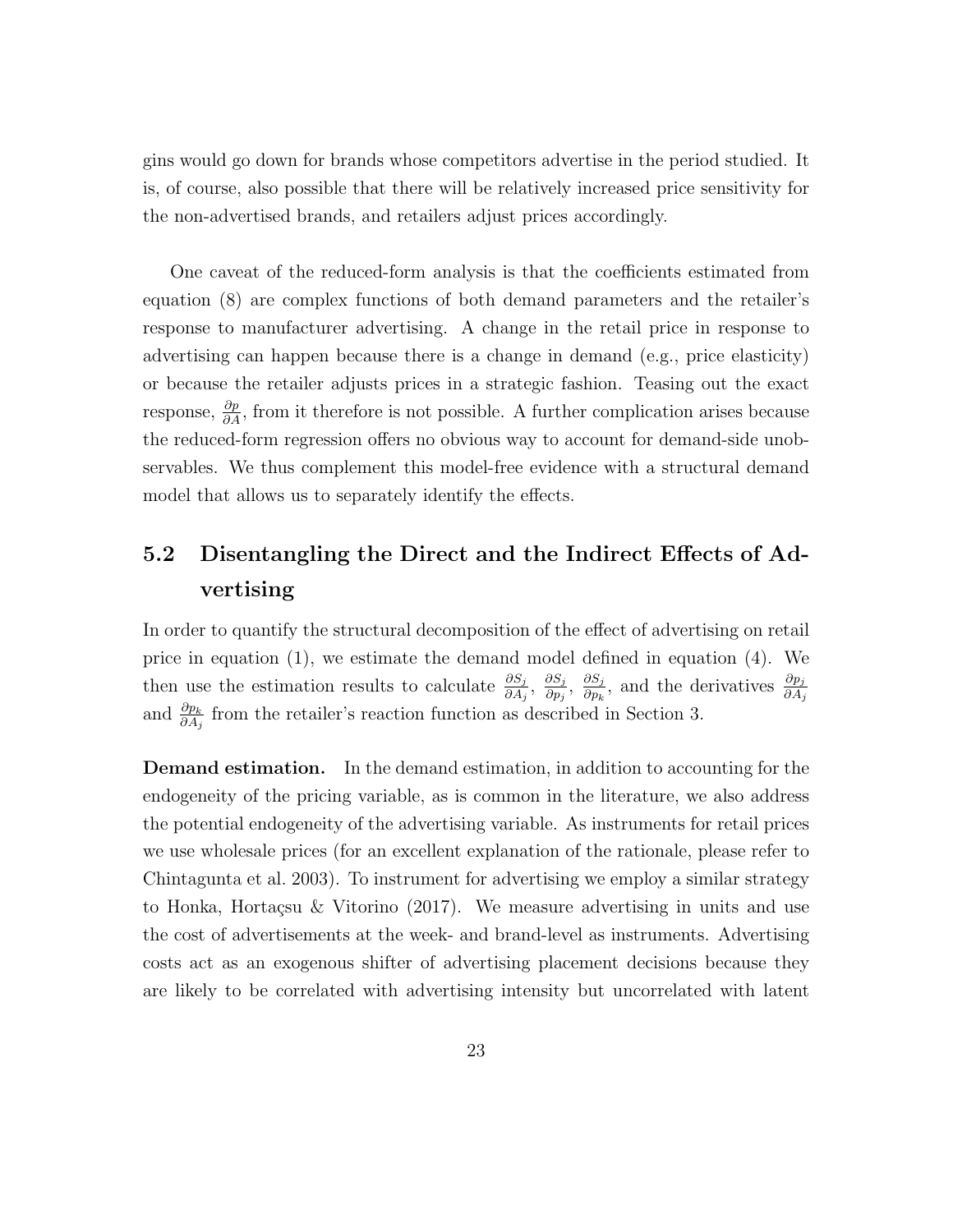consumer utility. Average advertising costs are calculated for each type of media by using total advertising expenditures and units for each week and media type. Because different brands have different allocations of advertising units across media, we calculate an average advertising cost per brand and week (weighted by the share allocated to each media type). This means that advertising costs are not just weekbut also brand-specific.

We follow the algorithm laid out by Berry, Levinsohn & Pakes (1995) in interacting the structural errors  $\xi$  with instrumental variables that control for the possible endogeneity of prices and advertising. Our preliminary checks indicated that the quality of the instruments is good. The F-statistics of the identifying instruments in the first-stage estimation have p-values of 0.000 for both the price and the advertising regressions, for all the product categories. Further, the Kleibergen and Paap rk LM statistic indicates that the instruments adequately identify the models (p-value=0.000). Details regarding the estimation method are provided in Appendix A.

The results from the demand estimation for our four categories – toilet tissue, paper towels, cereals, and carbonated soft drinks (CSD) are reported in Table 3. First, we note that all signs of the estimated coefficients are as expected. The price effect is significantly negative, and there is a positive effect of advertising on shares for all brand across the four product categories. Promotions also have a significantly positive effect for all categories but paper towels. Turning our attention to the random coefficients, we did not find support for heterogeneity in the response to advertising in any of the product categories, most likely due to the fact that advertising only varies across time within a time period, and not across zones. The estimated standard deviation of the price coefficient is significant for toilet tissue, implying that there is considerable heterogeneity in consumer response to price in this category but it was not significant in the other three product categories we investigated. Similarly, the random coefficients for the brand constants were only significant in the toilet tissue category. It thus appears that the rich set of fixed effects we include in the model captures most of the heterogeneity in demand.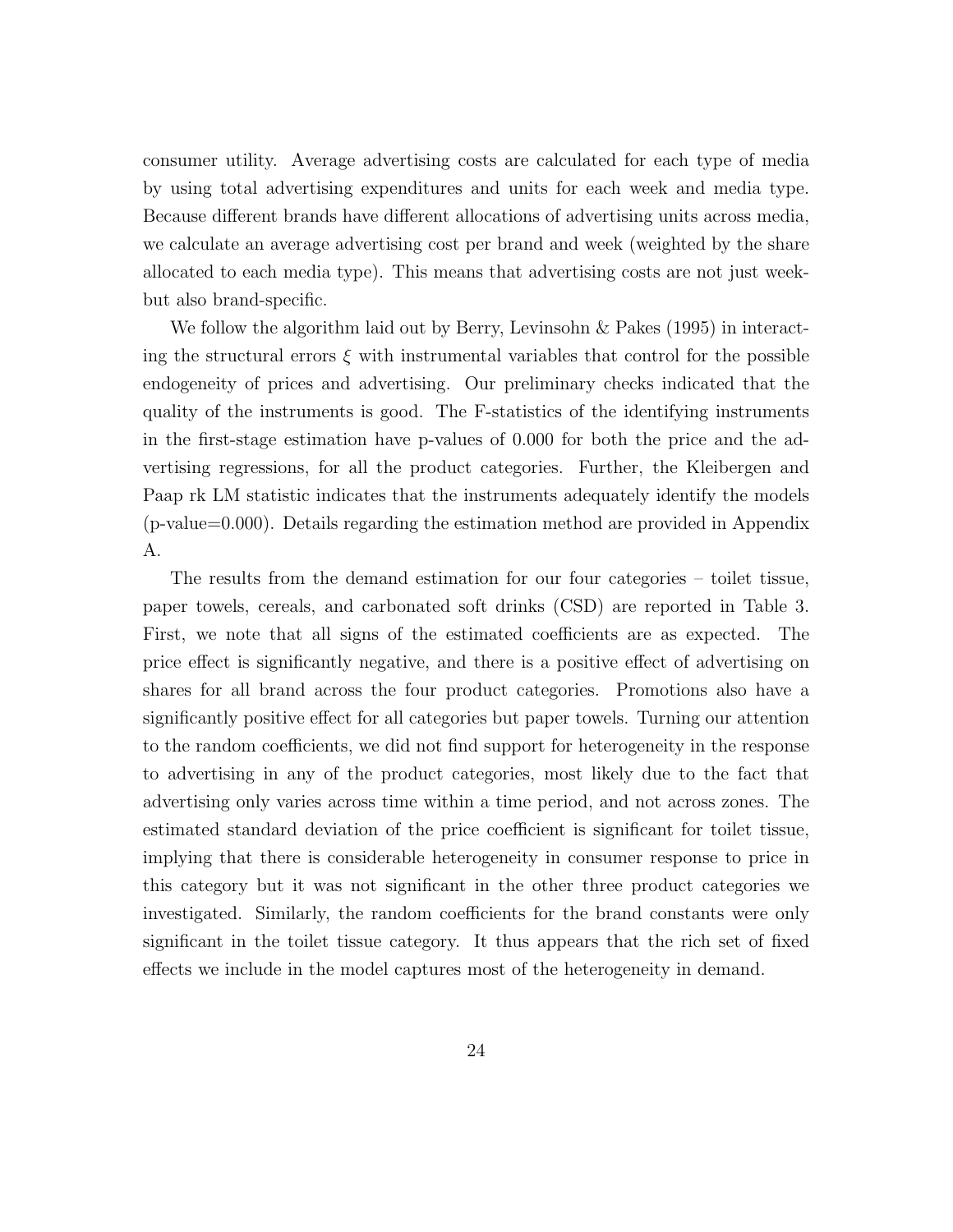Structural decomposition. Based on the estimated demand parameters, we calculate the direct and indirect effects of advertising that we defined in equation (1). To do this, we first compute the individual-level derivatives with respect to price and advertising, integrate over the distribution of  $\gamma_i$  and  $\beta_i$ , and then compute the reaction of retail price to advertising defined in equation (33) for each zone and week. Appendix B describes the process in detail.

Table 4 reports the averages of the estimated direct and indirect own effects across all the weeks and zones in the data for all brands and product categories. The indirect other effects are averaged not just across weeks and zones but also across rival brands. The averages of each of the two individual components of the indirect other effects  $(\partial S_j/\partial p_k$  and  $\partial p_k/\partial A_j)$  are calculated by first taking the average of the derivatives across all rivals of a given brand in a given week and zone and then taking the average across weeks and zones.<sup>5</sup>

What is immediately evident from Table 4 is that, for all brands in all four categories, the total effect is about half the magnitude of the direct effect of advertising. This means that the indirect effect that comes about through the adjustment of retail prices matters. In the simple case without random coefficients and  $J = 1$ , we can derive that the ratio of direct to indirect effect, given by  $-\frac{2+(p-w)\beta(1-2S)}{1+\beta(p-w)(1-2S)}$  $\frac{2+(p-w)\beta(1-2S)}{1+\beta(p-w)(1-2S)},$ would indeed be close to 2 if  $(p - w)\beta(1 - 2S)$  is small.<sup>6</sup> Our empirical analysis demonstrates that this relationship holds also in the more complex setting of mul-

$$
-\frac{\beta\gamma S^2(1-S)^2(1+\beta(p-w)(1-2S))}{2\beta S(1-S)+(p-w)\beta^2 S(1-S)(1-2S)}=-\frac{\gamma S(1-S)(1+\beta(p-w)(1-2S))}{2+(p-w)\beta(1-2S)}.
$$

The ratio of direct to indirect effect is therefore  $-\frac{2+(p-w)\beta(1-2S)}{1+\beta(p-w)(1-2S)}$  $\frac{2+(p-w)\beta(1-2S)}{1+\beta(p-w)(1-2S)}$ , which would be close to 2 if  $(p - w)\beta(1 - 2S)$  is small.

 $5$ Note that, in the table, the product of each of the individual components of the indirect effects does not match exactly the value for the indirect effects because the average of a product is not the same as the product of two averages. For example, the average of the indirect own effects (given by  $\partial S_j/\partial p_j \times \partial p_j/\partial A_j$  is not the same as the product of the individual averages of  $\partial S_j/\partial p_j$  and  $\partial p_j/\partial A_j$ .

<sup>&</sup>lt;sup>6</sup>The direct effect is  $\frac{\partial S}{\partial A} = \gamma S(1-S)$  and the indirect effect is  $\frac{\partial S}{\partial p} \frac{\partial p}{\partial A} = \beta S(1-S)\left(-\frac{\psi}{\delta}\right)$  where  $\psi = \gamma S(1-S)(1+\beta(p-w)(1-2S))$  and  $\delta = \frac{\partial^2 \pi}{\partial p^2} = 2\frac{\partial S}{\partial p} + (p-w)\frac{\partial^2 S}{\partial p^2} = 2\beta S(1-S) + (p-w)\frac{\partial^2 S}{\partial p^2}$  $w)\beta^2S(1-S)(1-2S)$ . Putting terms together, the indirect effect is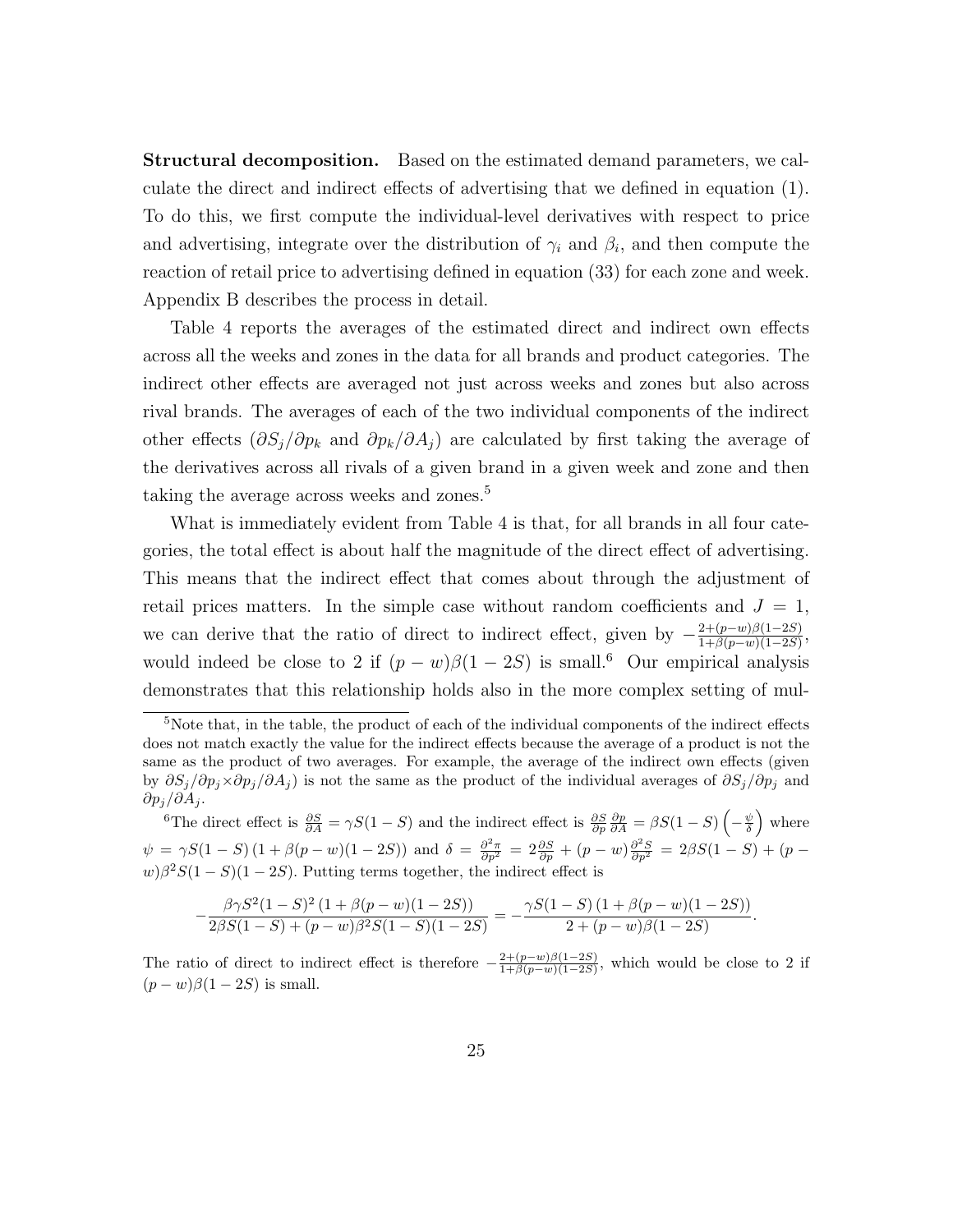tiple brands and consumer heterogeneity. This is especially interesting because the categories we included in the analysis differ greatly in terms of market structure and advertising levels.

To account for the different price and advertising levels and thus obtain comparable measures across product categories, we convert the estimated effects into elasticities which we report in Table 5. To do that, prior to averaging across weeks and zones (and rivals in the case of the indirect other effects) we multiply the effects of advertising on sales (namely the total, the indirect own, and the indirect other effects) with  $\frac{A}{S}$ , the price effect (i.e. the terms  $\frac{\partial S}{\partial p}$ ) with  $\frac{p}{S}$ , and the retailer adjustment (i.e. the terms  $\frac{\partial p}{\partial A}$ ) with  $\frac{A}{p}$ .

The two leftmost columns in Table 5 enable a direct comparison between the advertising elasticities that are typically used in practice when assessing the impact of advertising on sales and determining optimal advertising spend (column labeled 'direct') and the actual elasticity of 'induced' demand (column labeled 'total'). Typical elasticity calculations rely solely on the calculation of  $\frac{\partial S_j}{\partial A_j}$  $A_j$  $\frac{A_j}{S_j}$  which does not take into account the strategic response of the retailer to changes in manufacturer advertising via prices. However, this only captures the direct effect and does not take into account the price response of the retailer to changes in advertising (i.e., the indirect own and other effects), as described in equation (1). For the categories we study, accounting for the strategic response of the retailer results in the effect of advertising on shares being about half of that given by traditional elasticities.

The indirect own effect represents the effect of advertising on sales that comes about via the adjustments in retail price. It is negative for all brands in the analysis suggesting that the retailers 'harvest' the pull effect of advertising and manufacturers get less bang for their advertising dollars than they would if the retailers would not react. The indirect effect on other retail prices is small; retail price adjustments of rival brands are an order of magnitude less important than retail price adjustment of the focal brand.

To investigate further how the indirect effects come about and compare across brands and product categories, recall that each of the indirect effects has two components – the sales response to retail price and the adjustment of retail prices to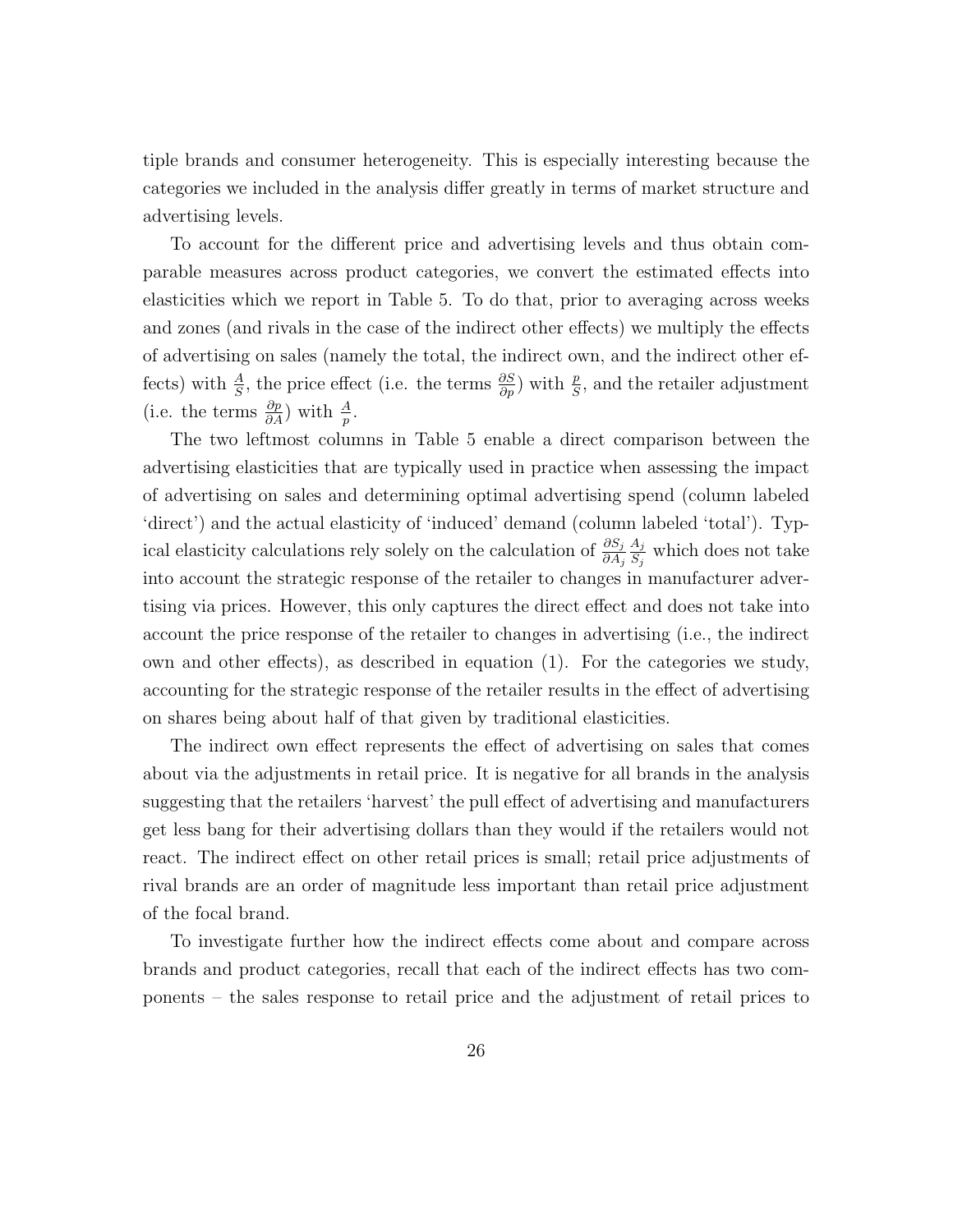advertising. Inspecting the elasticities reported in Table 5, we see that there is considerable heterogeneity in the magnitudes of both price elasticities and in the reaction of the retail price to advertising. The price elasticities are in line with theoretical expectations (smaller than  $-1$ ) and with previous empirical analyses in these categories (see, e.g., Gordon, Goldfarb & Li 2013). On average, the retail price reaction to advertising varies much more within a category than across. Looking at the paper towels category, there is some indication that a dominant position of the brand (in this case Bounty, which has 44% share and more than 4 times the advertising expenditures of its next rival), i.e., a large market share and large adspend are associated with a larger upward price adjustment when this brand advertises. A similar pattern emerges in the carbonated soft drinks category, with Coke and Pepsi featuring much larger adjustments than their smaller competitors with lower ad budgets. Our theoretical investigation of a simpler case reported in Section 3 suggested that the magnitude of the adjustment depends on the retailer markup, with  $\frac{\partial p}{\partial A}$  being lower for higher markups (and potentially negative when the price sensitivity is also very high). Among the product categories we investigate, the cereals category has the highest markups and we can see that this category also has the lowest price adjustment, on average. Furthermore, the brands in this category with the highest price elasticity, Post and Quaker, also have a lower magnitude of  $\frac{\partial p}{\partial A}$  compared to General Mills and Kelloggs. Again, the reaction is a complex interplay of markup, price sensitivity and shares, so it is not possible to derive a conclusive relationship for each of the factors in isolation. We thus conduct numerical simulations in Section 5.3 below and illustrate in Figure 4.

As mentioned above, in Table 4 we average the indirect other effects not just across weeks and zones but also across rival brands. While this average provides an overall sense of the magnitude of all indirect other effects, it does not convey how the adjustment of retail prices of each of the rival brands contributes to the indirect effect of a given brand. To understand the contribution of each individual rival brand we therefore first calculate the average of each cross indirect other effect (for example, the effect that the brand Cottonelle has on the brand Charmin in the case of the toilet tissue category) across all weeks and zones and then use those averages to calculate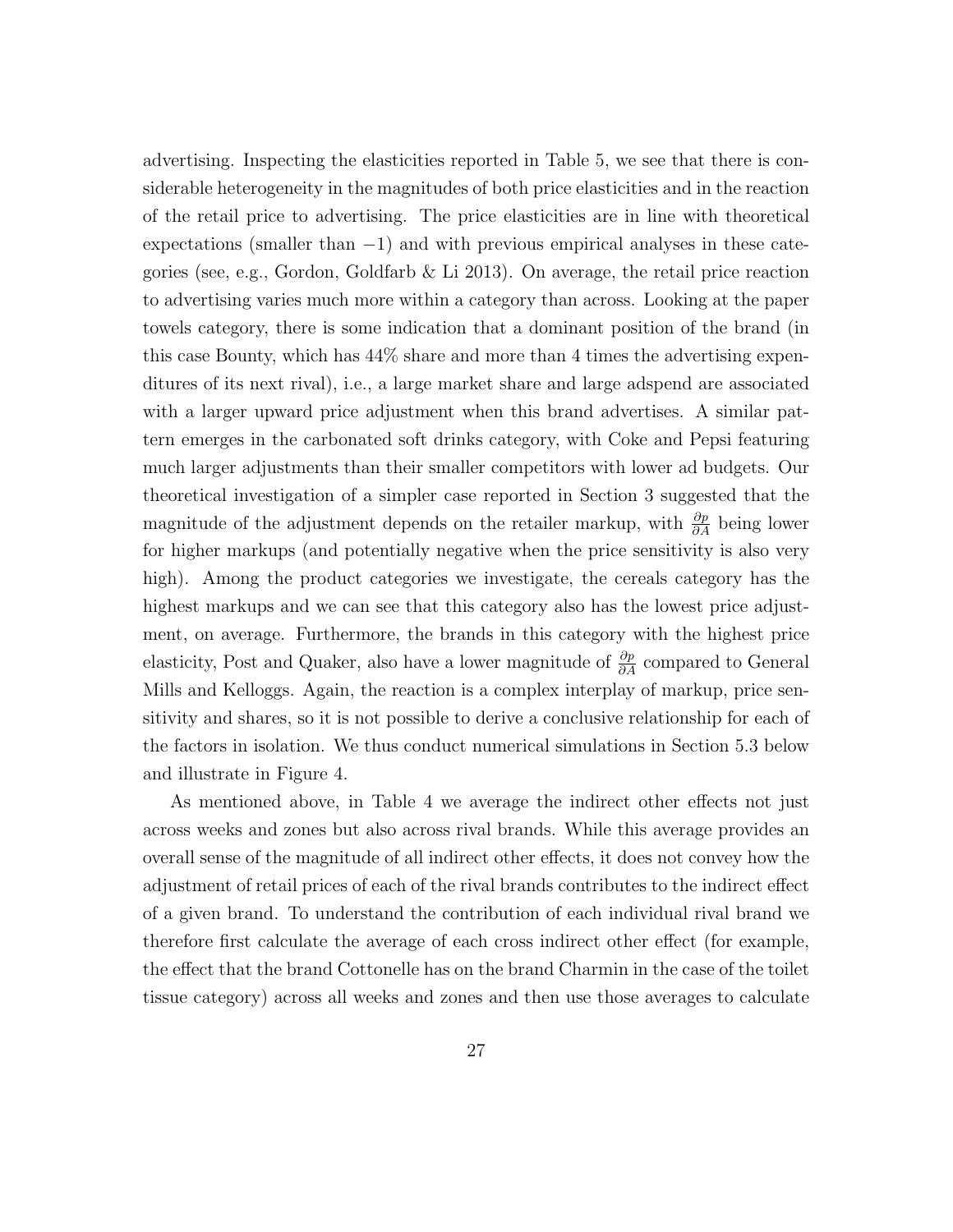the contribution in percentage terms of each rival brand to the overall indirect other effect. The results of this analysis are reported in Table 6, where the effects for a given brand are presented in the corresponding column. The rows list the brands whose advertising impact is reported. For example, in the toilet tissue category, 38.6% of the indirect effect on Charmin's sales is driven by the brand Cottonelle, 54.2% by the brand Northern, and 7.2% by the Scott brand, respectively. Across categories we see that, even though the patterns of the cross effects are not a perfect reflection of the advertising expenditures, the largest spenders in each category seem to have the largest effect on their rivals' sales.

#### 5.3 Direction of the retail price adjustment

We showed in our empirical analysis that a wide range of retailer reactions to manufacturer's advertising is possible if the relationship between wholesale prices and retail prices is not imposed, as in previous studies. Specifically, the reduced-form regressions reported in Section 5.1 point to both positive and negative retail price changes in response to changes in the level of manufacturer advertising. When we evaluate the indirect effects coming from our structural decomposition, we find – in contrast to Chan et al.'s (2017) conclusion that retail prices decrease when a brand is being advertised – that the retailers may raise prices in response to advertising.

Earlier on, in Section 3, we identified price sensitivity, markups, and shares as drivers of the direction of the effect of advertising changes on the retail price and derived the condition that needs to hold for a positive adjustment in the simple case of  $J = 1$ . In an effort to describe more generally the conditions under which we would expect a positive versus a negative sign of the retail price adjustment, we investigate numerically a range of values for  $\beta$  and  $p - w$  for both the case of  $J = 1$ and for various competitive scenarios. Naturally, shares will change with  $\beta$ , as will presumably equilibrium prices and wholesale prices. For the numerical illustration, we abstract from the latter.

We start with the average price sensitivity that we estimate and the mean values for  $p, w$ , and A that we observe in the data. Shares are computed using these values.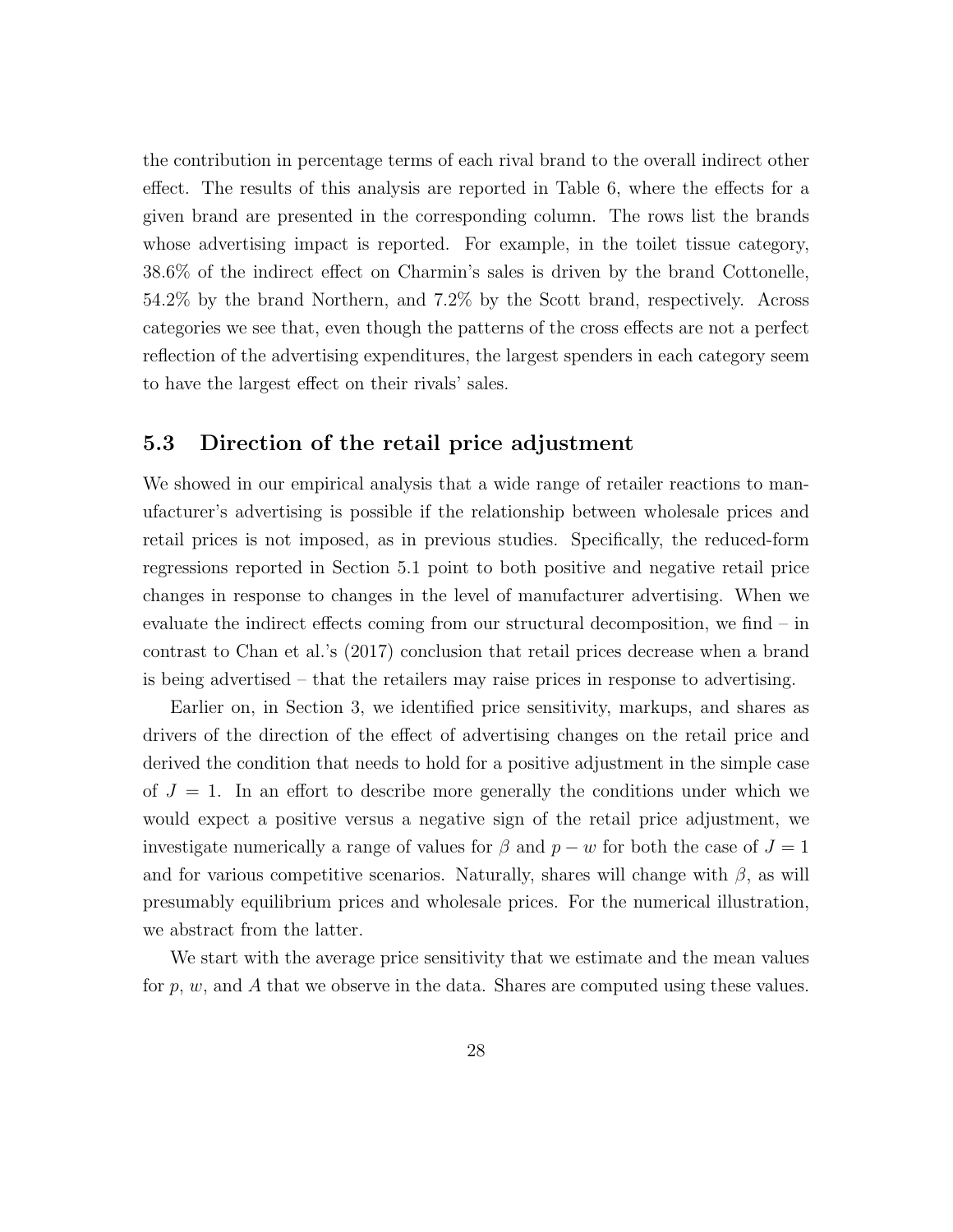We then contrast the retailer reaction  $\frac{\partial p}{\partial A}$  in two conditions, a high-markup condition and a low-markup condition for a range of price sensitivities. To see if our intuition for the case of  $J = 1$  carries over in a competitive market, we also compute  $\frac{\partial p}{\partial A}$  for multiple brands in a market using equation (33), whereby we explore markets with only high-markup brands, markets with only low-markup brands, and markets with a mixture of both types. In addition, we vary the levels of advertising. Neither the type of market (single or multiple brands) nor the amount of advertising had a qualitative impact on the direction of the retailer adjustment, so we depict the simplest case of one high-markup brand and one low-markup brand for different values of the price sensitivity parameter  $\beta$  in Figure 4.

What we see is that, if the markup is low, then the retailer adjustment will be positive irrespective of the level of consumer price sensitivity. If the markup is high, on the other hand, then once the price sensitivity is sufficiently high, the retailer will lower retailer prices in response to manufacturer advertising. That is, when lowmarkup brands are being advertised, the retailer raises prices to "harvest" the pull effect of advertising. The retailer also responds by raising prices for high-markup brands, when the price sensitivity is sufficiently low. If consumers are very price sensitive, then the retailer lowers the prices of high-markup brands that are being advertised.

In sum, the numerical simulations show that nothing is hard-wired in our model and a variety of outcomes is possible depending on the context. This finding makes it even more remarkable how stable our decomposition is across the four categories we analyzed and suggests that the indirect effect is important more broadly and should be taken into account by manufacturers when deciding their advertising policy.

## 6 Conclusions

The main questions we set out to answer with this research were whether and how a retailer adjusts prices to end consumers when a brand is being advertised by its manufacturer. Both our reduced-form analysis and the decomposition evaluated using a structural demand model point to the strategic nature of the retailer's conduct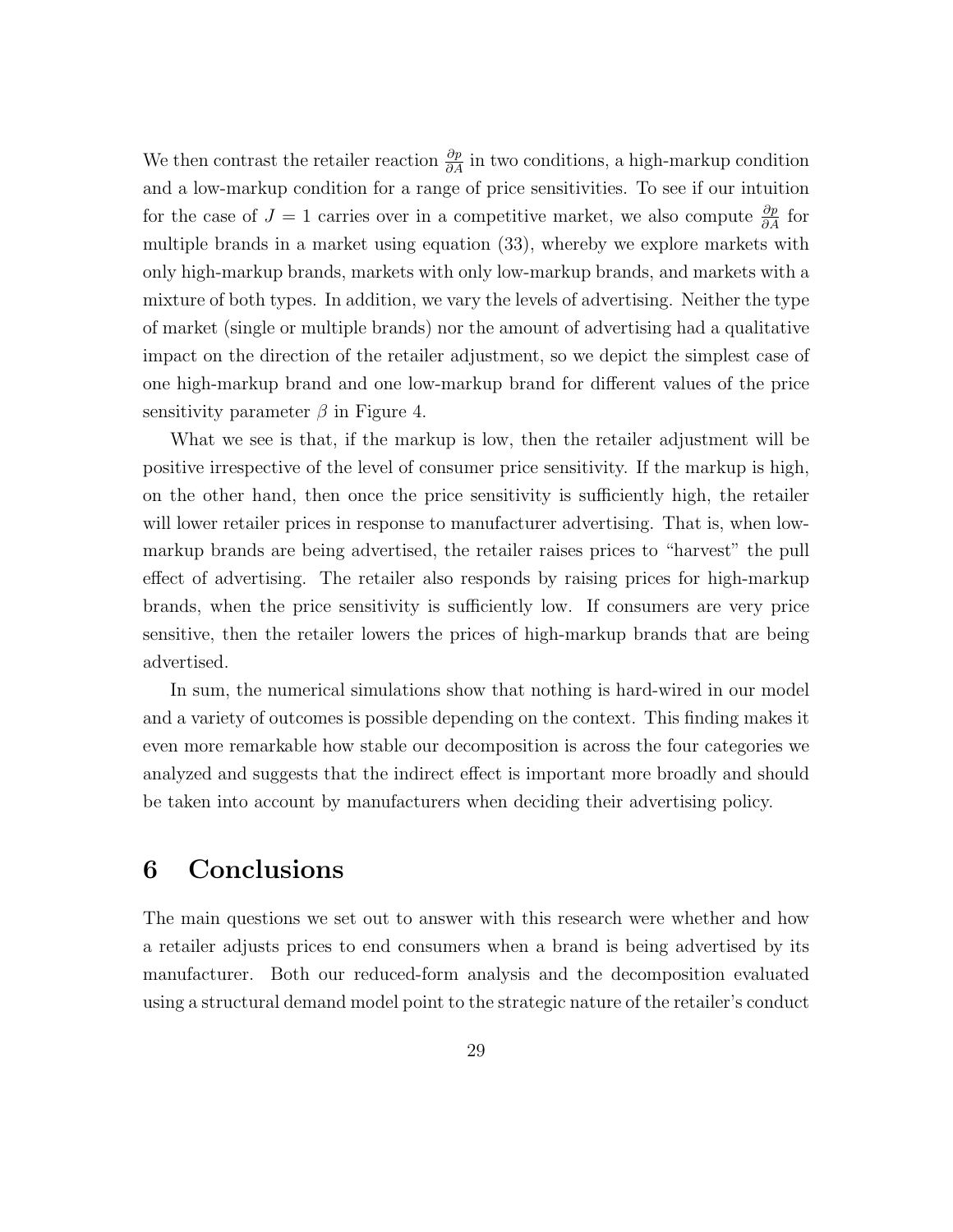as opposed to one that relies on a simple constant-markup policy. Our findings indicate that a category-profit-maximizing retailer adjusts prices to end consumers, thus affecting the ultimate advertising effect on sales. We conclude that, when assessing the effect of advertising on sales, looking only at the advertising elasticities may not paint an adequate picture of the total impact of advertising, as advertising elasticities ignore the sizable indirect effect that comes about due to the strategic adjustment of the retail prices.

One appeal of our approach is its simplicity. Given data on wholesale prices and advertising, we only need a demand estimation and a retailer reaction function  $p(w, A)$  to derive the elements of our decomposition and determine the effect of the retailer on the ultimate effect of manufacturer advertising on sales. We assume that the observed wholesale prices and advertising are reflective of an equilibrium and conduct an exercise that is akin to calculating a demand elasticity, extending it to explicitly incorporate the reaction of a strategic retailer. The decomposition can actually be done given any wholesale prices and advertising, no matter how they are determined. The evaluation can be conducted at various alternative values of wholesale prices and advertising to determine sensitivity.

Alas, there is no free lunch, so this simplicity and flexibility come at a cost. Without an assumption on the relationship between wholesale prices and advertising, we cannot say anything about how manufacturers may alter their pricing or advertising strategy when their competitors advertise, or how manufacturers change their wholesale price when they increase or decrease their advertising. One possibility to address this question is to formulate a model, in which manufacturers set wholesale prices after observing advertising levels of all manufacturers in the market. This assumption results in a rather complex model structure, as each manufacturer would need to anticipate not only how they would adjust their own wholesale prices in response to a change in advertising but also how their competitors would adjust their wholesale prices out of equilibrium and possibly their advertising. Since our main goal was to look into the role of the retailer in shaping the ultimate effect of advertising on sales, we preferred to remain agnostic about this relationship and leave it to future research.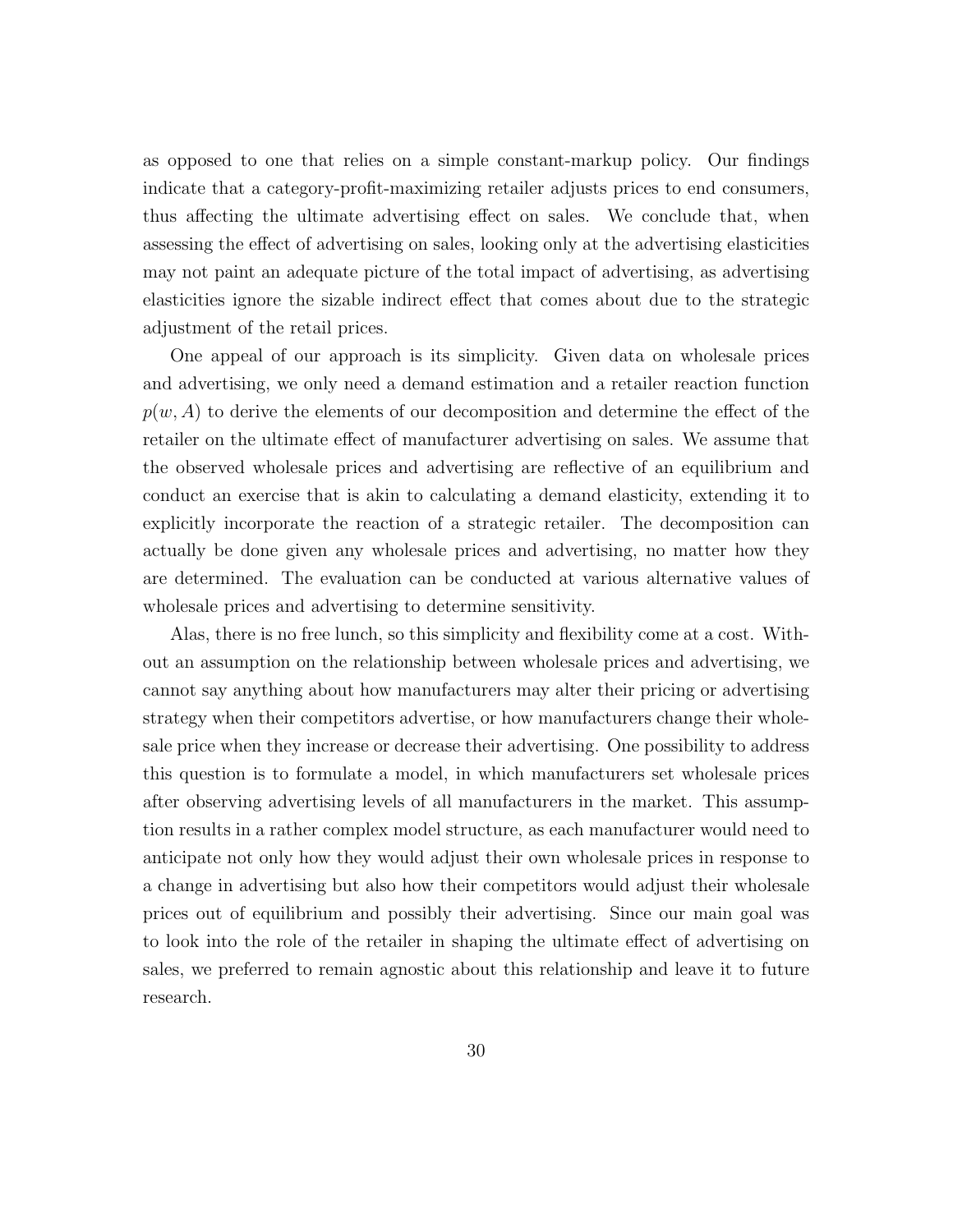Our results suggest a more complex role of advertising in shaping the channel relationships that merits further exploration. One important limitation to the current study is the lack of data on retail competition. As suggested in previous work (Farris & Albion 1980), advertising can lead to increased competition among retailers, which would most likely lead to lower prices. If data from competing retailers were available, our model and the decomposition could in principle be extended to investigate what the effects would be in this setting. One technical difficulty is that we would have to determine how the entire equilibrium amongst retailers shifts in response to advertising, whereas our assumption of a single retailer allows us to focus on analyzing the retailer's reaction function. We therefore leave this extension to future research.

There is a long tradition in marketing of modeling advertising in a dynamic fashion, considering its long-term effects (for an excellent review, see e.g., Vakratsas & Ambler 1999). Because we have a short time window in our data and the product categories we analyze are mature, we do not find significant carryover effects and opt for a more parsimonious static model. With a dynamic model of advertising, our decomposition remains the same but would need to be evaluated at different values. It may be a fruitful avenue for future research to repeat our decomposition with other data sets featuring longer time series and hence better suited to investigating dynamic effects of advertising and their impact on consumer demand.

Our analysis across the four different product categories showed remarkable stability of the indirect effect of advertising but also hinted at some potential differences associated with the retailer markups and the price sensitivity in the different markets. Clearly, with only four categories generalizations are difficult. The empirical work can thus be extended by investigating the effects across a sufficiently large number of product categories to allow for establishing a robust link between product category characteristics and the direction of retail price changes as a response to manufacturer's advertising. Unfortunately, while databases with sales and price data are available across a multitude of regions and product categories, matching advertising data are not as easy to come by, nor are data on wholesale prices. Hopefully this research will provide an impetus for researchers to seek out and for managers to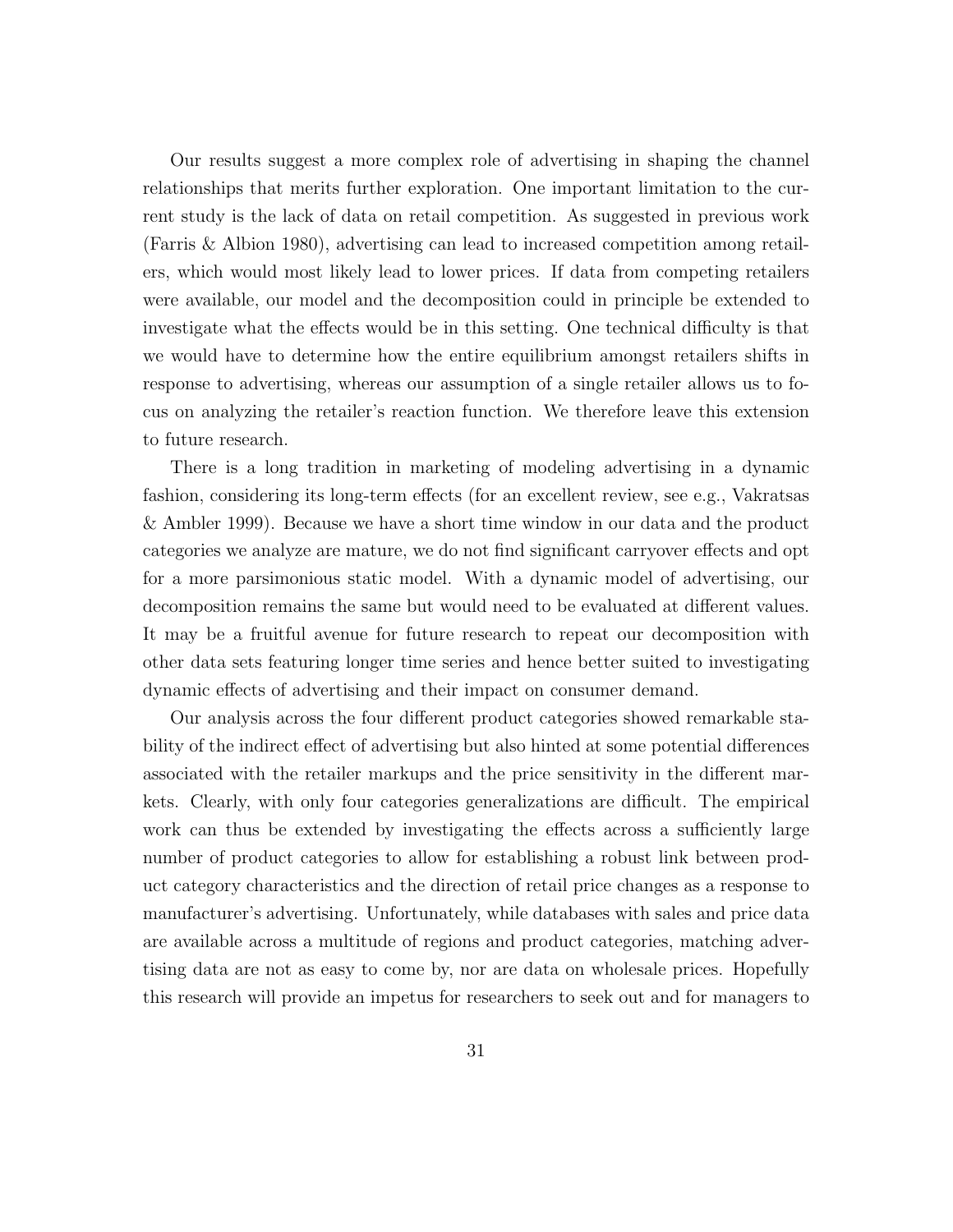provide such data.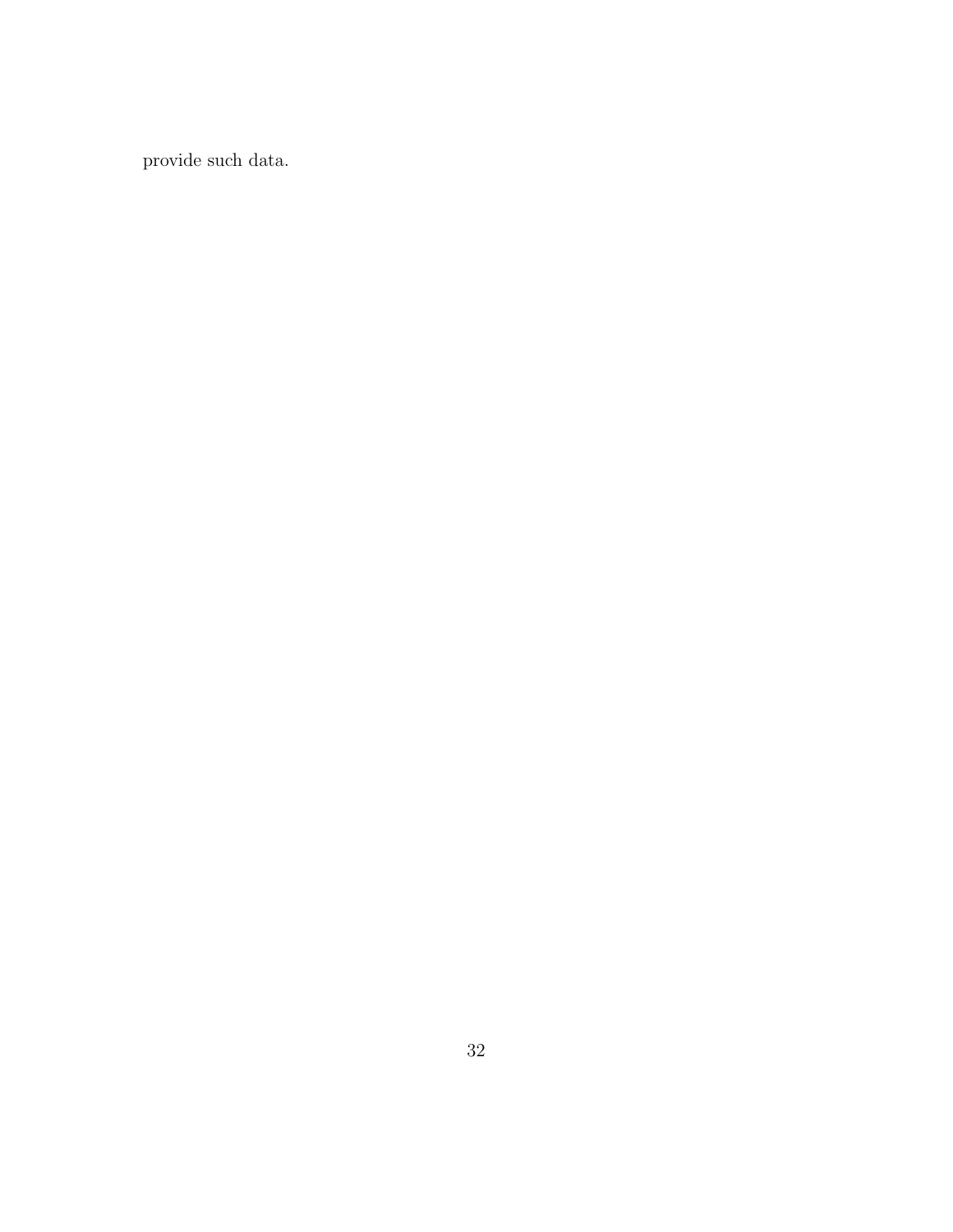### References

- Ailawadi, Kusum & Bari Harlam (2004), 'An empirical analysis of the determinants of retail margins: The role of store-brand share', Journal of Marketing 68, 147– 165.
- Ailawadi, Kusum, Eric Bradlow, Michaela Draganska, Robert Roodekerk, K. Sudhir, K. Wilbur & Jie Zhang (2010), 'Empirical models of manufacturer-retailer interaction: A review and agenda for future research', Marketing Letters 21, 273–285.
- Albion, Mark & Paul Farris (1987), 'Manufacturer advertising and gross margins', Advances in Marketing and Public Policy 1, 107–136.
- Bagwell, Kyle (2007), The economic analysis of advertising, in M.Armstrong  $\&$ R.Porter, eds, 'Handbook of Industrial Organization', Vol. 3, North-Holland, Amsterdam, pp. 1701–1844.
- Berry, Steven, J. Levinsohn & Ariel Pakes (1995), 'Automobile prices in market equilibrium', Econometrica 63, 841–890.
- Besanko, David, Jean-Pierre Dubé & Sachin Gupta (2005), 'Own-brand and crossbrand retail pass-through', Marketing Science 24(1), 123–137.
- Besanko, David, Sachin Gupta & Dipak Jain (1998), 'Logit demand estimation under competitive pricing behavior: An equilibrium framework', Management Science 44, 1533–1547.
- Chan, Tat Y., Chakravarthi Narasimhan & Yeujun Yoon (2017), 'Advertising and price competition in a manufacturer-retailer channel', International Journal of Research in Marketing 34, 694–716.
- Che, Hai, K. Sudhir & P.B. Seetharaman (2007), 'Bounded rationality in pricing under state-dependent demand: Do firms look ahead, and if so, how far?', Journal of Marketing Research 44(3), 434–449.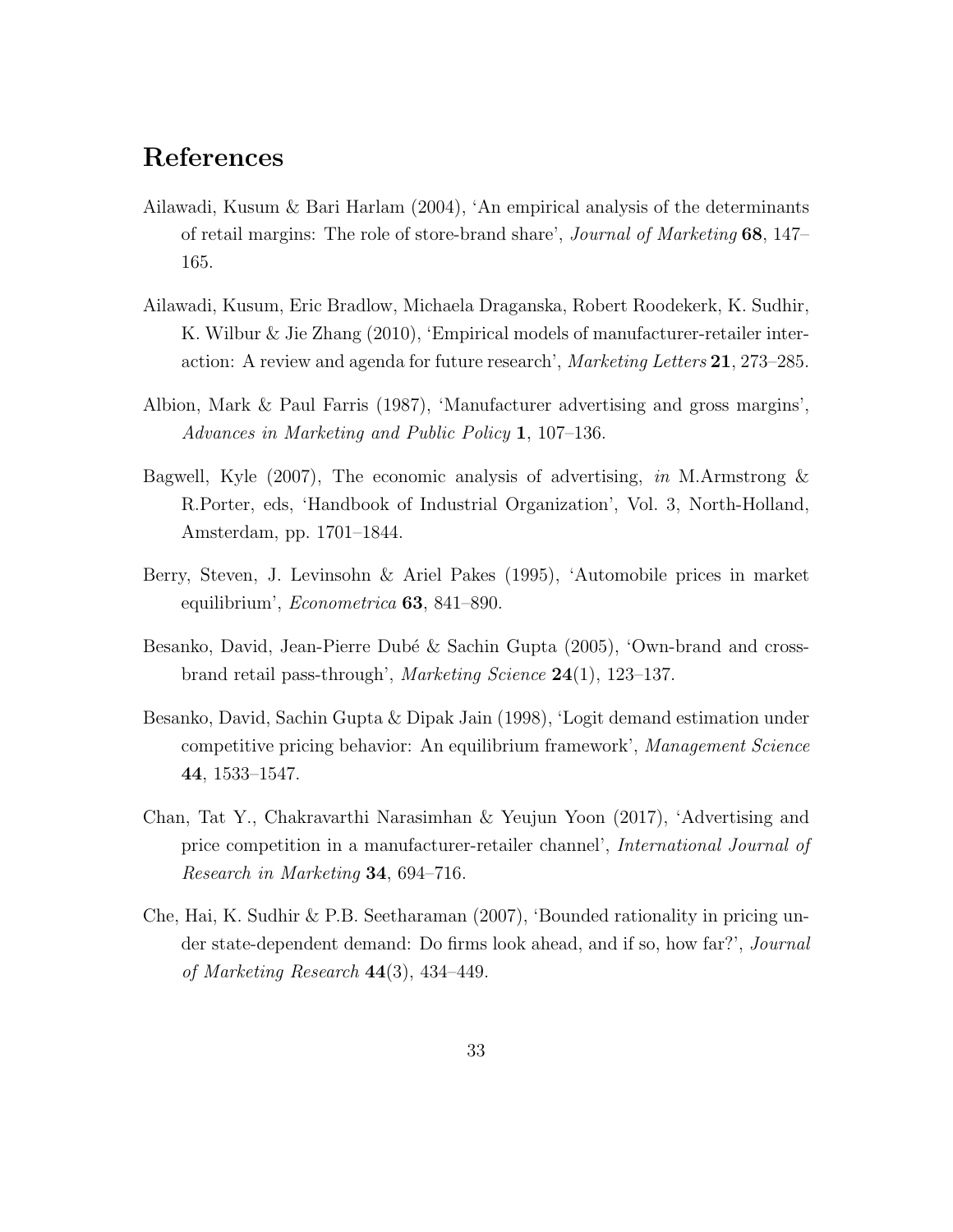- Chintagunta, Pradeep, André Bonfrer & Inseong Song  $(2002)$ , 'Investigating the effects of store brand introduction on retailer demand and pricing behavior', Management Science 48(10), 1242–1267.
- Chintagunta, Pradeep, Jean-Pierre Dub´e & Vishal Singh (2003), 'Balancing profitability and customer welfare in a supermarket chain', Quantitative Marketing and Economics 1, 111–147.
- Doganoglu, Toker & Daniel Klapper (2006), 'Goodwill and dynamic advertising strategies', Quantitative Marketing and Economics 4, 5–29.
- Draganska, Michaela, Daniel Klapper & Sofia B. Villas-Boas (2010), 'A larger slice or a larger pie? an empirical investigation of bargaining power in the distribution channel', Marketing Science  $29(1)$ , 57–74.
- Dubé, Jean-Pierre, G. Hitsch & P. Manchanda (2005), 'An empirical model of advertising dynamics', Quantitative Marketing and Economics 3, 107–144.
- Dub´e, Jean-Pierre H. & Sachin Gupta (2008), 'Cross-brand pass-through in supermarket pricing', Marketing Science 27, 324–333.
- Fabinger, M. & G. Weyl (2013), 'Pass-through as an economic tool: Principles of incidence under imperfect competition', Journal of Political Economy 121, 528– 583.
- Farris, P. & Kusum Ailawadi (1992), 'Retail power: Monster or mouse?', Journal of Retailing 68(4), 351–369.
- Farris, Paul & David Reibstein (1984), 'Overcontrol in advertising experiments', Journal of Advertising Research 40, 73–78.
- Farris, Paul & Mark Albion (1980), 'The impact of advertising on the price of consumer products', *Journal of Marketing*  $44(3)$ , 17–35.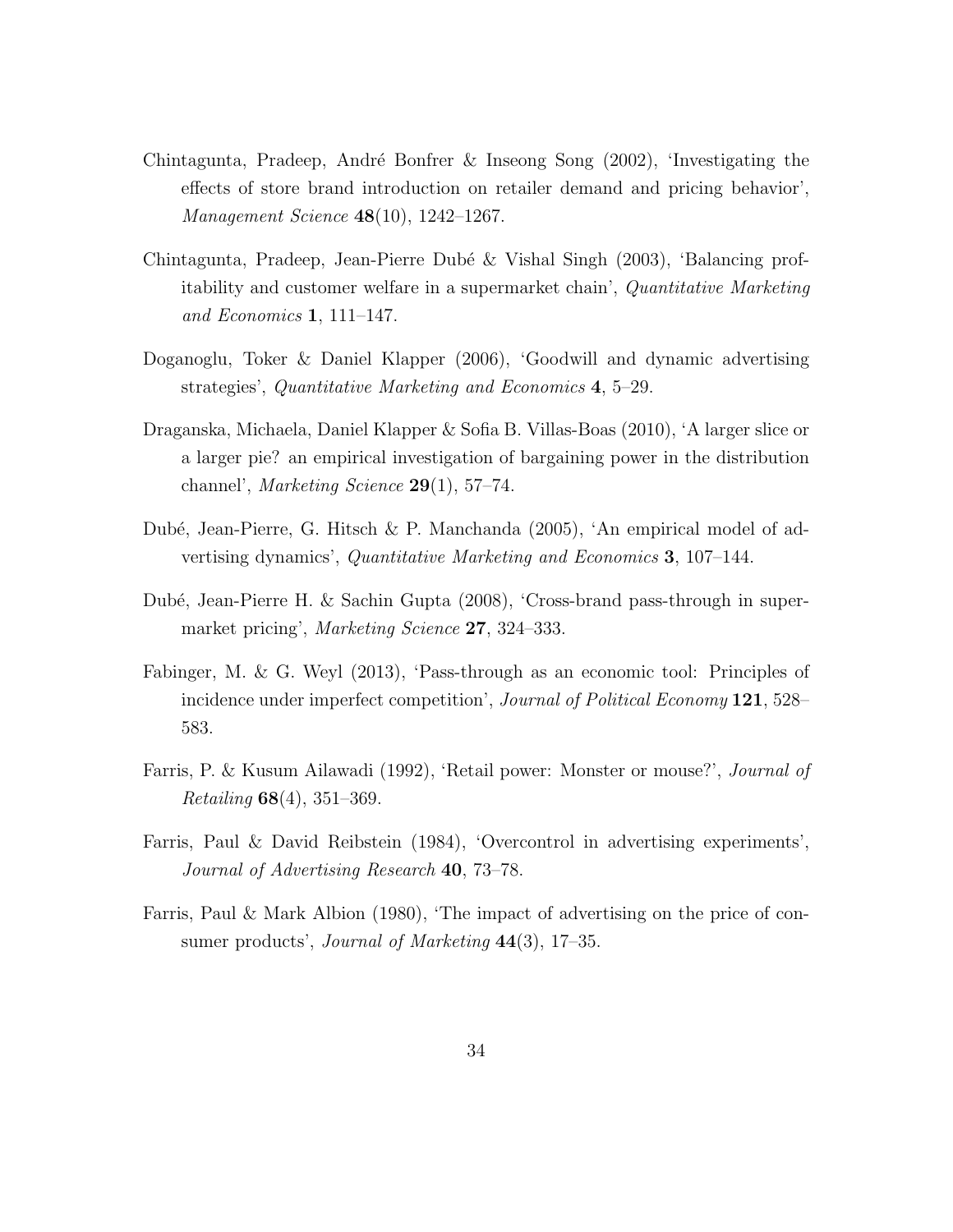- Gordon, Brett R., Avi Goldfarb & Yang Li (2013), 'Does price elasticity vary with economic growth? a cross-category analysis', Journal of Marketing Research  $50(1), 4-23.$
- Hansen, Lars Peter (1982), 'Large sample properties of generalized method of moments estimators', *Econometrica* 50(4), 1029–1054.
- Honka, Elisabeth, Ali Hortaçsu & Maria Ana Vitorino (2017), 'Advertising, consumer awareness and choice: Evidence from the U.S. banking industry', The RAND Journal of Economics  $48(3)$ , 611–646.
- Jeuland, Abel & Steve Shugan (1983), 'Managing channel profits', Marketing Science 2, 239–272.
- Lal, Rajiv & Chakravarthi Narasimhan (1996), 'The inverse relationship between manufacturer and retailer margins: A theory', *Marketing Science*  $15(2)$ ,  $132-$ 151.
- Lilien, Gary L., Philip Kotler & K. Sridhar Moorthy (1995), *Marketing Models*, Prentice Hall.
- McAlister, Leigh (2007), 'Cross-brand pass-through: Fact or artifact', Marketing Science 26, 876–898.
- McShane, Blake B., Chaoqun Chen, Eric T. Anderson & Duncan I. Simester (2016), 'Decision stages and asymmetries in regular retail price pass-through', Marketing Science **35**(4), 619–639.
- Messinger, P. & C. Narasimhan (1995), 'Has power shifted in the grocery channel?', Marketing Science 14(2), 189–223.
- Moorthy, Sridhar (2005), 'A general theory of pass-through in channels with category management and retail competition', Marketing Science 24(1), 110–122.
- Nerlove, M. & K. Arrow (1962), 'Optimal advertising policy under dynamic considerations', *Economica* **29**(114), 129–142.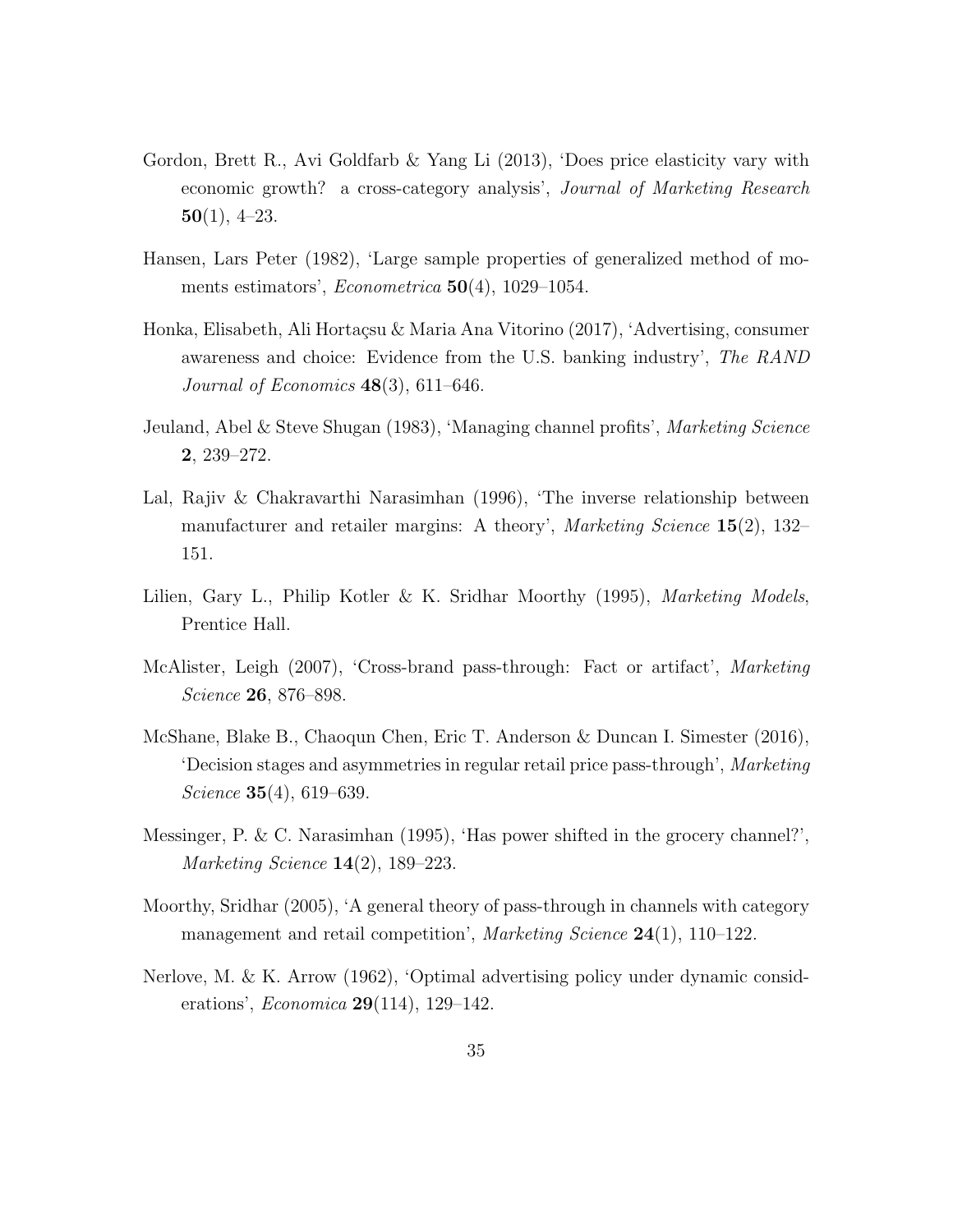- Neslin, Scott, Stephen Powell & Linda Stone (1995), 'The effects of retailer and consumer response on optimal manufacturer advertising and trade promotion strategies', Management Science 41(5), 749–766.
- Nijs, V., K. Misra, E. Anderson, K. Hansen & L. Krishnamurthi (2010), 'Channel pass-through of trade promotions', Marketing Science 29(2), 250–267.
- Pauwels, Koen (2007), 'How retailer and competitor decisions drive the long-term effectiveness of manufacturer promotions', Journal of Retailing 83(3), 297–308.
- Russell, Gary (2014), Brand choice models, in R.Winer & S.Neslin, eds, 'The History of Marketing Science', Now Publishers, Hanover, MA, pp. 19–46.
- Shugan, Steve, Ramarao Desiraju (2001), 'Retail product line pricing strategy when costs and products change', Journal of Retailing 77, 17–38.
- Slade, Margaret (1995), 'Product rivalry and multiple strategic weapons: An analysis of price and advertising competition', Journal of Economics and Management Strategy 4, 445–476.
- Steiner, R.L. (1973), 'Does advertising lower consumer prices?', Journal of Marketing 37, 19–26.
- Steiner, R.L. (1978), 'Marketing productivity in consumer goods industries A vertical perspective', Journal of Marketing 42, 60–70.
- Steiner, R.L. (1993), 'The inverse association between margins of manufacturers and retailers', Review of Industrial Organization 8, 717–740.
- Sudhir, K. (2001), 'Structural analysis of competitive pricing in the presence of a strategic retailer', Marketing Science 20(3), 244–264.
- Tyagi, Rajeev K. (1999), 'A characterization of retailer response to manufacturer trade deals', Journal of Marketing Research 36, 510–16.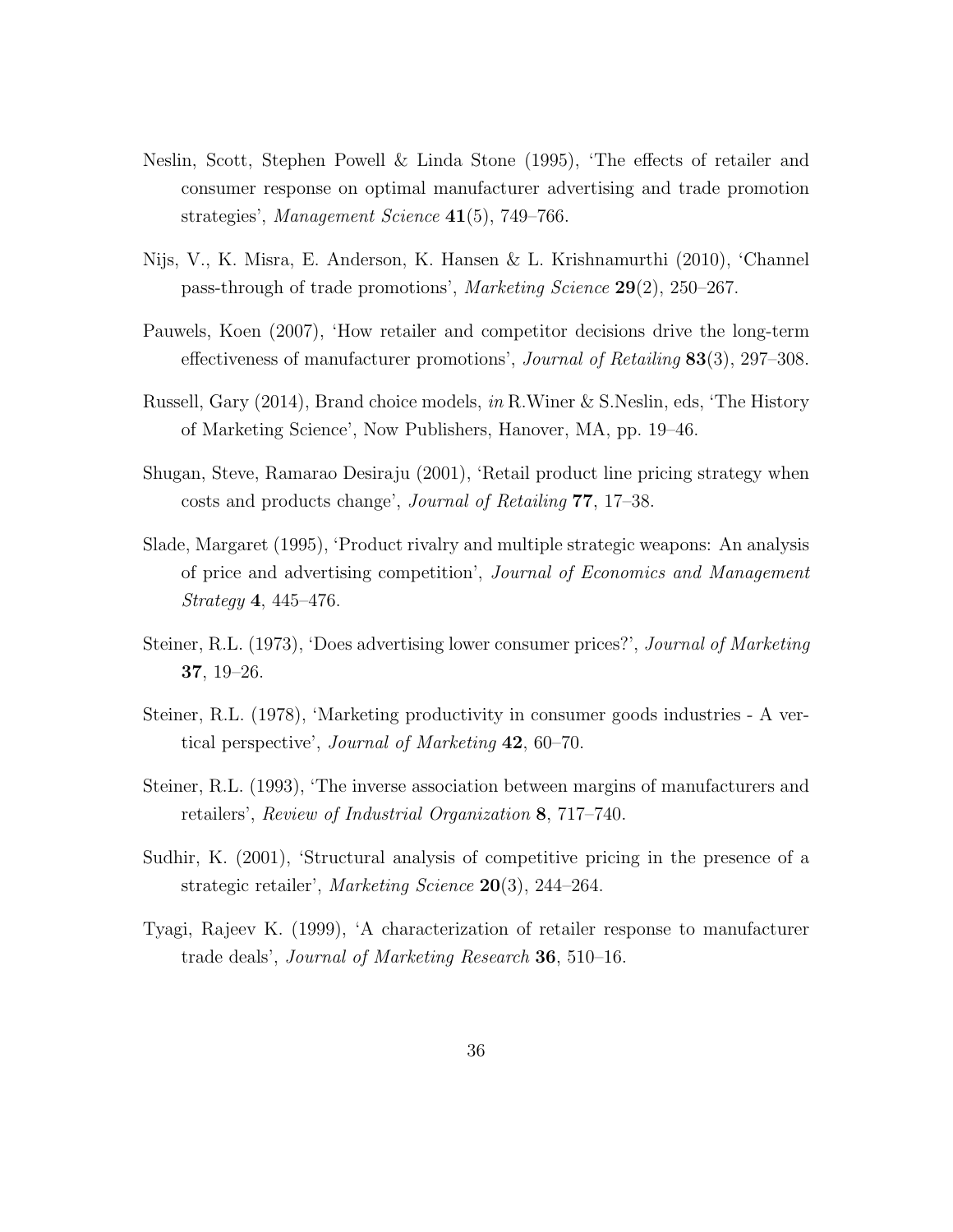- Tyagi, Rajeev K. (2000), 'On the relationship between product substitutability and tacit collusion', Managerial and Decision Economics 20(6), 29398.
- Vakratsas, Demetrios & Tim Ambler (1999), 'How advertising works: What do we really know?', *Journal of Marketing*  $63(1)$ , 26–43.
- Vilcassim, Naufel, Vrinda Kadiyali & Pradeep Chintagunta (1999), 'Investigating dynamic multifirm market interactions in price and advertising', Management Science **45**, 499–518.
- Villas-Boas, Miguel & Ying Zhao (2005), 'Retailers, manufacturers, and individual consumers: Modeling the supply side in the ketchup marketplace', *Journal of* Marketing Research  $42(1)$ , 83–95.
- Villas-Boas, Sofia B. (2007), 'Vertical relationships between manufacturers and retailers: Inference with limited data', Review of Economic Studies  $74(2)$ , 625–652.
- Walters, Rockney & Scott MacKenzie (1988), 'A structural equations analysis of the impact of price promotions on store performance', Journal of Marketing Research 25, 51–63.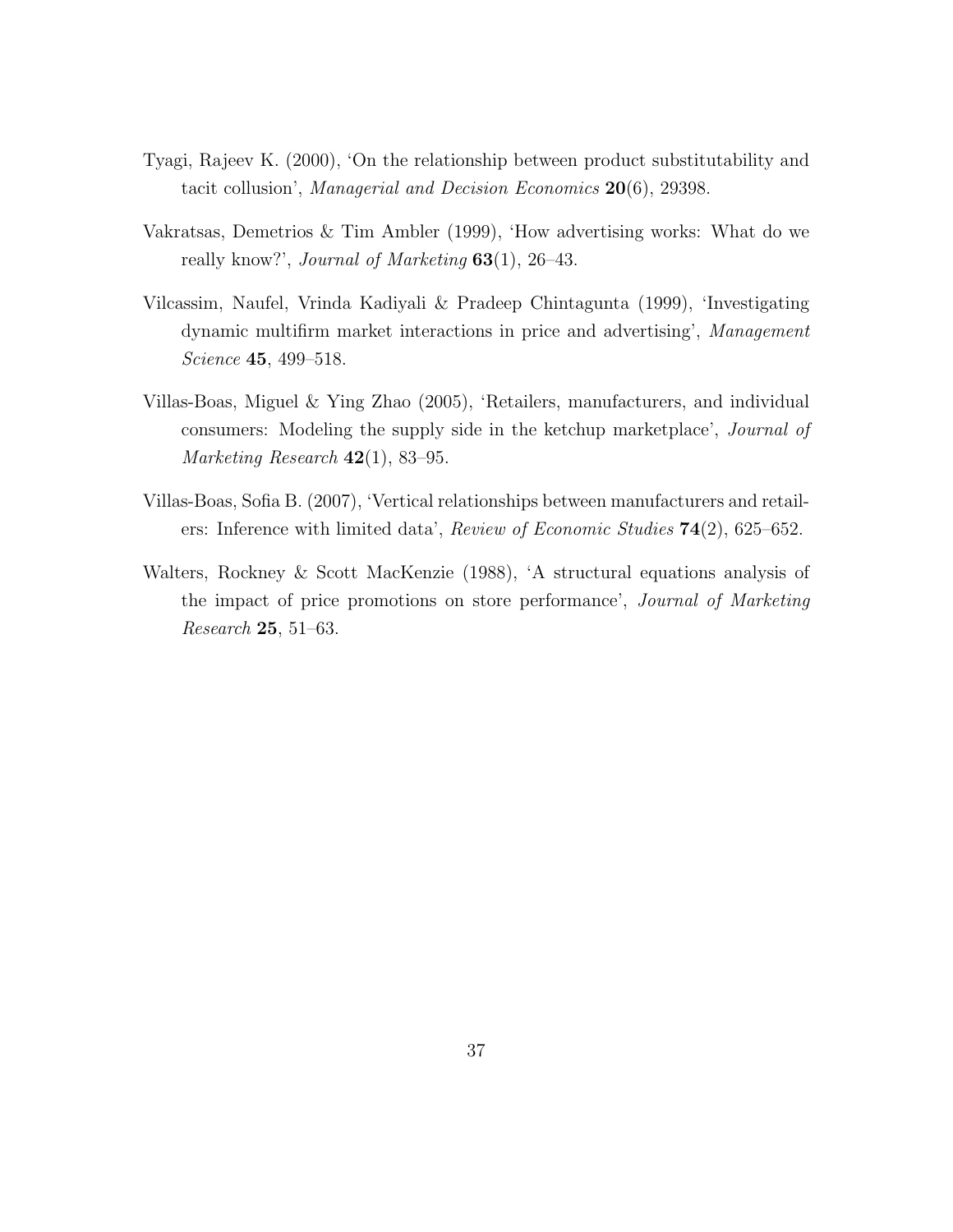# Tables and Figures



advertising on retail price (3) and the effect of retail price on brand choice (2b)

Figure 1: Structure of our investigation and contribution relative to existing research.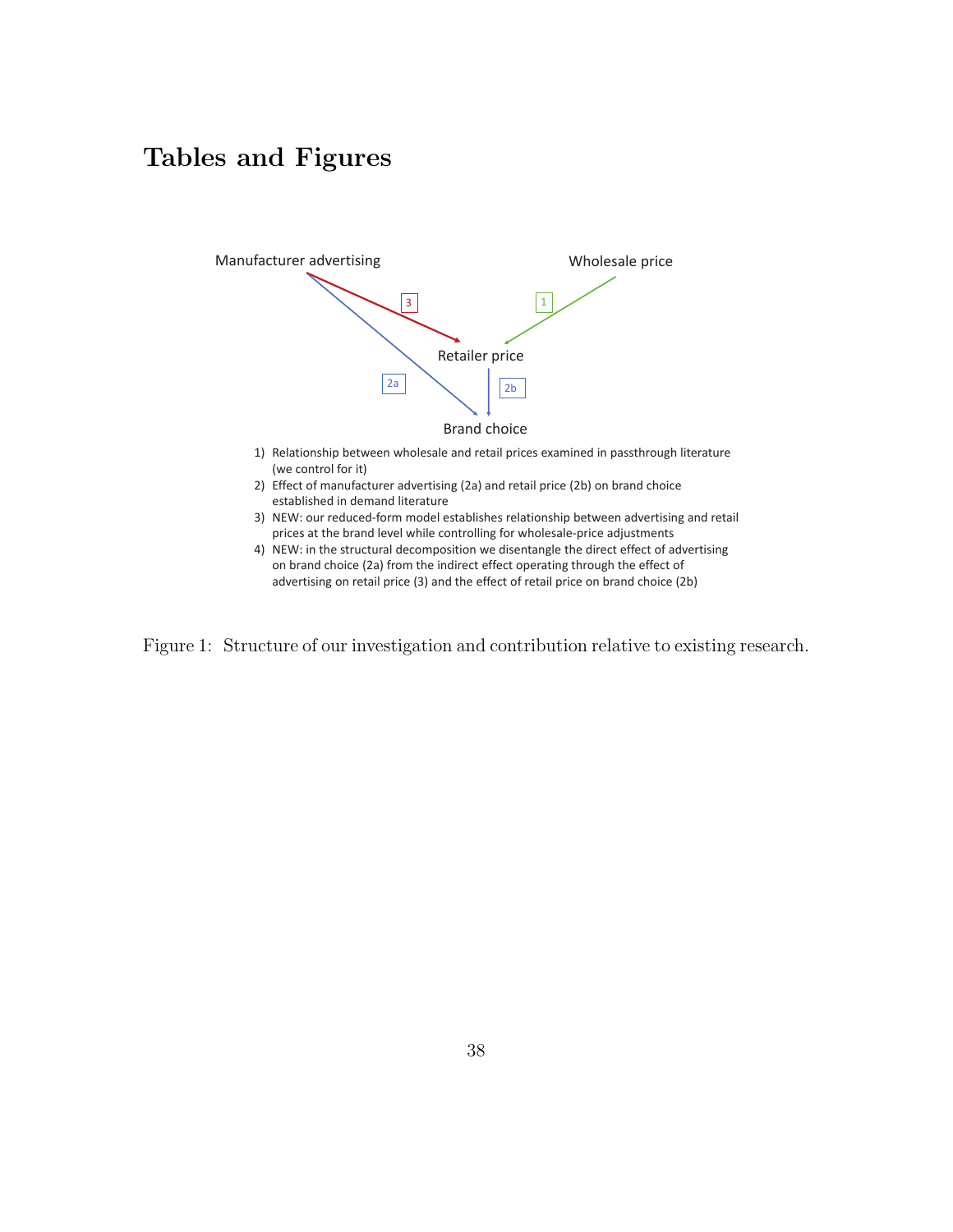

Figure 2: Time series of retail and wholesale prices for Charmin brand of toilet tissue.



Figure 3: Time series of retail prices, promotions, and advertising (in millions dollars) for Charmin brand of toilet tissue.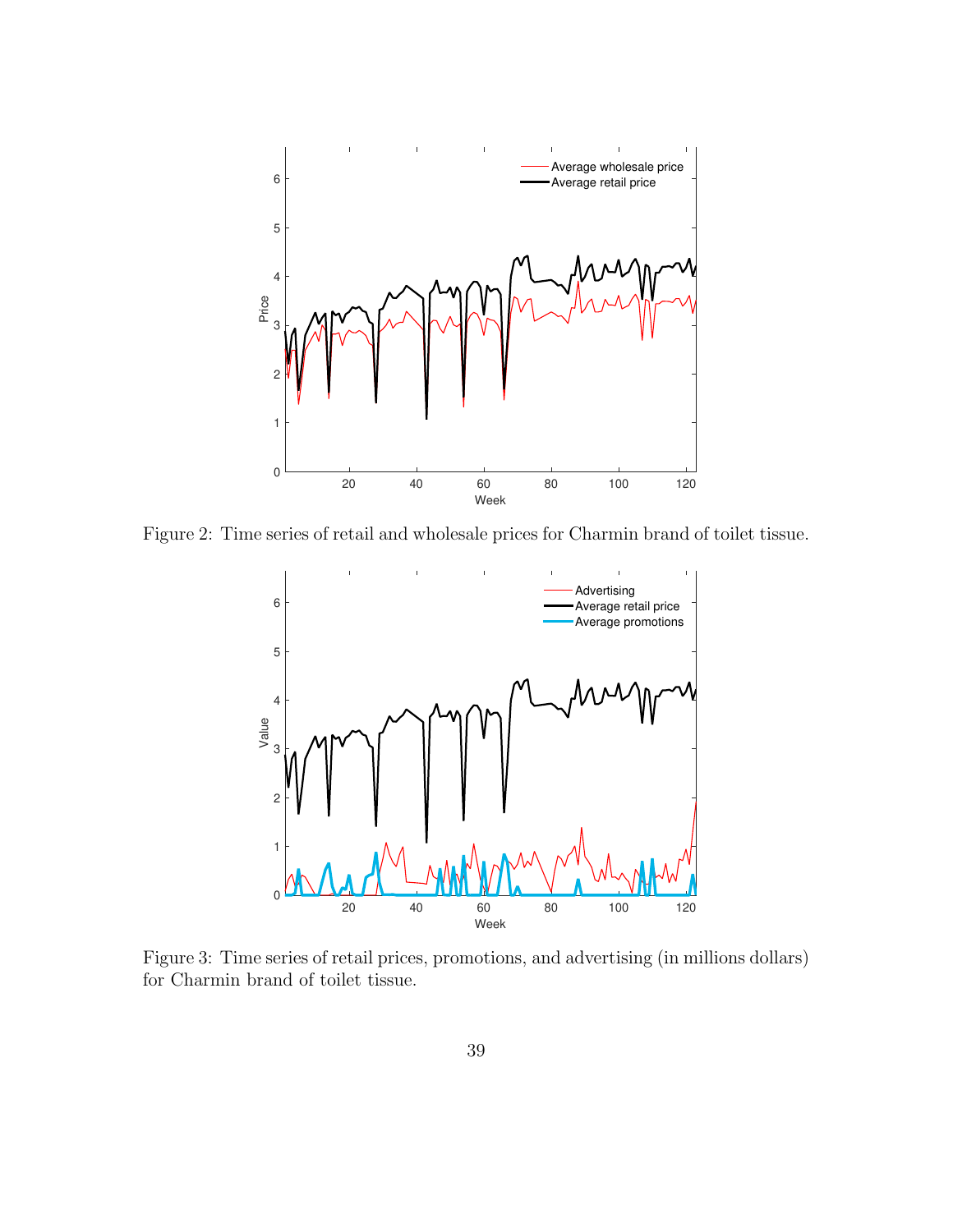

Figure 4: Retailer reaction to advertising depending on price sensitivity. High versus low markup.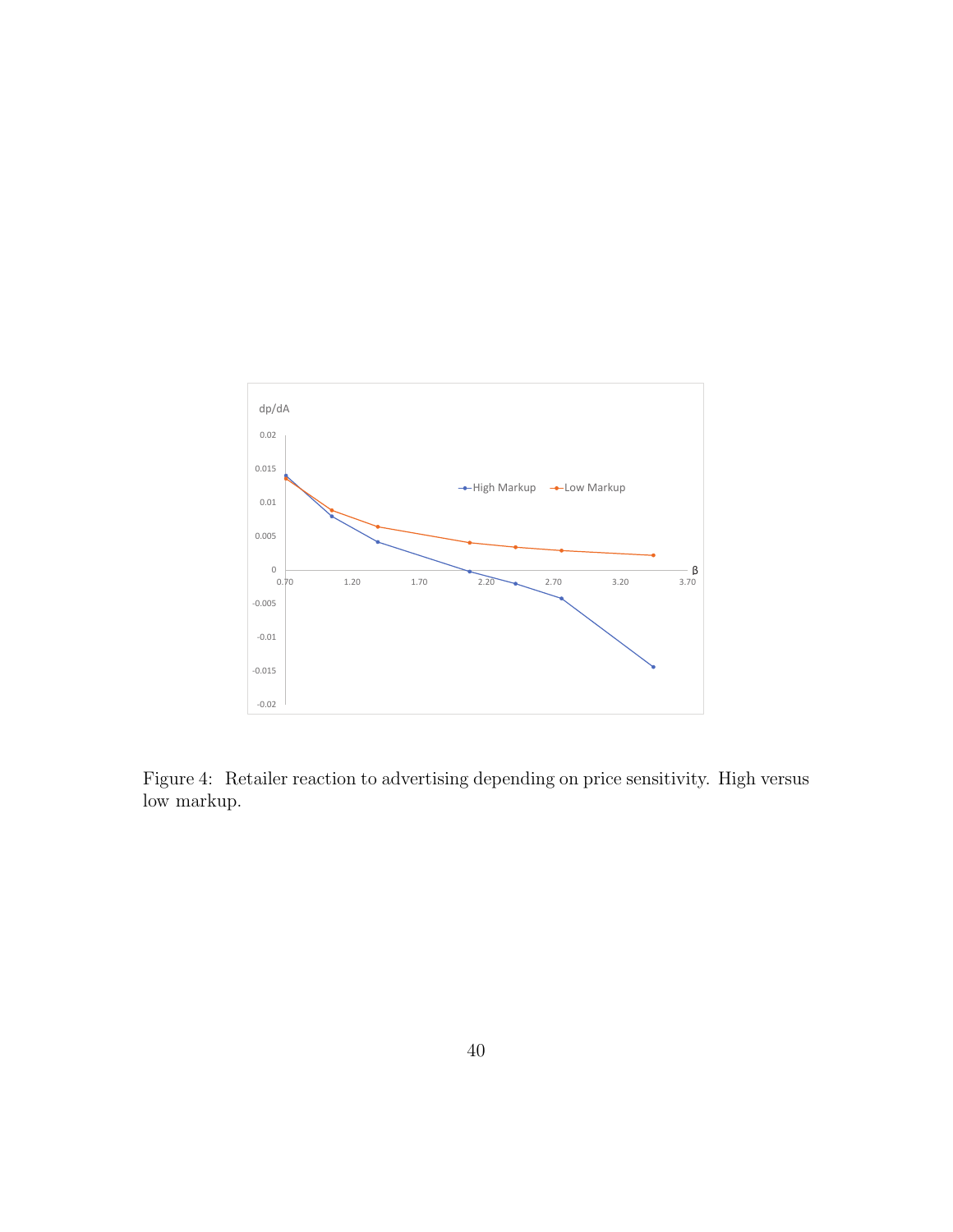| category      | brand                       | share   | avg.RP  | avg.WP  | avg. adspend | promos      |
|---------------|-----------------------------|---------|---------|---------|--------------|-------------|
| Toilet tissue | $\overline{\text{Charmin}}$ | 0.212   | 3.666   | 3.075   | 71.602       | 0.05        |
|               |                             | (0.110) | (0.849) | (0.654) | (52.235)     | (0.166)     |
|               | Cottonelle                  | 0.233   | 3.45    | 2.946   | 25.425       | 0.096       |
|               |                             | (0.114) | (0.807) | (0.660) | (45.603)     | (0.161)     |
|               | Northern                    | 0.223   | 2.927   | 2.405   | 7.319        | 0.079       |
|               |                             | (0.139) | (0.861) | (0.669) | (13.927)     | (0.188)     |
|               | Scott                       | 0.178   | 1.681   | 1.425   | 4.319        | 0.071       |
|               |                             | (0.114) | (0.899) | (0.719) | (8.690)      | (0.201)     |
| Paper towels  | Bounty                      | 0.436   | 1.409   | 1.223   | 99.549       | 0.041       |
|               |                             | (0.095) | (0.096) | (0.070) | (37.673)     | (0.172)     |
|               | Brawny                      | 0.069   | 1.247   | 1.038   | 19.212       | 0.034       |
|               |                             | (0.045) | (0.115) | (0.096) | (25.457)     | (0.128)     |
|               | Scott                       | 0.063   | 1.239   | 1.016   | 9.133        | 0.058       |
|               |                             | (0.044) | (0.142) | (0.116) | (29.635)     | (0.210)     |
|               | Viva                        | 0.127   | 1.447   | 1.206   | 3.345        | 0.074       |
|               |                             | (0.052) | (0.207) | (0.163) | (18.037)     | (0.241)     |
| Cereals       | General Mills               | 0.316   | 3.449   | 2.83    | 637.558      | 0.023       |
|               |                             | (0.084) | (0.307) | (0.234) | (200.358)    | (0.065)     |
|               | Kelloggs                    | 0.368   | 3.358   | 2.739   | 966.168      | $\,0.052\,$ |
|               |                             | (0.094) | (0.338) | (0.272) | (324.145)    | (0.105)     |
|               | Post                        | 0.128   | 3.131   | 2.507   | 375.389      | 0.053       |
|               |                             | (0.053) | (0.412) | (0.342) | (152.168)    | (0.144)     |
|               | Quaker                      | 0.092   | 3.243   | 2.579   | 151.832      | 0.115       |
|               |                             | (0.056) | (0.457) | (0.362) | (74.181)     | (0.193)     |
| CSD           | 7Up                         | 0.092   | 0.591   | 0.485   | 71.106       | 0.276       |
|               |                             | (0.083) | (0.192) | (0.143) | (98.270)     | (0.344)     |
|               | Coke                        | 0.283   | 0.532   | 0.475   | 242.39       | 0.302       |
|               |                             | (0.135) | (0.181) | (0.137) | (130.208)    | (0.326)     |
|               | Pepper                      | 0.038   | 0.526   | 0.499   | 43.073       | 0.27        |
|               |                             | (0.038) | (0.161) | (0.170) | (35.506)     | (0.345)     |
|               | Pepsi                       | 0.317   | 0.537   | 0.468   | 134.659      | 0.286       |
|               |                             | (0.167) | (0.174) | (0.130) | (102.799)    | (0.331)     |

Table 1: Descriptive statistics for the brands included in the analysis

Note: This table reports a set of descriptive statistics for the brands included in the analysis. ad spend are total advertising expenditures in millions of dollars over the period studied. *share* is the share of each brand in each category calculated based on total sales in dollars. avg.RP, avg.WP, and promos are simple averages of brand prices and promotions calculated across weeks and zones. Brand prices for a given week and zone were constructed by aggregating from the UPC level using UPC sales as weights. Promotions, prior to averaging, is defined as a binary variable that indicates whether an UPC is on sale in a given week, store and zone.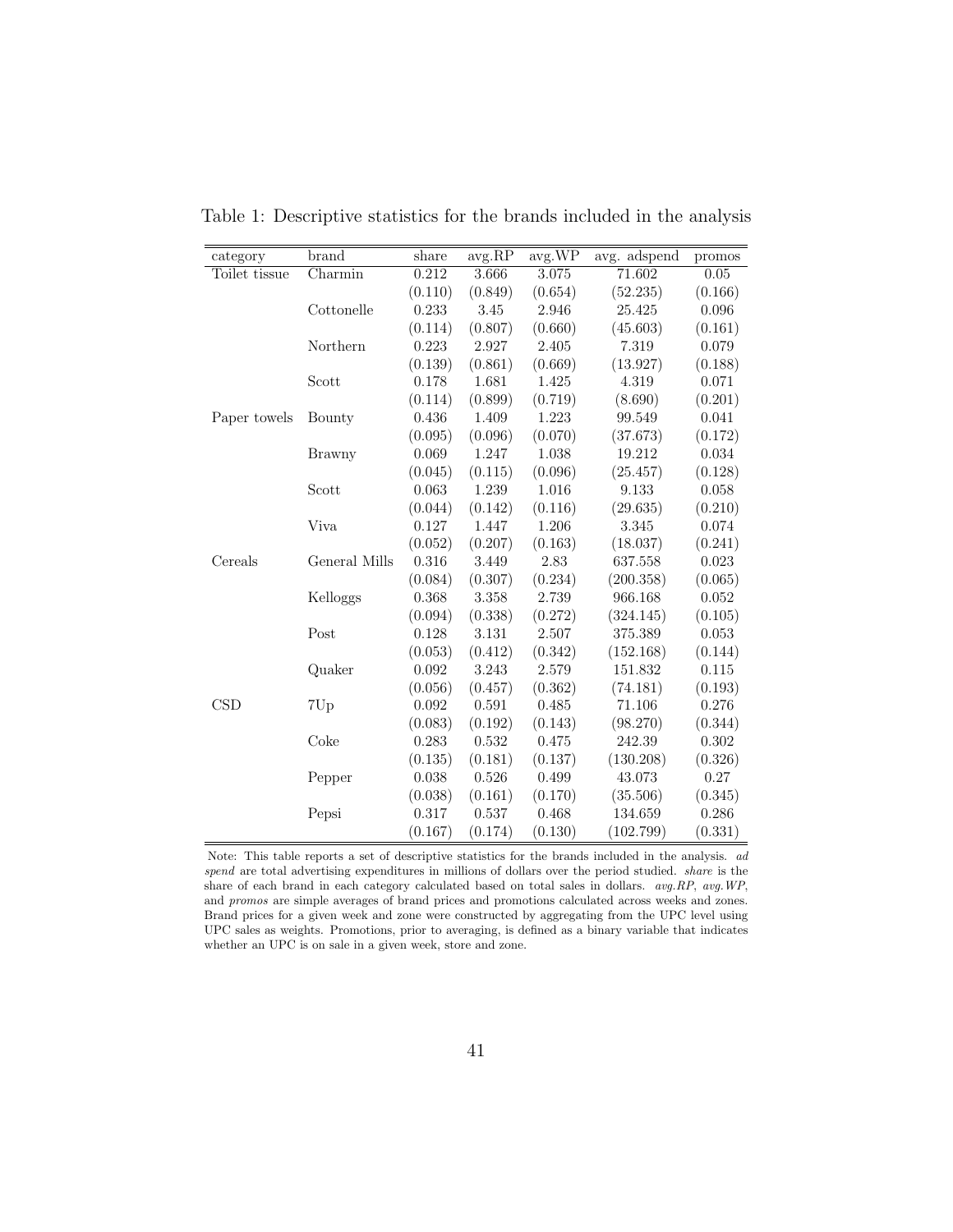| Category      | <b>Brand</b>  | Own Ads    | Other Ads  | Own Whp   | Other Whp  | $\mathbf{R}^2$ |
|---------------|---------------|------------|------------|-----------|------------|----------------|
| Toilet tissue | Charmin       | $0.043**$  | $0.058**$  | $1.220**$ | $0.014**$  | 0.979          |
|               |               | (0.008)    | (0.023)    | (0.008)   | (0.005)    |                |
|               | Cottonelle    | 0.029      | $-0.087**$ | $1.166**$ | $0.047**$  | 0.960          |
|               |               | (0.021)    | (0.030)    | (0.008)   | (0.009)    |                |
|               | Northern      | $-0.067**$ | $-0.130**$ | 1.288**   | $-0.019**$ | 0.968          |
|               |               | (0.014)    | (0.022)    | (0.008)   | (0.006)    |                |
|               | Scott         | $0.633**$  | 0.019      | $1.215**$ | $0.007*$   | 0.993          |
|               |               | (0.206)    | (0.012)    | (0.005)   | (0.004)    |                |
| Paper towels  | Bounty        | $-0.001$   | $-0.036*$  | $1.049**$ | $0.047**$  | 0.807          |
|               |               | (0.003)    | (0.019)    | (0.024)   | (0.009)    |                |
|               | <b>Brawny</b> | $0.037**$  | $-0.011**$ | $1.044**$ | $0.032**$  | 0.817          |
|               |               | (0.007)    | (0.005)    | (0.018)   | (0.016)    |                |
|               |               |            | (0.008)    | (0.048)   | (0.021)    |                |
|               | Scott         | $0.069**$  | $0.020**$  | $1.125**$ | $-0.088**$ | 0.840          |
|               |               | (0.011)    | (0.006)    | (0.012)   | (0.015)    |                |
|               | <b>Viva</b>   | $-0.176**$ | 0.006      | $0.929**$ | $0.499**$  | 0.764          |
|               |               | (0.045)    | (0.009)    | (0.029)   | (0.034)    |                |
| CSD           | 7UP           | 0.003      | $-0.002*$  | $1.176**$ | $-0.038$   | 0.823          |
|               |               | (0.003)    | (0.001)    | (0.016)   | (0.025)    |                |
|               | Coke          | $0.001**$  | $-0.005**$ | $1.104**$ | $-0.057**$ | 0.832          |
|               |               | (0.000)    | (0.001)    | (0.023)   | (0.020)    |                |
|               | Pepper        | $-0.005**$ | $0.010**$  | $0.797**$ | $0.092**$  | 0.720          |
|               |               | (0.002)    | (0.002)    | (0.020)   | (0.035)    |                |
|               | Pepsi         | $-0.001$   | $-0.003**$ | $1.228**$ | $-0.091**$ | 0.837          |
|               |               | (0.001)    | (0.000)    | (0.022)   | (0.014)    |                |
| Cereals       | General Mills | $0.006**$  | $-0.034**$ | $1.188**$ | $-0.080**$ | 0.862          |
|               |               | (0.003)    | (0.003)    | (0.027)   | (0.016)    |                |
|               | Kelloggs      | $-0.016**$ | $-0.016**$ | $1.079**$ | $-0.094**$ | 0.758          |
|               |               | (0.003)    | (0.005)    | (0.035)   | (0.023)    |                |
|               | Post          | $0.020**$  | $-0.020**$ | $1.095**$ | 0.024      | 0.923          |
|               |               | (0.003)    | (0.004)    | (0.013)   | (0.017)    |                |
|               | Quaker        | $-0.026*$  | $-0.003$   | $1.101**$ | $-0.140**$ | 0.828          |
|               |               | (0.015)    | (0.006)    | (0.025)   | (0.029)    |                |

Table 2: Impact of own and rival advertising on retail prices, controlling for wholesale prices.

Note: This table reports the results from the brand-level regressions described in Section 5.1. The variable "Own Ads" is measured in millions of dollars. Promotional activity is also included as a control but not displayed here. (\*\*) and (\*) denote statistical significance for 5% and 10% levels respectively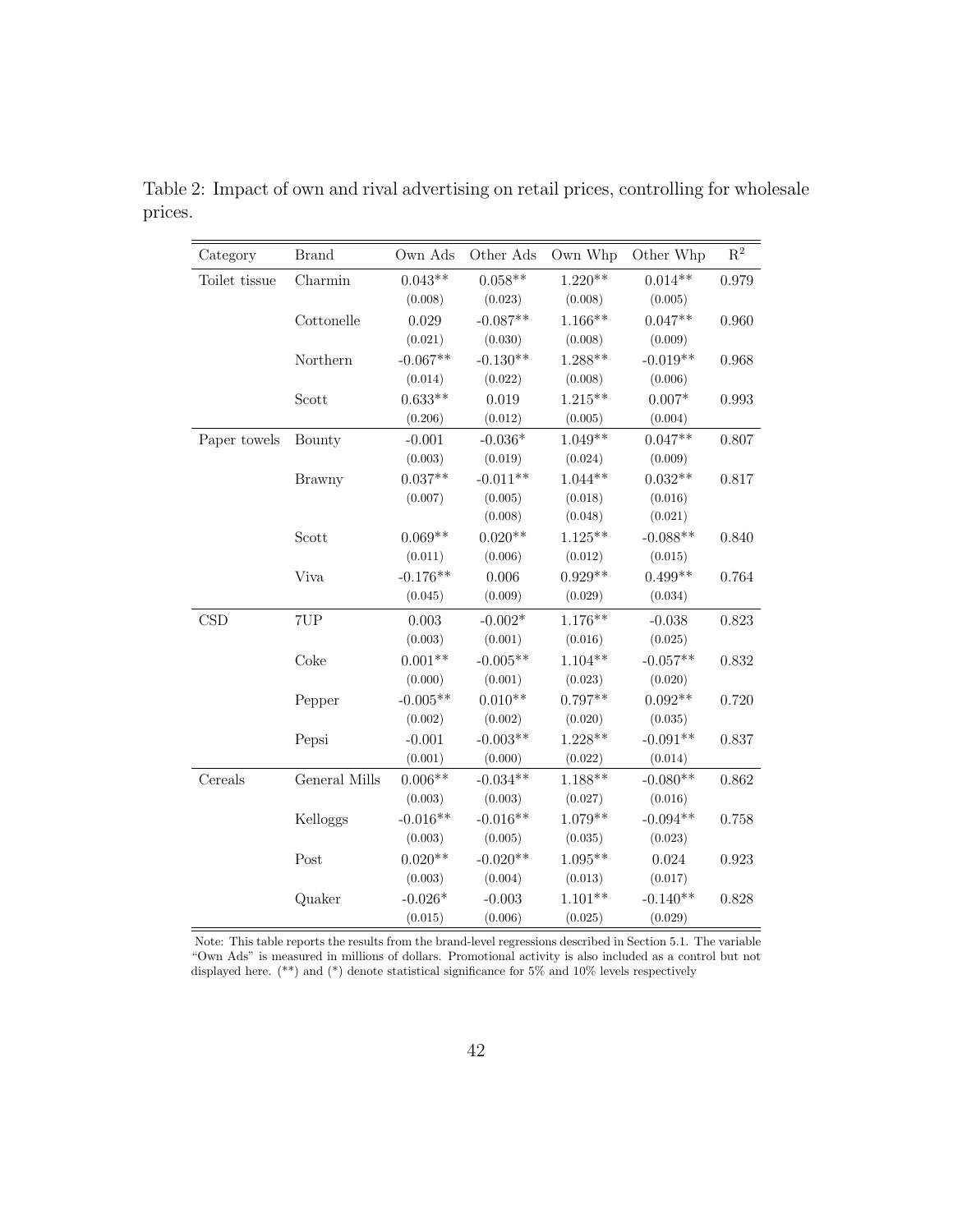|                       | toilet tissue | paper towels | cereals     | $\mathrm{CSD}$ |
|-----------------------|---------------|--------------|-------------|----------------|
| brand1                | $2.1561**$    | $1.1355***$  | $3.8528**$  | 0.0342         |
|                       | (0.3448)      | (0.2053)     | (0.1087)    | (0.1873)       |
| brand2                | $1.1058*$     | 0.0994       | 3.7917**    | $0.7980**$     |
|                       | (0.4980)      | (0.2358)     | (0.1409)    | (0.2584)       |
| brand3                | $1.6244**$    | 0.0492       | 2.7520**    | $-0.9859**$    |
|                       | (0.2343)      | (0.2453)     | (0.0812)    | (0.2015)       |
| brand4                | $0.6041**$    | $1.3137**$   | $2.5530**$  | $1.1350**$     |
|                       | (0.1932)      | (0.2562)     | (0.0670)    | (0.2240)       |
| promotions            | $1.0914**$    | $-0.0727$    | $0.0944**$  | $0.1572**$     |
|                       | (0.1093)      | (0.0455)     | (0.0384)    | (0.0360)       |
| price                 | $-0.9048**$   | $-1.5785**$  | $-0.8328**$ | $-2.7229**$    |
|                       | (0.0824)      | (0.1257)     | (0.0160)    | (0.2190)       |
| advertising           | $0.0093**$    | $0.0145**$   | $0.0004**$  | $0.0021**$     |
|                       | (0.0018)      | (0.0015)     | (0.0001)    | (0.0005)       |
| price $S\overline{D}$ | $0.5215***$   | 0.0010       | 0.0250      | 0.0233         |
|                       | (0.1141)      | (141.5451)   | (4.8104)    | (43.0465)      |
| brand1 SD             | 0.0106        |              |             |                |
|                       | (74.1187)     |              |             |                |
| brand2 SD             | $2.6681**$    |              |             |                |
|                       | (0.6908)      |              |             |                |
| brand3 SD             | 1.0898**      |              |             |                |
|                       | (0.2875)      |              |             |                |
| brand4 SD             | 0.0010        |              |             |                |
|                       | (84.0094)     |              |             |                |
| Zone FEs              | Yes           | Yes          | Yes         | Yes            |
| Holiday FEs           | Yes           | Yes          | Yes         | Yes            |

Table 3: Demand Estimates

Note: This table reports the second-stage estimation results from a nonlinear demand model for the four categories we analyze. Brands are labeled in the same order as in Table 1. The estimation is done at the week-zone level. We use wholesale prices as instruments for prices and advertising costs as instruments for advertising intensity. The variable "Advertising" corresponds to advertising intensity and is measured in units. The variable "Promotions" for a given week and zone was constructed by aggregating from the UPC level to the brand level using UPC sales as weights. Promotions, prior to averaging, is defined as a binary variable that indicates whether an UPC is on sale in a given week, store and zone. Standard errors are reported in parentheses under the coefficient estimates. (\*\*) and (\*) denote statistical significance for 5% and 10% levels, respectively.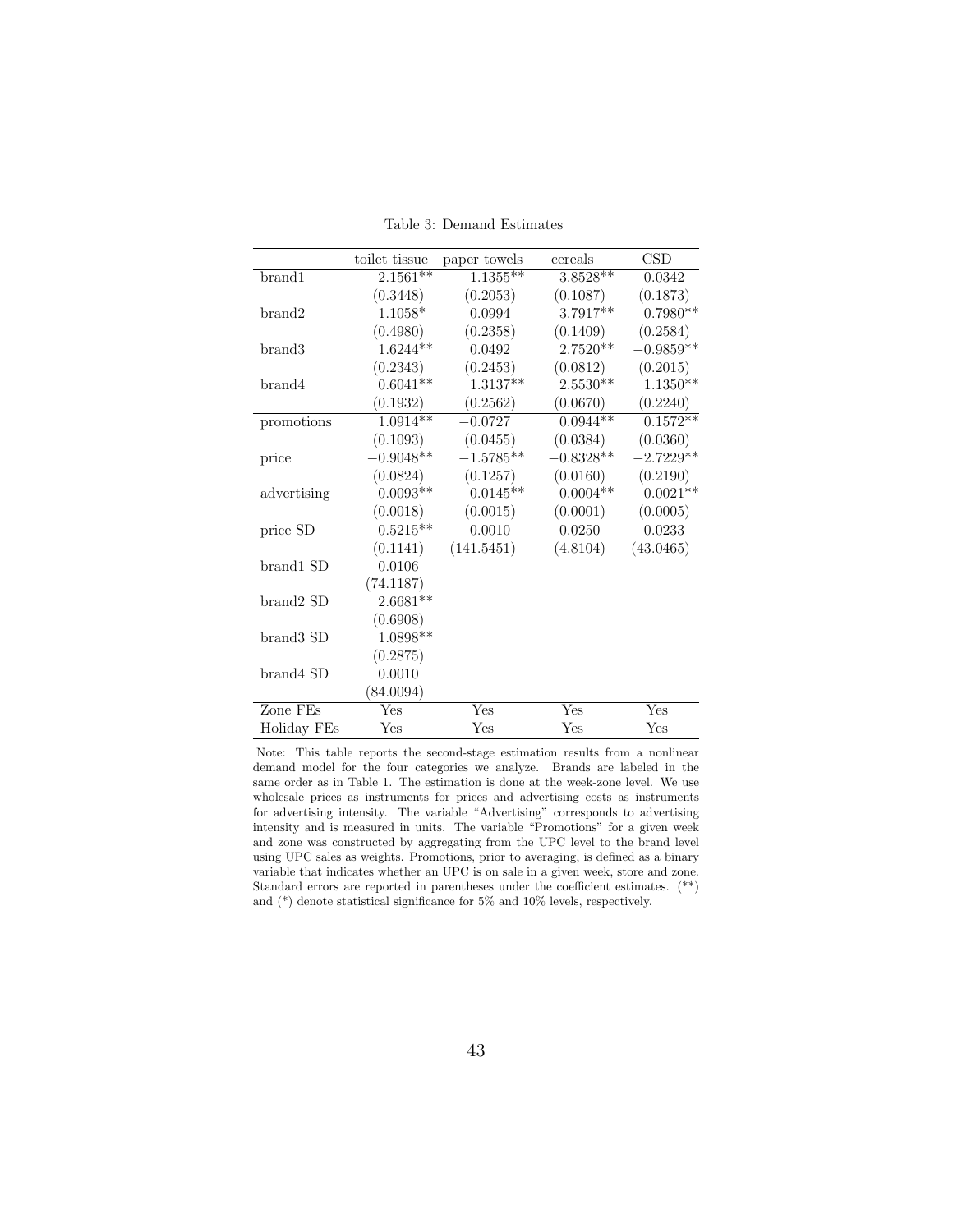| <b>Brand</b>  | Total  | Direct  | Ind. Own  | $\partial S_i/\partial p_i$ | $\partial p_j/\partial A_i$ | Ind.<br>Other | $\partial S_i/\partial p_k$ | $\partial p_k/\partial A_j$ |
|---------------|--------|---------|-----------|-----------------------------|-----------------------------|---------------|-----------------------------|-----------------------------|
| Toilet Tissue |        |         |           |                             |                             |               |                             |                             |
| Charmin       | 5.4480 | 10.4960 | $-5.0960$ | $-10.5186$                  | 0.4846                      | 0.0485        | 2.7545                      | 0.0053                      |
| Cottonelle    | 4.8700 | 9.6410  | $-4.8290$ | $-9.6727$                   | 0.4993                      | 0.0569        | 2.4349                      | 0.0071                      |
| Northern      | 5.5090 | 10.7820 | $-5.3320$ | $-10.8122$                  | 0.4933                      | 0.0595        | 2.6687                      | 0.0069                      |
| Scott         | 5.1570 | 10.5950 | $-5.4910$ | $-10.6265$                  | 0.5167                      | 0.0534        | 2.2049                      | 0.0080                      |
| Paper Towels  |        |         |           |                             |                             |               |                             |                             |
| Bounty        | 17.379 | 34.225  | $-17.499$ | $-37.37444$                 | 0.46742                     | 0.653         | 5.77733                     | 0.03643                     |
| Brawny        | 4.694  | 8.952   | $-4.302$  | $-9.77573$                  | 0.43379                     | 0.0447        | 2.21265                     | 0.0055                      |
| Scott         | 4.349  | 8.204   | $-3.893$  | $-8.95949$                  | 0.42783                     | 0.0366        | 2.01666                     | 0.0048                      |
| Viva          | 8.407  | 15.6    | $-7.305$  | $-17.03516$                 | 0.42577                     | 0.112         | 3.67807                     | 0.00992                     |
| Cereals       |        |         |           |                             |                             |               |                             |                             |
| General Mills | 0.444  | 0.867   | $-0.45$   | $-17.3982$                  | 0.0258                      | 0.0267        | 4.9596                      | 0.0018                      |
| Kelloggs      | 0.473  | 0.928   | $-0.488$  | $-18.6310$                  | 0.0261                      | 0.0327        | 5.2462                      | 0.0021                      |
| Post          | 0.232  | 0.451   | $-0.225$  | $-9.0460$                   | 0.0247                      | 0.0063        | 2.6622                      | 0.0007                      |
| Quaker        | 0.172  | 0.332   | $-0.163$  | $-6.6610$                   | 0.0240                      | 0.0038        | 1.9770                      | 0.0005                      |
| $_{\rm CSD}$  |        |         |           |                             |                             |               |                             |                             |
| 7UP           | 0.872  | 1.635   | $-0.773$  | $-20.832$                   | 0.0347                      | 0.0099        | 4.748                       | 0.0004                      |
| Coke          | 2.022  | 3.944   | $-1.954$  | $-50.252$                   | 0.0384                      | 0.0328        | 9.999                       | 0.0013                      |
| Pepper        | 0.369  | 0.752   | $-0.384$  | $-9.575$                    | 0.0389                      | 0.0021        | 2.294                       | 0.0002                      |
| Pepsi         | 2.082  | 4.03    | $-1.981$  | $-51.348$                   | 0.0379                      | 0.0334        | 10.079                      | 0.0014                      |

Table 4: Decomposition of the Advertising Effects

Note: This table reports the decomposition of the total advertising effect into direct effect, indirect-own effect and indirect-other effect. The effects reported are averages of the estimated direct and indirect own effects across all the weeks and zones in the data. Further, the indirect other effects are averaged across weeks and zones and also across rival brands. The averages of each of the individual components of the indirect other effects are calculated by first taking the average of the derivatives across all rivals of a given brand in a given week and zone and then taking the average across weeks and zones. Note that the product of each of the individual components of the indirect effects does not match exactly the value for the indirect effects because the average of a product is not the same as the product of two averages. For example, the average of the indirect own effects (given by  $\frac{\partial S_j}{\partial p_j \times \partial p_j}{\partial A_j}$ ) is not the same as the product of the individual averages of  $\partial S_j/\partial p_j$  and  $\partial p_j/\partial A_j$ . The average effects in the table have been multiplied by 10<sup>4</sup>, and their individual effect components ( $\partial S/\partial p$  and  $\partial p/\partial A$ ) by 10<sup>2</sup>, for reporting purposes.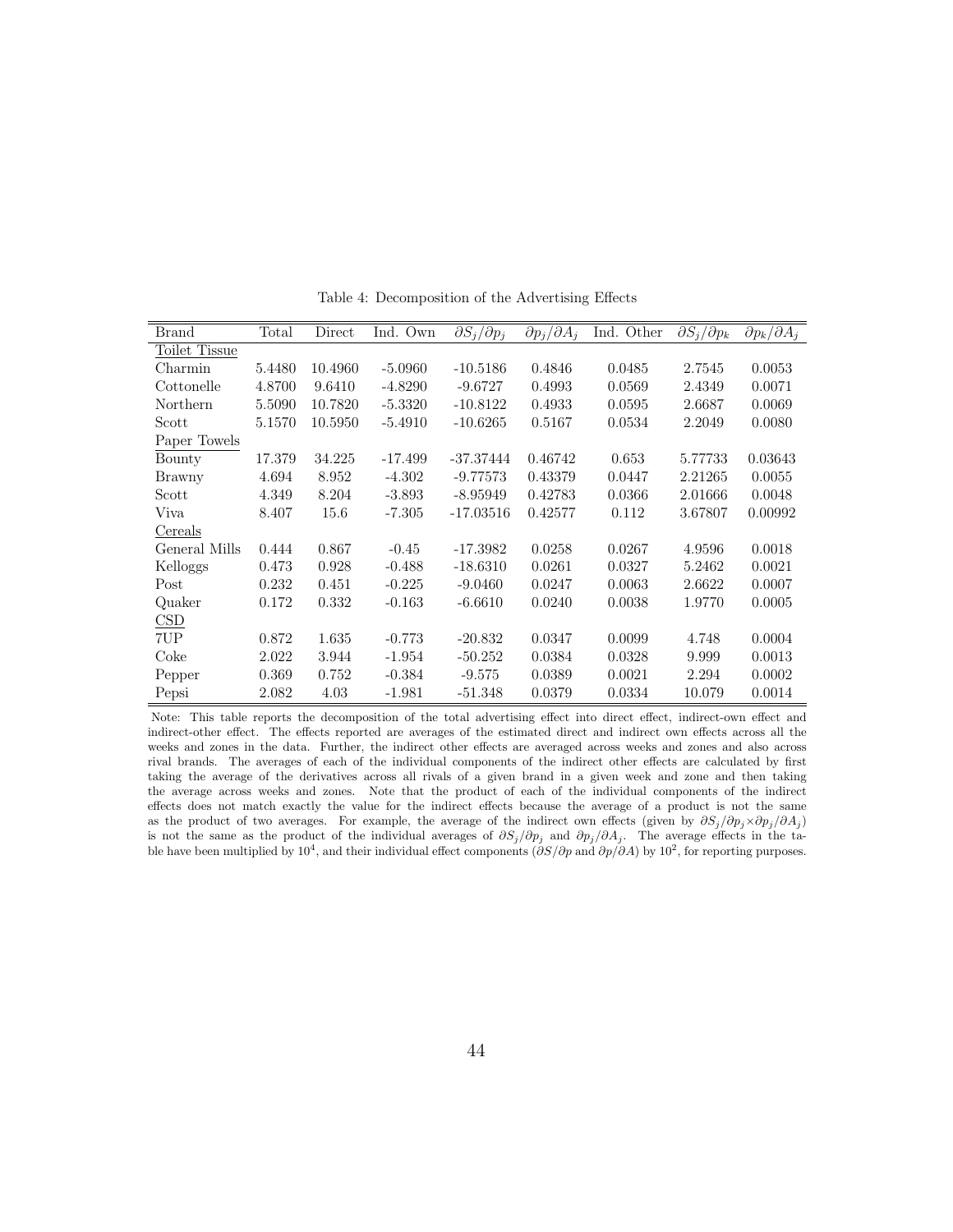| <b>Brand</b>         | Total  | Direct | Ind. Own  | $\partial S_i/\partial p_i$ | $\partial p_i/\partial A_i$ | Ind. Other | $\partial S_i/\partial p_k$ | $\partial p_k / \partial A_i$ |
|----------------------|--------|--------|-----------|-----------------------------|-----------------------------|------------|-----------------------------|-------------------------------|
| <b>Toilet Tissue</b> |        |        |           |                             |                             |            |                             |                               |
| Charmin              | 0.2515 | 0.4808 | $-0.2315$ | $-2.3442$                   | 0.0994                      | 0.0017     | 0.4809                      | 0.0010                        |
| Cottonelle           | 0.0873 | 0.1716 | $-0.0853$ | $-2.3764$                   | 0.0387                      | 0.0006     | 0.3652                      | 0.0005                        |
| Northern             | 0.0279 | 0.0541 | $-0.0265$ | $-2.2053$                   | 0.0165                      | 0.0002     | 0.3551                      | 0.0002                        |
| Scott                | 0.0179 | 0.0366 | $-0.0189$ | $-0.9355$                   | 0.0204                      | 0.0001     | 0.2059                      | 0.0002                        |
| Paper Towels         |        |        |           |                             |                             |            |                             |                               |
| Bounty               | 0.3999 | 0.7874 | $-0.4022$ | $-1.2535$                   | 0.3304                      | 0.0147     | 0.1850                      | 0.0256                        |
| Brawny               | 0.1381 | 0.2569 | $-0.1197$ | $-1.8389$                   | 0.0671                      | 0.0012     | 0.3942                      | 0.0008                        |
| Scott                | 0.0660 | 0.1197 | $-0.0541$ | $-1.8394$                   | 0.0314                      | 0.0005     | 0.4164                      | 0.0003                        |
| Viva                 | 0.0222 | 0.0420 | $-0.0200$ | $-2.0022$                   | 0.0111                      | 0.0003     | 0.4094                      | 0.0002                        |
| Cereals              |        |        |           |                             |                             |            |                             |                               |
| General Mills        | 0.0930 | 0.1814 | $-0.0936$ | $-1.9841$                   | 0.0486                      | 0.0053     | 0.5345                      | 0.0034                        |
| Kelloggs             | 0.1296 | 0.2536 | $-0.1325$ | $-1.7850$                   | 0.0772                      | 0.0085     | 0.4761                      | 0.0061                        |
| Post                 | 0.0707 | 0.1368 | $-0.0678$ | $-2.2890$                   | 0.0304                      | 0.0018     | 0.6412                      | 0.0009                        |
| Quaker               | 0.0303 | 0.0576 | $-0.0278$ | $-2.4712$                   | 0.0119                      | 0.0006     | 0.7124                      | 0.0002                        |
| $_{\rm CSD}$         |        |        |           |                             |                             |            |                             |                               |
| 7UP                  | 0.0773 | 0.1367 | $-0.0598$ | $-1.4897$                   | 0.0532                      | 0.0008     | 0.3118                      | 0.0004                        |
| Coke                 | 0.1951 | 0.3729 | $-0.1803$ | $-1.0781$                   | 0.1923                      | 0.0028     | 0.1900                      | 0.0058                        |
| Pepper               | 0.0437 | 0.0883 | $-0.0447$ | $-1.3888$                   | 0.0370                      | 0.0002     | 0.3016                      | 0.0001                        |
| Pepsi                | 0.1046 | 0.1972 | $-0.0939$ | $-1.0480$                   | 0.1066                      | 0.0014     | 0.1691                      | 0.0034                        |

Table 5: Decomposition of the Advertising Effects. Elasticities

Note: This table reports the decomposition of the total advertising effect into direct effect, indirect-own effect and indirect-other effect, expressed in terms of elasticities to enable the comparison across categories. That is, prior to averaging across weeks and zones (and rivals in the case of the indirect other effects) we multiply the effects of advertising on sales (namely the total, the indirect own, and the indirect other effects) with  $\frac{A}{S}$ , the price effect (i.e. the terms  $\frac{\partial S}{\partial p}$  with  $\frac{p}{S}$ , and the retailer adjustment (i.e. the terms  $\frac{\partial p}{\partial A}$ ) with  $\frac{A}{p}$ . Note that the column labeled 'direct' reports what the traditionally calculated advertising elasticity would be, and the column labeled 'total' reports the elasticity taking into account the indirect effect that comes through the adjustment of retail prices. The derivatives with respect to advertising  $\frac{\partial p_j}{\partial A_j}$  are multiplied by  $\frac{A_j}{p_j}$  and the ones with respect to price  $\frac{\partial S_j}{\partial p_j}$  are multiplied by  $\frac{p_j}{S_j}$  and then averaged.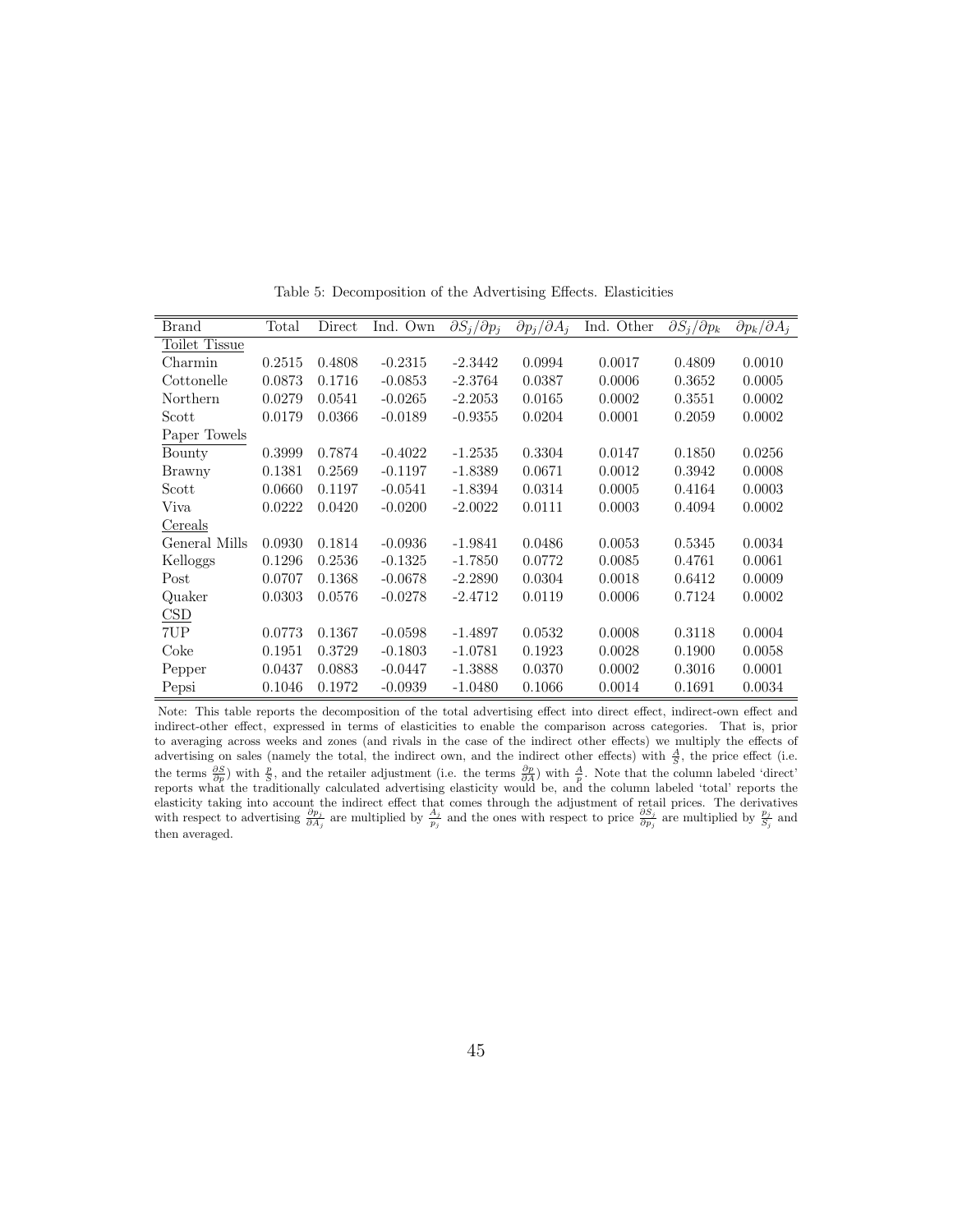| Toilet Tissue    |                 |                  |                 |               |
|------------------|-----------------|------------------|-----------------|---------------|
|                  | <b>CHARMIN</b>  | <b>COTTONELL</b> | <b>NORTHERN</b> | <b>SCOTT</b>  |
| <b>CHARMIN</b>   |                 | 38.6%            | 54.2%           | $7.2\%$       |
| <b>COTTONELL</b> | 54.7%           |                  | 37.6%           | 7.7%          |
| <b>NORTHERN</b>  | $60.4\%$        | $30.3\%$         |                 | $9.3\%$       |
| SCOTT            | 41.8%           | 23.7%            | 34.5%           |               |
| Paper Towels     |                 |                  |                 |               |
|                  | <b>BOUNTY</b>   | <b>BRAWNY</b>    | <b>SCOTT</b>    | <b>VIVA</b>   |
| <b>BOUNTY</b>    |                 | 23.0%            | 21.6%           | $55.4\%$      |
| <b>BRAWNY</b>    | 66.9%           |                  | $10.3\%$        | 22.9%         |
| <b>SCOTT</b>     | $64.8\%$        | 11.4%            |                 | 23.8%         |
| VIVA             | 75.1\%          | 12.4%            | 12.5%           |               |
| Cereals          |                 |                  |                 |               |
|                  | <b>GENMILLS</b> | <b>KELLOGGS</b>  | POST            | <b>QUAKER</b> |
| <b>GENMILLS</b>  |                 | $61.9\%$         | 21.9%           | 16.2%         |
| <b>KELLOGGS</b>  | 58.8%           |                  | 23.6%           | 17.6%         |
| <b>POST</b>      | 41.0%           | 46.8%            |                 | 12.2%         |
| QUAKER           | 40.9%           | 43.1\%           | 16.0%           |               |
| CSD              |                 |                  |                 |               |
|                  | 7UP             | COKE             | <b>PEPPER</b>   | PEPSI         |
| 7UP              |                 | 46.1%            | 1.7%            | 52.2%         |
| COKE             | 28.0%           |                  | $2.7\%$         | 69.3%         |
| <b>PEPPER</b>    | 16.3%           | 44.1%            |                 | $39.6\%$      |
| PEPSI            | $36.4\%$        | 59.9%            | $3.6\%$         |               |

Table 6: Decomposition of the Indirect-Other Advertising Effects

Note: This table reports the contribution of each individual rival brand for the indirect other effect of a given brand in percentage terms. The reported percentages are obtained by first calculating the average of each cross indirect-other effect (for example, the effect that the brand Cottonelle has on the brand Charmin) across all weeks and zones and then by dividing each of those average cross-brand effects by the average of the total indirect-other effect. Each cell reports the contribution of the brand in the corresponding row to the total indirect effect of the brand in the corresponding column.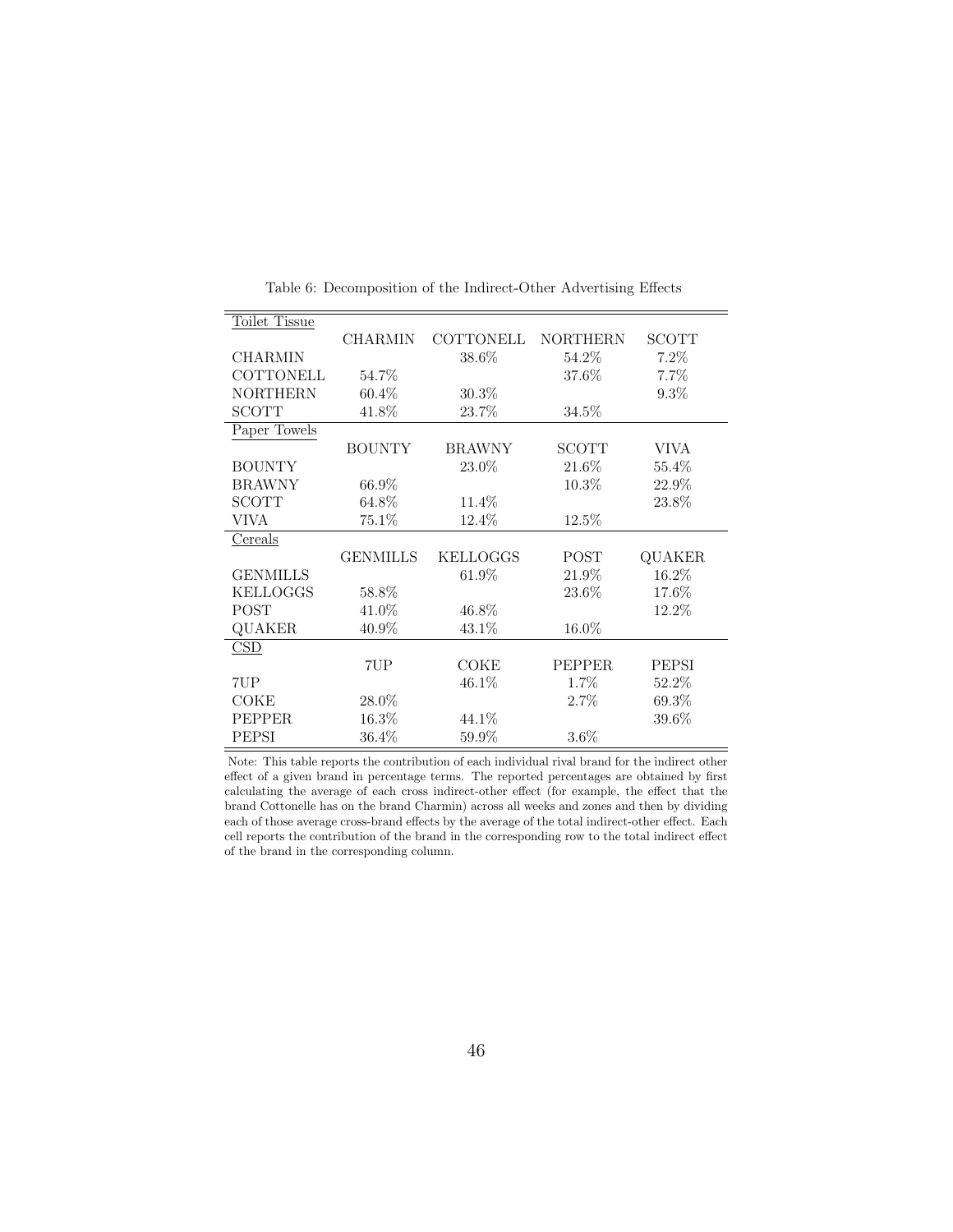#### A Estimation of the Demand Model

The unobserved demand shock  $\xi_{jzt}$  is derived from decomposing each product's mean utility:

$$
\xi_{jzt} = \delta_{jzt} - \alpha_j - \beta p_{jzt} - \gamma A_{jt} - \kappa D_{jzt},\tag{9}
$$

where  $\alpha_j$  are intrinsic brand preferences,  $p_{jzt}$  is the retail price, and  $A_{jt}$  and  $D_{jzt}$  are advertising and promotional activity, respectively. The empirical implementation of these variables is as discussed in Section 4.

We employ generalized methods of moments (GMM) to estimate the parameters in demand. The GMM estimator is defined as the product of instrumental variables and the demand error term which is given by the value of the unobserved demand shock  $\xi_{jzt}$ . Formally, let  $Z = [z_1, ..., z_M]$  be a set of instruments such that  $E[Z']$ .  $\xi(\theta^*)$  = 0, where  $\xi$ , a function of the model parameters  $\theta$ , is the vector of demand error terms. The GMM estimate is then

$$
\hat{\theta} = \underset{\theta}{\text{arg min }} \xi(\theta)' Z \hat{W} Z' \xi(\theta), \tag{10}
$$

where  $\hat{W}$  is a consistent estimate of  $[E[Z'\xi\xi'Z]]^{-1}$ .

We use simulation techniques to integrate numerically over the distribution of consumer heterogeneity. For each set of heterogeneity draws we compute  $\xi$  by equating the observed market shares to the predicted market shares numerically using the contraction-mapping algorithm provided by BLP. We use the total sales in the category to calculate the market size and hence to infer the share of the inside and outside options but our results are robust to several variations of the market size.

The weight matrix  $W$  in equation (10) is computed in a two-step procedure. First we set the weight matrix to  $(1/n)Z'Z$ , where n is the number of observations, and compute an initial estimate of the parameters. Next we use this initial estimate to compute the optimal weight matrix. Standard errors for the estimates are computed using the standard formulas (Hansen 1982).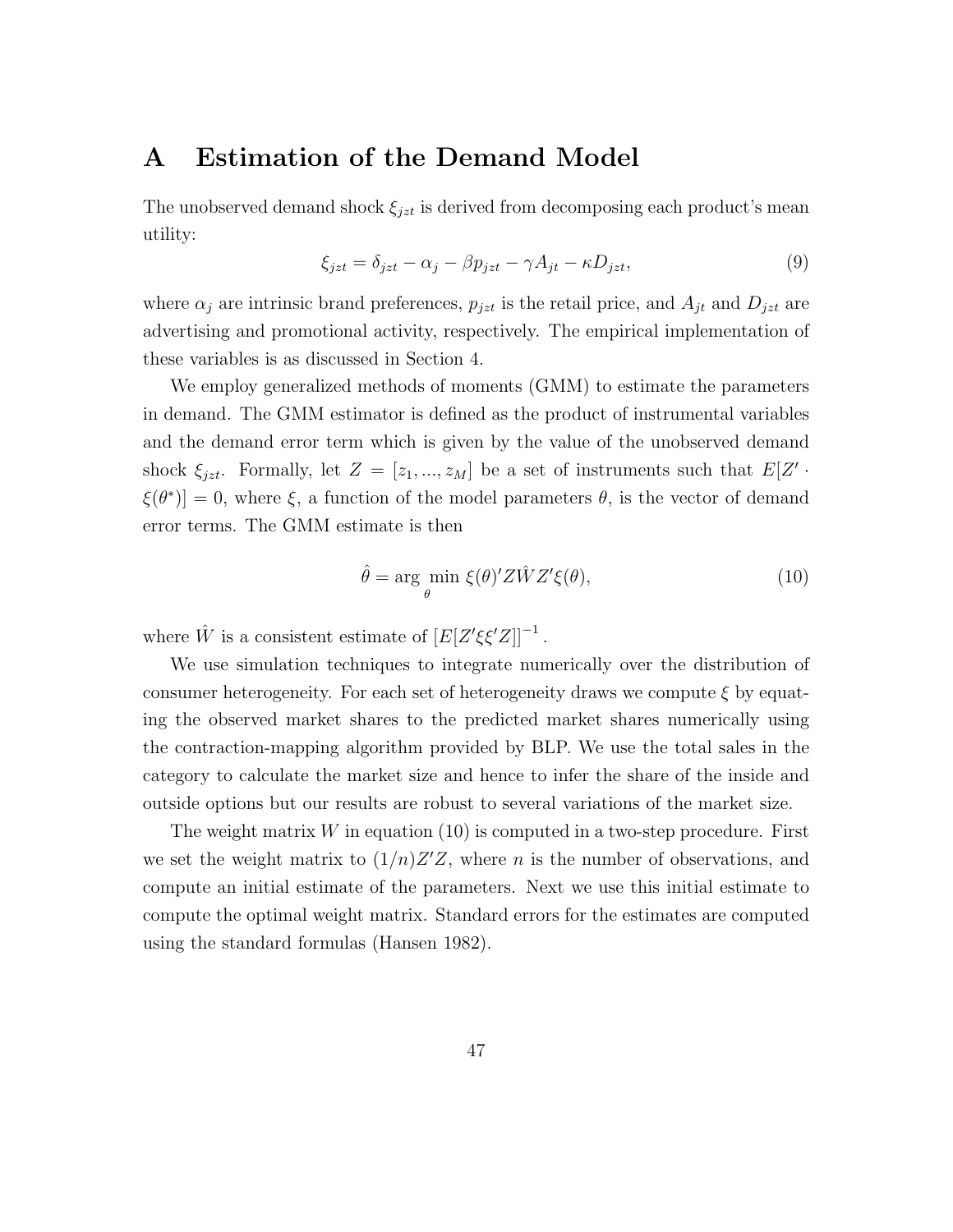## B Calculation of Derivatives and Effects

This appendix specifies all the individual components that go into the calculation of the effects in the decomposition defined in equation (1). We drop the time and zone indices for the sake of parsimony.

The individual probabilities are defined in equation (3) and are calculated using the estimated demand parameters. Then, the first derivatives of market shares with respect to prices and advertising are obtained by integrating over the distribution of the households. Specifically,

$$
\frac{\partial S_j}{\partial p_j} = \int \beta_i \Pr_{ij} (1 - \Pr_{ij}) dP(v_i), \qquad (11)
$$

$$
\frac{\partial S_j}{\partial p_k} = -\int \beta_i \Pr_{ij} \Pr_{ik} dP(v_i), \ j \neq k \tag{12}
$$

$$
\frac{\partial S_j}{\partial A_j} = \int \gamma_i \Pr_{ij} (1 - \Pr_{ij}) dP(v_i), \qquad (13)
$$

$$
\frac{\partial S_j}{\partial A_k} = -\int \gamma_i \Pr_{ij} \Pr_{ik} dP(v_i), \ j \neq k. \tag{14}
$$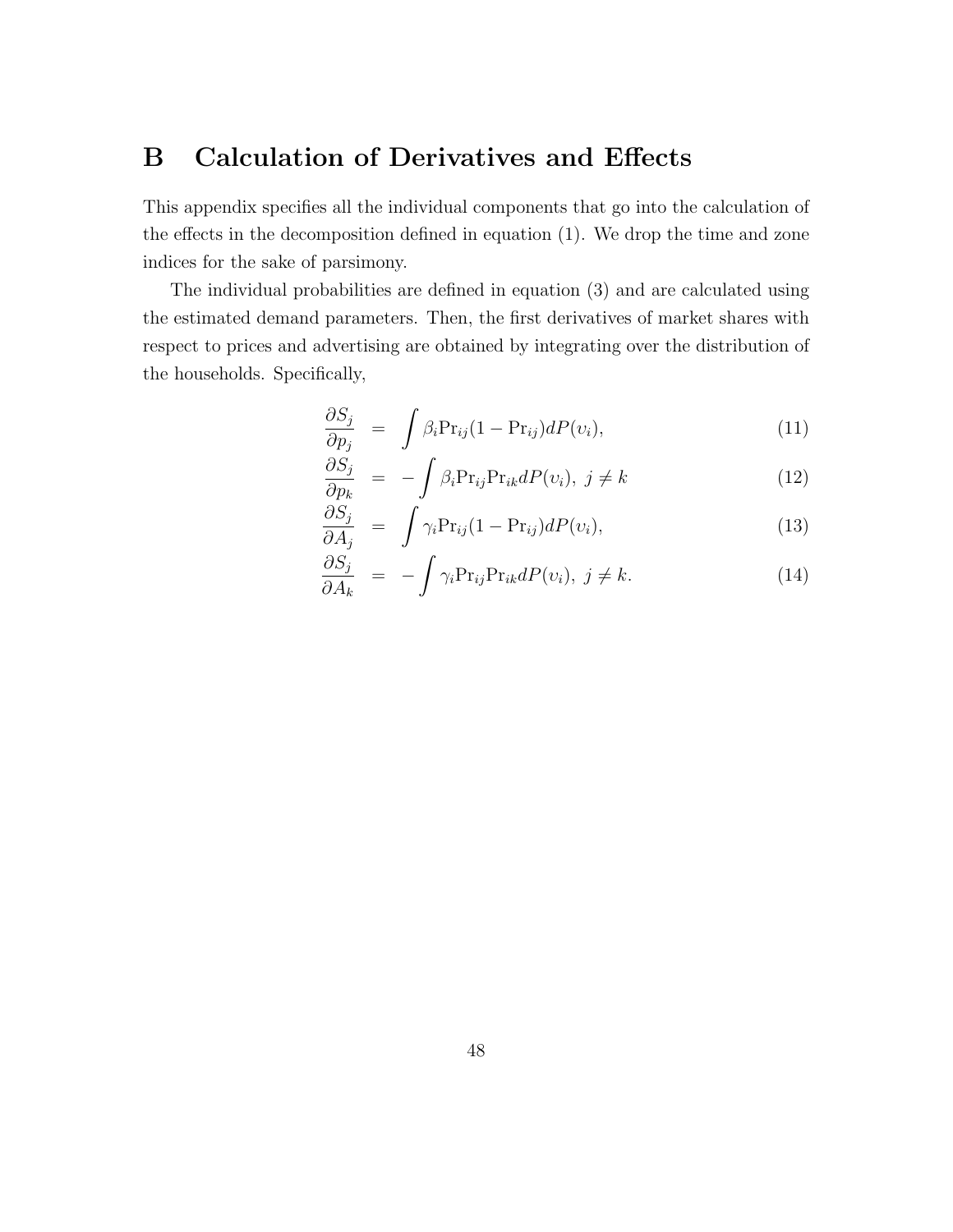Similarly, the second derivatives are given by:

$$
\frac{\partial^2 S_j}{\partial p_j^2} = \int \beta_i^2 \Pr_{ij} (1 - \Pr_{ij}) (1 - 2\Pr_{ij}) dP(v_i), \qquad (15)
$$

$$
\frac{\partial^2 S_j}{\partial p_k^2} = -\int \beta_i^2 \Pr_{ij} \Pr_{ik} (1 - 2\Pr_{ik}) dP(v_i), \ j \neq k \tag{16}
$$

$$
\frac{\partial^2 S_j}{\partial p_j \partial p_k} = -\int \beta_i^2 \Pr_{ij} \Pr_{ik} (1 - 2\Pr_{ij}) dP(v_i), \ j \neq k \tag{17}
$$

$$
\frac{\partial^2 S_j}{\partial p_k \partial p_l} = \int 2\beta_i^2 \Pr_{ij} \Pr_{ik} \Pr_{il} dP(v_i), \ j \neq k \neq l,
$$
\n(18)

$$
\frac{\partial^2 S_j}{\partial p_j \partial A_j} = \int \beta_i \gamma_i \Pr_{ij} (1 - \Pr_{ij}) (1 - 2\Pr_{ij}) dP(v_i), \qquad (19)
$$

$$
\frac{\partial^2 S_j}{\partial p_k \partial A_k} = -\int \beta_i \gamma_i \Pr_{ij} \Pr_{ik} (1 - 2\Pr_{ik}) dP(v_i), \ j \neq k \tag{20}
$$

$$
\frac{\partial^2 S_j}{\partial p_j \partial A_k} = \int \beta_i \gamma_i \Pr_{ij} \Pr_{ik} (1 - 2\Pr_{ij}) dP(v_i), \ j \neq k \tag{21}
$$

$$
\frac{\partial^2 S_j}{\partial p_k \partial A_l} = -2 \int \beta_i \gamma_i \Pr_{ij} \Pr_{ik} Pr_{il} dP(v_i), \ j \neq k \neq l. \tag{22}
$$

To calculate the direct and indirect effects of advertising we proceed as follows. Recall that the total response of the market share  $S_j(p(w, A), A)$  of brand j to a change in advertising  $A_j$ , can be decomposed in three terms:

$$
\frac{dS_j(p(w, A), A)}{dA_j} = \underbrace{\frac{\partial S_j(p(w, A), A)}{\partial A_j}}_{\text{direct effect}}
$$
\n
$$
+ \underbrace{\frac{\partial S_j(p(w, A), A)}{\partial p_j} \frac{\partial p_j(w, A)}{\partial A_j}}_{\text{own indirect effect}} + \underbrace{\sum_{k \neq j} \frac{\partial S_j(p(w, A), A)}{\partial p_k} \frac{\partial p_k(w, A)}{\partial A_j}}_{\text{others indirect effect}}.
$$
\n(23)

The direct effect,  $\frac{\partial S_j}{\partial A_j}$  is simply the first derivative defined above, calculated for each brand and market (week-zone combination).

For the calculation of the indirect effects we need two sets of derivatives, the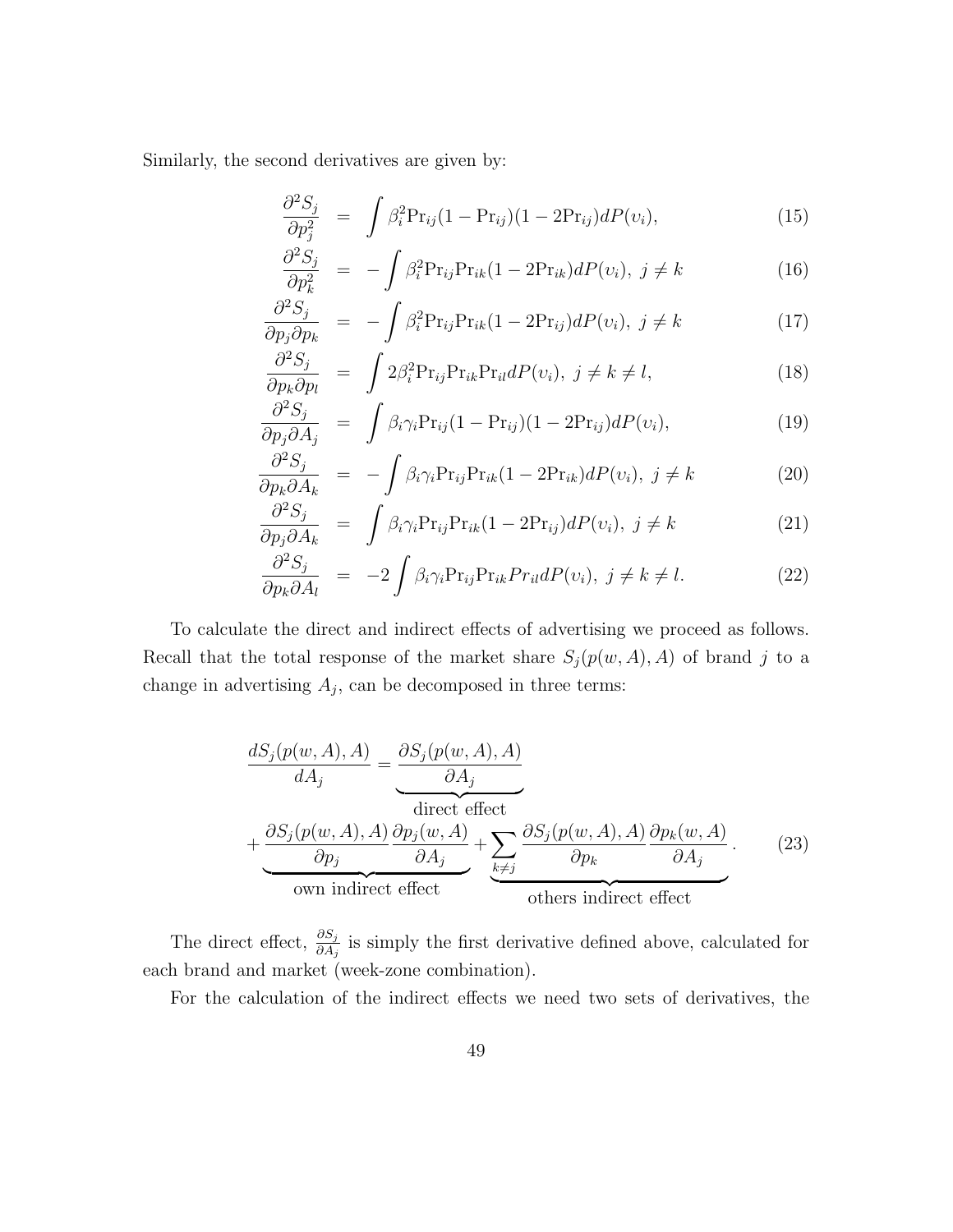derivatives of shares with respect to prices,  $\frac{\partial S_j}{\partial p_j}$  and  $\frac{\partial S_j}{\partial p_k}$ , and the derivatives of prices with respect to advertising,  $\frac{\partial p_j}{\partial A_j}$  and  $\frac{\partial p_k}{\partial A_j}$ . The first set is relatively straightforward to calculate by using the first-derivatives formulas above. The derivatives of prices with respect to advertising are in equation (33) and require calculating further first and second derivatives as defined above.

Note that, because we have a random coefficients model, for each market (i.e., each week-zone combination) we need to proceed through simulation to calculate each of the first and second derivatives above. This means that, to integrate over the distribution of consumer heterogeneity, we evaluate the expressions inside the integrals above at each draw from the distribution of consumer heterogeneity and then take the average across draws.

# C Complete Derivations of Retailer Reaction to Advertising Level Change

Given data on wholesale prices, we do not need to make assumptions on the nature of the vertical strategic interaction between multiple manufacturers and the retailer. Given the wholesale prices and the advertising expenditures of the manufacturers, the retailer sets retail prices for all  $J$  brands to maximize category profits:

$$
\Pi^r = \sum_{j=1}^{J} (p_j - w_j) MS_j(p, A), \qquad (24)
$$

where  $w_j$  is the wholesale price of product j, M is the market size, and  $S_j(p, A)$  is the market share of brand  $j$  as defined in equation (4). We drop the time and zone subscripts to simplify notation.

The first-order conditions (FOCs) for prices (divided by  $M$ ) are given by

$$
\frac{\partial \Pi^r}{\partial p_j} = S_j(p, A) + \sum_{l=1}^J (p_l - w_l) \frac{\partial S_l}{\partial p_j} = 0, \quad j = 1, \dots, J. \tag{25}
$$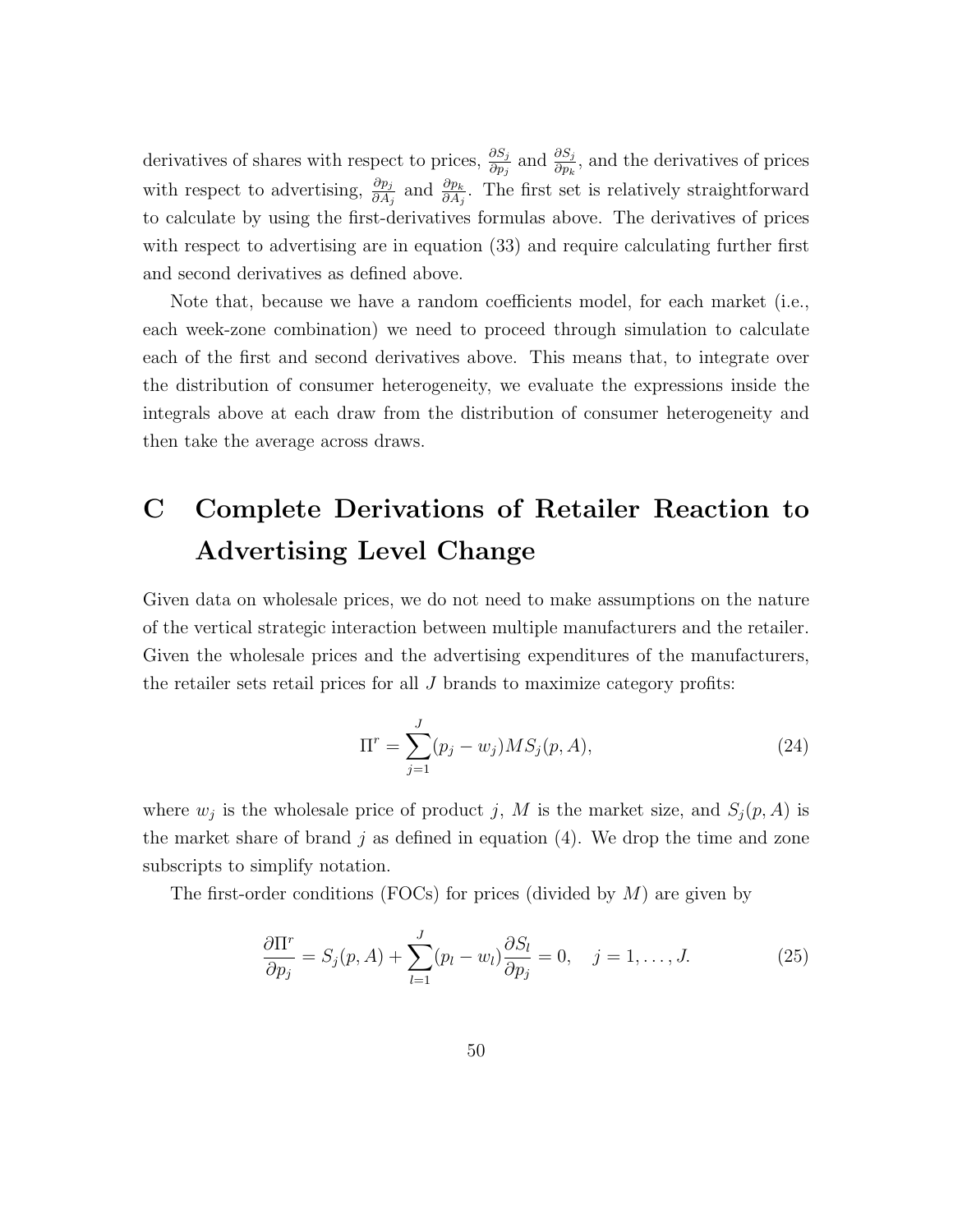The above FOCs can be rewritten in matrix notation as:

$$
p = w - \nabla^{-1} S,\tag{26}
$$

where

$$
\nabla = \begin{bmatrix} \frac{\partial S_1}{\partial p_1} & \frac{\partial S_2}{\partial p_1} & \cdots & \frac{\partial S_J}{\partial p_1} \\ \frac{\partial S_1}{\partial p_2} & \cdots & \cdots & \frac{\partial S_J}{\partial p_2} \\ \vdots & & & & \\ \frac{\partial S_1}{\partial p_J} & \cdots & \cdots & \frac{\partial S_J}{\partial p_J} \end{bmatrix}, \quad p = \begin{bmatrix} p_1 \\ p_2 \\ \vdots \\ p_J \end{bmatrix}, \quad w = \begin{bmatrix} w_1 \\ w_2 \\ \vdots \\ w_J \end{bmatrix}, \quad S = \begin{bmatrix} S_1 \\ S_2 \\ \vdots \\ S_J \end{bmatrix}.
$$

We now compute how retail prices  $p$  change with changes in the level of manufacturer advertising A. Total differentiation of the retailer price first-order conditions with respect to advertising yields expressions for the derivatives  $\frac{\partial p_j}{\partial A_k}$ , where  $j = 1, \ldots, J$  and  $k = 1, \ldots, J$ :

$$
\frac{d(\frac{\partial \Pi^r}{\partial p_j})}{dA_k} = \sum_{l=1}^J \frac{\partial^2 \Pi^r}{\partial p_j \partial p_l} \frac{\partial p_l}{\partial A_k} + \frac{\partial^2 \Pi^r}{\partial p_j \partial A_k} = 0, \ j = 1, \dots, J, \ k = 1, \dots, J.
$$
 (27)

Define

$$
\Delta = \begin{bmatrix} \frac{\partial^2 \Pi^r}{\partial p_1 \partial p_1} & \cdots & \frac{\partial^2 \Pi^r}{\partial p_1 \partial p_J} \\ \vdots & \cdots & \vdots \\ \frac{\partial^2 \Pi^r}{\partial p_J \partial p_1} & \cdots & \frac{\partial^2 \Pi^r}{\partial p_J \partial p_J} \end{bmatrix},
$$
(28)

where

$$
\frac{\partial^2 \Pi^r}{\partial p_j \partial p_j} = 2 \frac{\partial S_j}{\partial p_j} + \sum_l (p_l - w_l) \frac{\partial^2 S_l}{\partial p_j^2}
$$
(29)

and

$$
\frac{\partial^2 \Pi^r}{\partial p_j \partial p_k} = \frac{\partial S_j}{\partial p_k} + \frac{\partial S_k}{\partial p_j} + \sum_l (p_l - w_l) \frac{\partial^2 S_l}{\partial p_j \partial p_k}, \ j \neq k. \tag{30}
$$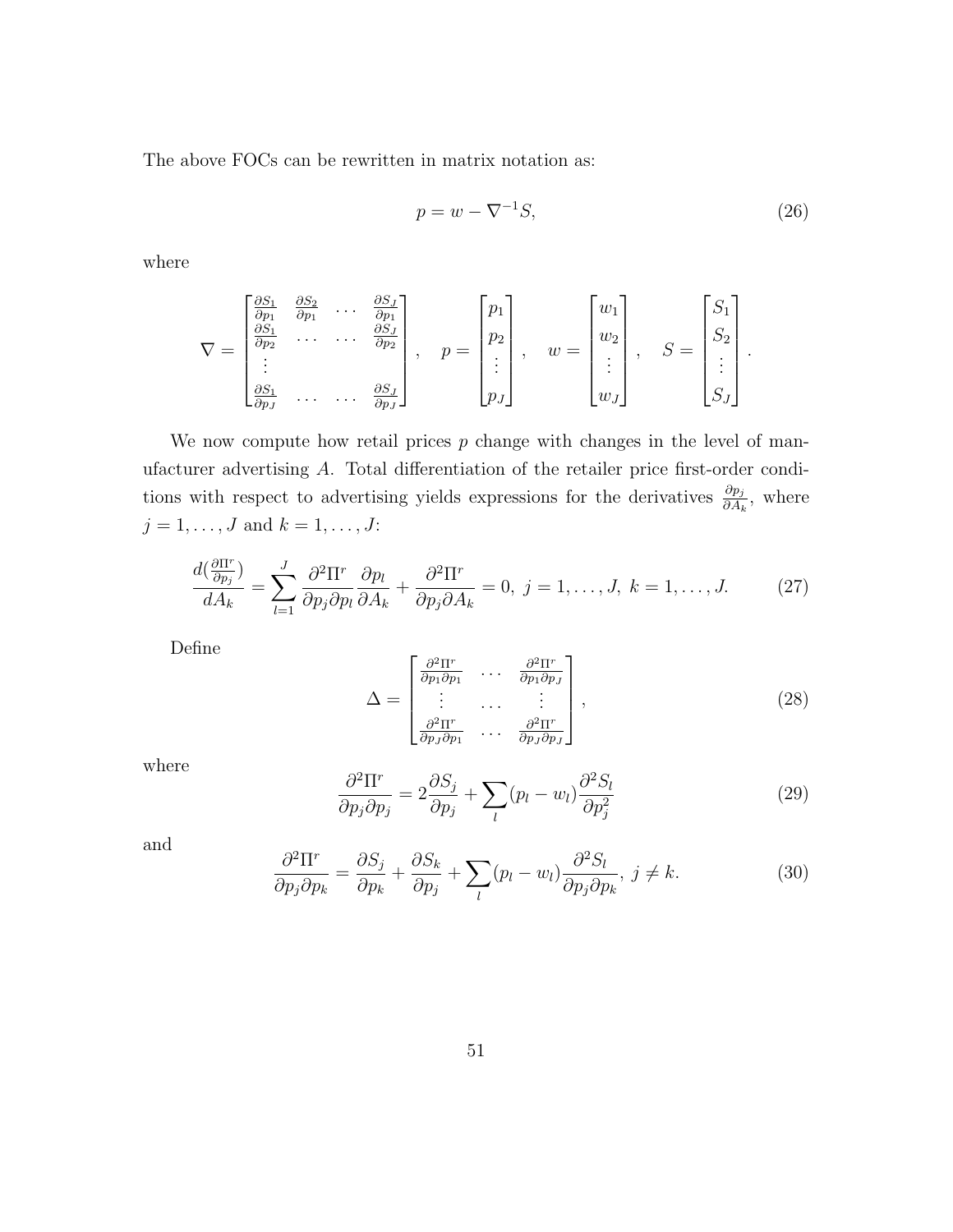Define

$$
\Psi = \begin{bmatrix} \frac{\partial^2 \Pi^r}{\partial p_1 \partial A_1} & \cdots & \frac{\partial^2 \Pi^r}{\partial p_1 \partial A_J} \\ \vdots & \cdots & \vdots \\ \frac{\partial^2 \Pi^r}{\partial p_J \partial A_1} & \cdots & \frac{\partial^2 \Pi^r}{\partial p_J \partial A_J} \end{bmatrix},
$$
\n(31)

where

$$
\frac{\partial^2 \Pi^r}{\partial p_j \partial A_k} = \frac{\partial S_j}{\partial A_k} + \sum_{l=1}^J (p_l - w_l) \frac{\partial^2 S_l}{\partial p_j \partial A_k}.
$$
\n(32)

Now we can write out the expression for the change in retail prices in response to changes in advertising in matrix form as

$$
\begin{bmatrix}\n\frac{\partial p_1}{\partial A_1} & \cdots & \frac{\partial p_1}{\partial A_J} \\
\vdots & \cdots & \vdots \\
\frac{\partial p_J}{\partial A_1} & \cdots & \frac{\partial p_J}{\partial A_J}\n\end{bmatrix} = -\Delta^{-1} \Psi.
$$
\n(33)

# D Illustrative Example of Equilibrium Derivations under Manufacturer Stackelberg

Because we can condition on the available data on wholesale prices, we do not need the full specification of manufacturer behavior to recover wholesale prices to use in the decomposition. For completeness sake though, here we derive the equilibrium for the most commonly used model of channel behavior, the Manufacturer Stackelberg with manufacturers making simultaneous decisions on wholesale prices and advertising (see, e.g., Vilcassim, Kadiyali & Chintagunta 1999).

Manufacturers compete with each other à la Bertrand and are Stackelberg leaders vis-a-vis the retailer. They take into account the retailer's reaction function  $p(w, A)$  when setting advertising levels and wholesale prices. The objective function of manufacturer  $j$  is given by:

$$
\Pi_j^m = (w_j - c_j) MS_j(p(w, A), A) - A_j,
$$
\n(34)

where  $c_j$  is the marginal cost for brand j and  $A_j$  are manufacturer j's advertising